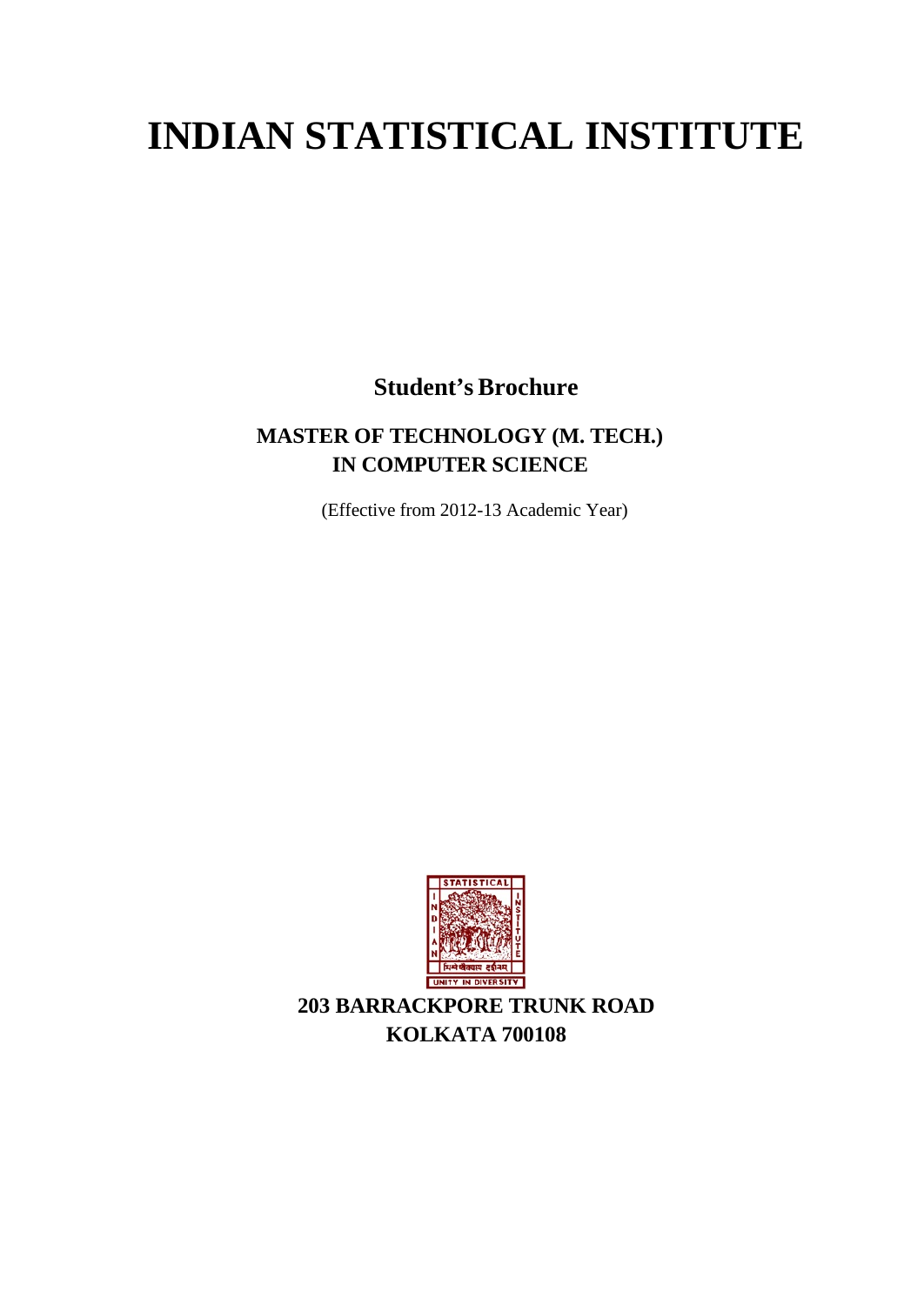## **1. COURSE STRUCTURE**

The two-year Master of Technology programme in Computer Science is divided into four semesters. A student is required to take five courses in Semester I, II and III and two courses in Semester IV, making up a total of seventeen courses plus a dissertation that is equivalent to three credit courses.

## **The courses offered indifferent semesters are as follows:**

## **Semester I (1st year, 1st semester):**

- 1.1 Discrete Mathematics
- 1.2 Data and File Structures

1.3-1.5 Three subjects from the following list as advised by the faculty based on the background of the student:

- Al. Introduction to Programming
- A2. Data and File Structures Laboratory
- A3. Computer Organization
- A4. Elements of Algebraic Structures
- A5. Probability and Stochastic Processes
- A6. Principles of Programming Languages

## **Semester II (1st year, 2nd semester):**

- 2.1.Computer Networks
- 2.2.Design and Analysis of Algorithms
- 2.3.Automata, Languages and Computation
- 2.4.Database Management Systems
- 2.5.Operating Systems

## **Semester III (2nd year, 1st semester):**

3.1-3.5 Five electives from the 2nd year elective list (*The teachers' committee determines from the elective list the elective subjects to be offered in any particular semester.)*

3.6 Dissertation (to be continued to Semester IV)

## **Semester IV (2nd year, 2nd semester):**

4.1-4.2 Two electives from the 2nd year elective list

(*The teachers' committee determines from the elective list the elective subjects to be offered in any particular semester.)*

4.3 Dissertation (to be completed) [The dissertation is of 300 marks. The marks break up across semesters will be decided by the dissertation committee. ]

**Dissertation:** A student is required to work for a dissertation on a topic assigned/approved by the teachers' committee under the supervision of a suitable ISI faculty member [see also 13. Practical Training]. The work for a dissertation should be substantial and relate to some important problem in an area of computer science and/or its applications and should have substantial theoretical or practical significance. A critical review of recent advances in an area of computer science and/or its applications with some contribution by the student is also acceptable as a dissertation.

The work should be commenced at the beginning of the third semester and be completed along with the courses of the fourth semester. The dissertation should be submitted by the middle of July of the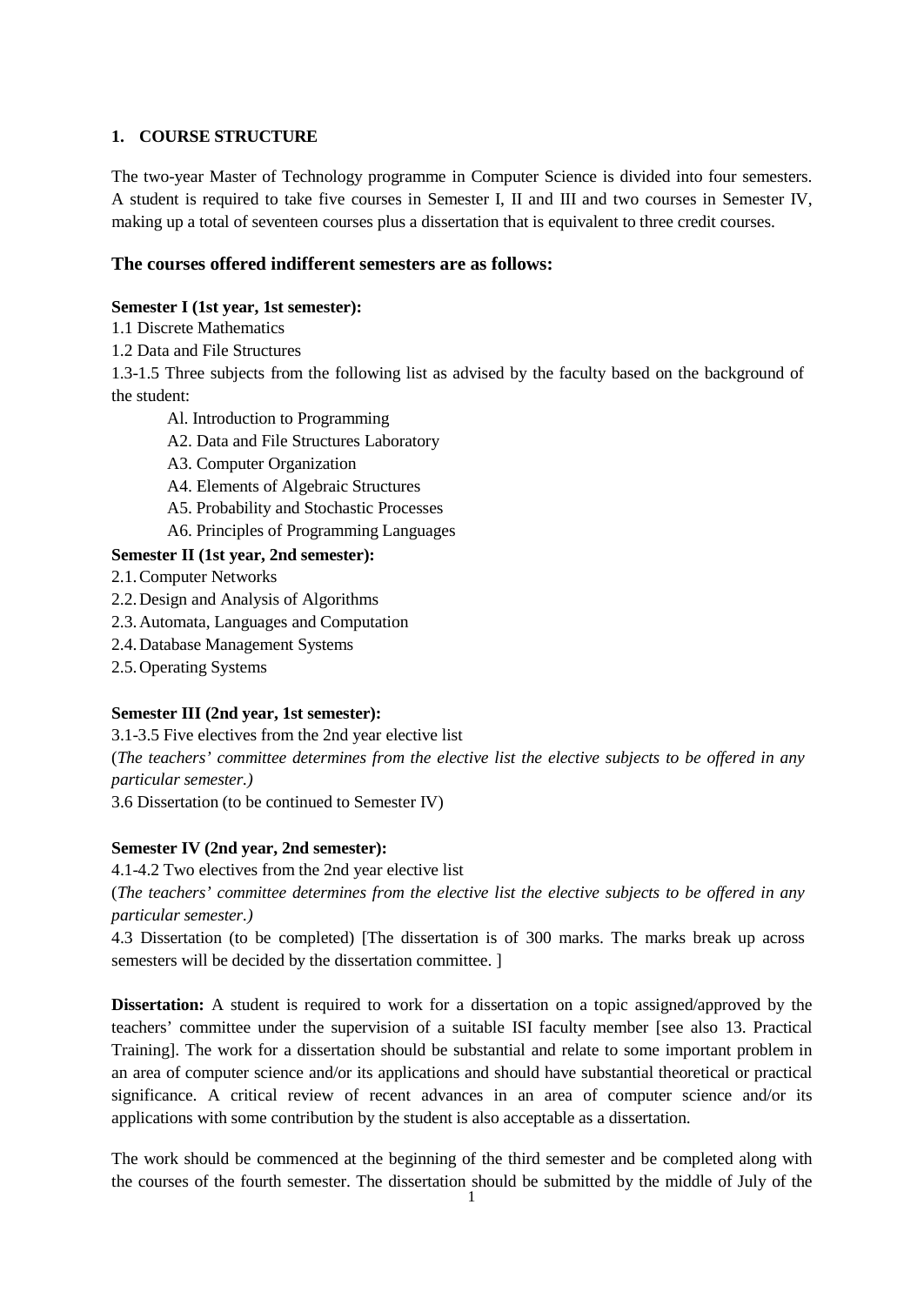year of completion. The dissertation will be evaluated by a committee consisting of the supervisor and an external expert. The student has to defend his/her dissertation in an open seminar. The dissertation is considered to be equivalent to three credit courses.

A student is required to submit seven copies of the dissertation. The Dean will reimburse up to a maximum limit of ₹ 1000.00 towards the cost of preparation of seven copies of the dissertation. A semester-wise break-up of the subjects in the course along with the marks are as follows:

| <b>Semester</b>                                                                                    | <b>Subjects</b>                                     |
|----------------------------------------------------------------------------------------------------|-----------------------------------------------------|
|                                                                                                    | <b>Discrete Mathematics</b>                         |
|                                                                                                    | Data and File Structures                            |
|                                                                                                    | Any three optional from the following as advised by |
|                                                                                                    | the faculty based on the background of the student: |
| I                                                                                                  | Introduction to Programming                         |
|                                                                                                    | Data and File Structures Laboratory                 |
|                                                                                                    | <b>Elements of Algebraic Structures</b>             |
|                                                                                                    | Probability and Stochastic Processes                |
|                                                                                                    | Principles of Programming Languages                 |
|                                                                                                    | <b>Computer Organization</b>                        |
| <b>Total</b>                                                                                       | 500                                                 |
|                                                                                                    | Design and Analysis of Algorithms                   |
|                                                                                                    | <b>Database Management Systems</b>                  |
| $\mathbf{I}$                                                                                       | Automata, Languages and Computation                 |
|                                                                                                    | <b>Operating Systems</b>                            |
|                                                                                                    | <b>Computer Networks</b>                            |
| <b>Total</b>                                                                                       | 500                                                 |
|                                                                                                    | Elective I                                          |
|                                                                                                    | Elective II                                         |
| III                                                                                                | Elective III                                        |
|                                                                                                    | Elective IV                                         |
|                                                                                                    | Elective V                                          |
|                                                                                                    | Dissertation (to be continued to Semester IV)       |
| <b>Total</b>                                                                                       | 500                                                 |
|                                                                                                    | <b>Elective VI</b>                                  |
| IV                                                                                                 | Elective VII                                        |
|                                                                                                    | Dissertation <sup><math>\ddagger</math></sup> (300) |
| ${}^{\ddagger}$ The marks break up across semesters will be decided by the dissertation committee. |                                                     |
| <b>Total</b>                                                                                       | 500                                                 |
| <b>Full Marks</b>                                                                                  | 2000                                                |

## **2. NON-CREDIT COURSE**

A student may also have to successfully complete a non-credit course in some semester on the advice of the faculty in a subject which may be a prerequisite for a course to be taken by him/her in a subsequent semester.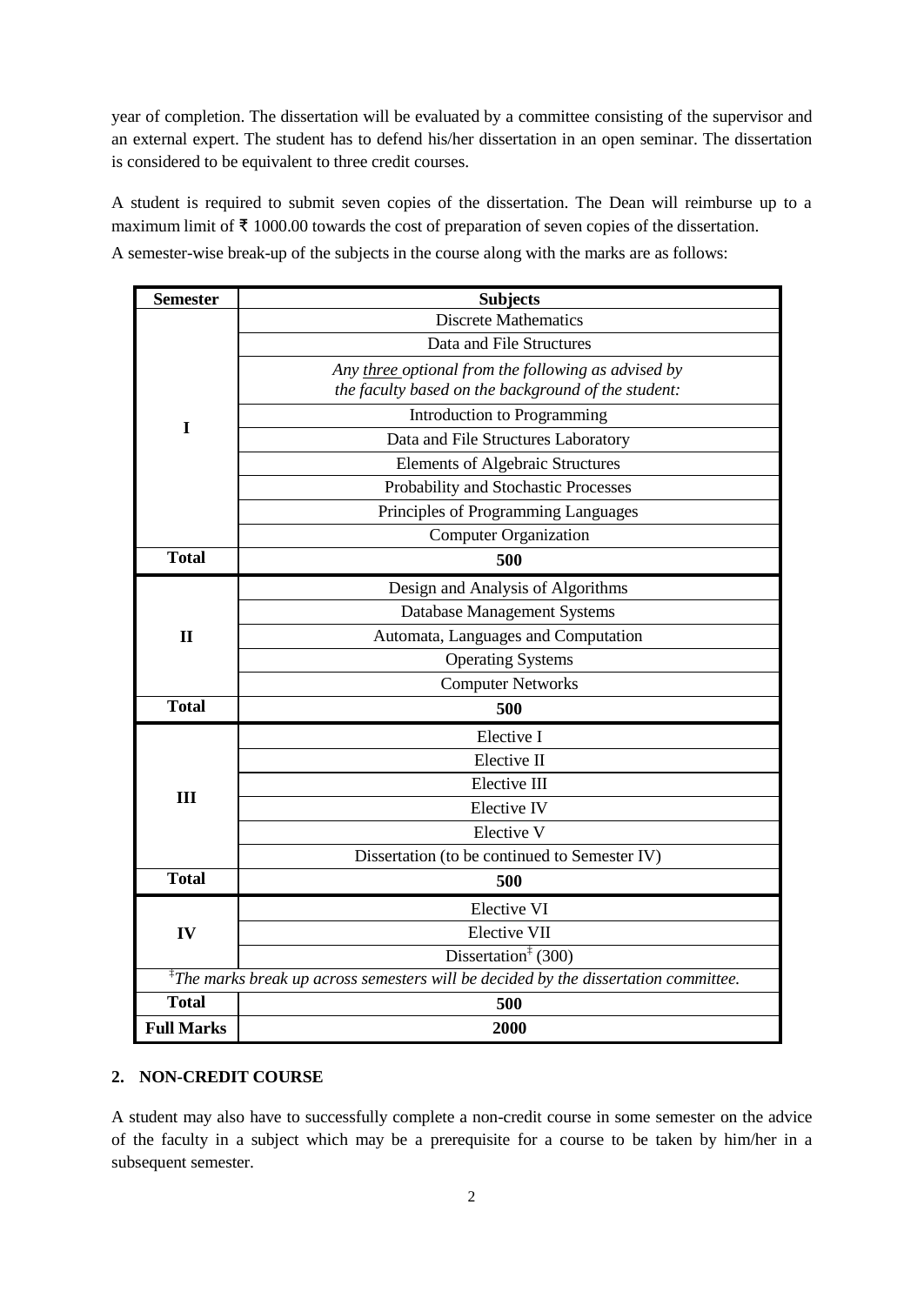The phrase "successful completion" means securing a composite score of at least 35% marks in which case the score will be recorded in the mark-sheet.

A student may also undergo an extra course in his/her own interest in any semester in which case he/ she must take the tests for the course and the composite score obtained will be recorded in the marksheet if it is at least 35%.

A student will be allowed to undergo at most one extra course in each semester whether or not it is recommended by the faculty.

#### **2. METHOD OF EXAMINATION AND AWARD OF DEGREE**

For each course there are two examinations: mid-semestral and semestral along with class tests and assignments as may be decided by the respective teacher. The composite score in a course is a weighted average of the scores in the mid-semestral and semestral examinations, assignments, project work, class test, etc. (announced at the beginning of the semester). For courses other than the dissertation, the minimum weight given to the semestral examination is 50.

A student will be declared to have passed a semestral examination if he/she

- i) secures at least a composite score of 45% on an average in the credit courses;
- ii) does not obtain a composite score of less than 35% in any course;
- iii) does not obtain a composite score of less than 45% in more than one credit course;
- iv) does not obtain a composite score of less than 35% in any non-credit course recommended by the teachers' committee; and
- v) does not obtain less than 50% in the programming/software assignments for each course where there are such assignments.

If a student misses the mid-semestral or semestral examination due to medical/family emergency, he/she may be allowed to take a supplementary (SU) examination at the discretion of the Teachers' Committee, on the basis of an adequately documented request from the student. The maximum a student can score in an SU exam is 60%.

Depending on the result of each semester a student may be allowed to take back-paper (BP) examination to satisfy the afore- mentioned passing criteria [(i), (ii), (iii) and (iv)]. The ceiling of the total number of BP examination is 2 in first year and 2 in second year. Teacher's committee will decide about the time of this examination and until then the concerned student can attend the classes of the next semester. At most one BP examination is allowed in a given course. The post-BP score in a course is equal to the maximum of BP exam score and composite score, subject to a maximum of 45%. A student may take more than the allotted quota of backpaper examinations in a given academic year, and decide at the end of that academic year which of the BP examination scores should be disregarded. If a student obtains less than 50% in programming/software assignments (wherever applicable), he/she may be allowed to take additional assignments.

If a student, even after SU and BP examination or additional assignments stated here, fails to satisfy the passing criteria  $[(i)-(v)]$  in the first or the second semester, he/she has to discontinue the course. In case of third or fourth semester, at the discretion of the teachers' committee, he/she may be allowed to repeat only once the second year of the course without stipend. The scores obtained during the repetition of the final year are taken as the final scores in the final year.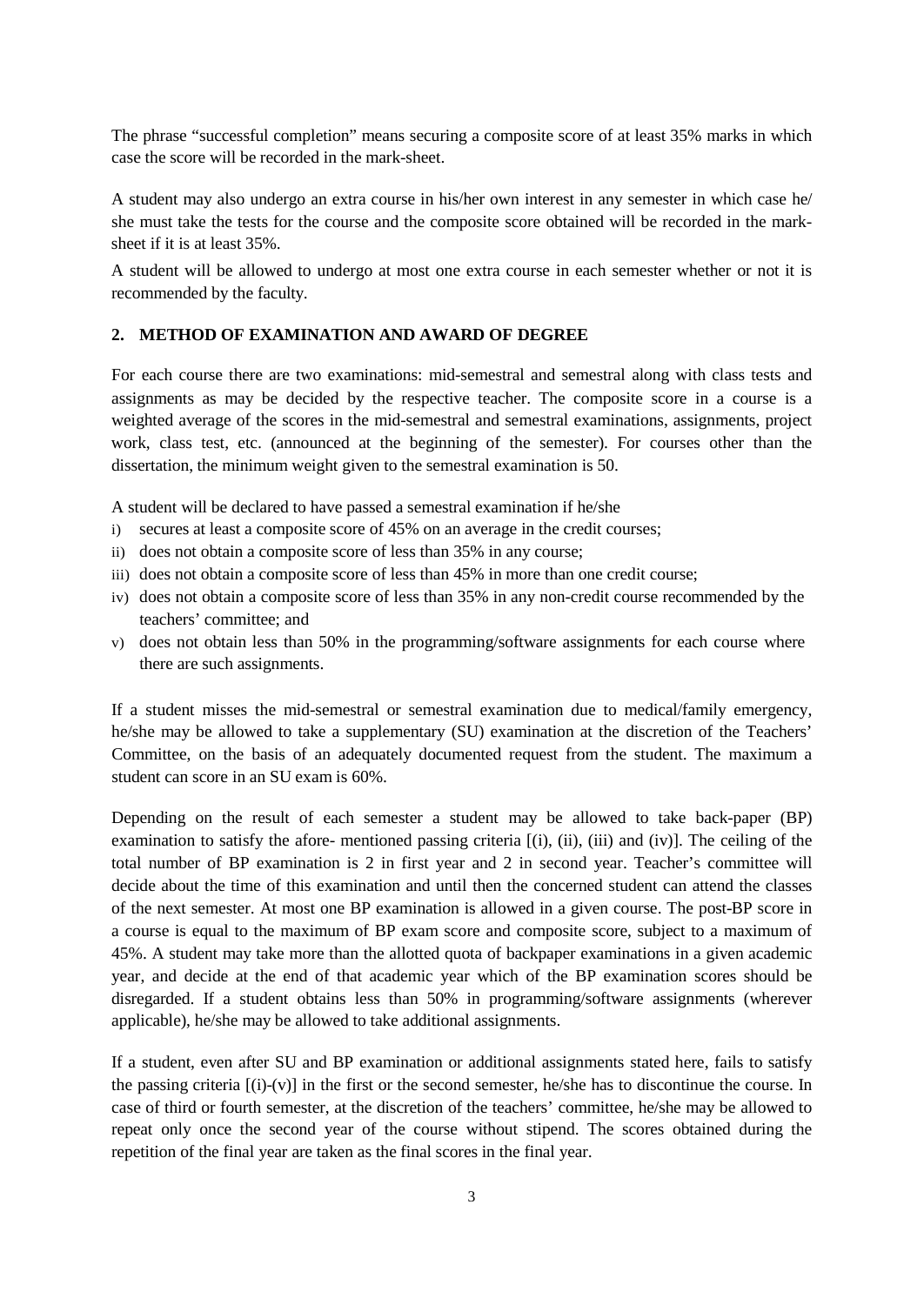A student admitted to the course is allowed to attend the second semester of the course if he/she passes the first semestral examination.

A student who passes the second semestral examination will be allowed to go in for practical training. A student who completes the practical training satisfactorily, as certified by the supervisor, is promoted to the third semester of the course; otherwise he/she has to discontinue the course.

A student promoted to the third semester of the course will be allowed to attend the fourth semester of the course if he/she passes the third semestral examinations and his/her progress in dissertation is satisfactory as assessed by an internal committee.

A student who submits his/her dissertation within the prescribed time limit and does not obtain less than 45% in the dissertation, and passes the fourth semestral examinations will be declared to have completed the fourth semester of the course.

A student, who has successfully completed the fourth semester of the course and whose conduct is satisfactory, is said to have passed the M. Tech. (Computer Science) examination and is placed in the

- i) **First division with Honours** if the student secures an overall average percentage score of at least 75 in the twenty four courses,
- ii) **First division** if the student secures an overall average percentage score of at least 60 but less than 75, in the twenty four courses,
- iii) **Second division** if the student fails to secure first division with Honours or first division.

Note: Unsatisfactory conduct means copying in the exam, rowdyism or some other breach of discipline or unlawful/ unethical behaviour.

A student passing the M. Tech. (CS) examination is given the degree certificate and the mark-sheet mentioning

- i) the twenty four credit courses taken and the composite percentage score in each course,
- ii) the non-credit courses taken and the composite percentage score in each such course, and
- iii) the division in which the student is placed.

## **3. ATTENDANCE**

The attendance requirement is 75% for each course in a semester. If a student fails to attend classes in any course continuously for one week or more, he/she would be required to furnish explanation to the Dean of Studies or the Class Teacher for such absence. If such explanation is found to be satisfactory by the Teachers' Committee, then the calculation of percentage of attendance is determined disregarding the period for which explanation has been provided by the student and accepted by the Teachers' Committee.

## **4. DEPOSIT**

Each student will have to make a refundable deposit of one month stipend as caution money for use of laboratory and/or Dean's library facilities. The deposit is refundable after deduction of cost of damages or losses, if any, on termination of the course.

## **5. STIPEND AND CONTINGENCY GRANT**

All students other than those sponsored by the employers are awarded full stipend at the time of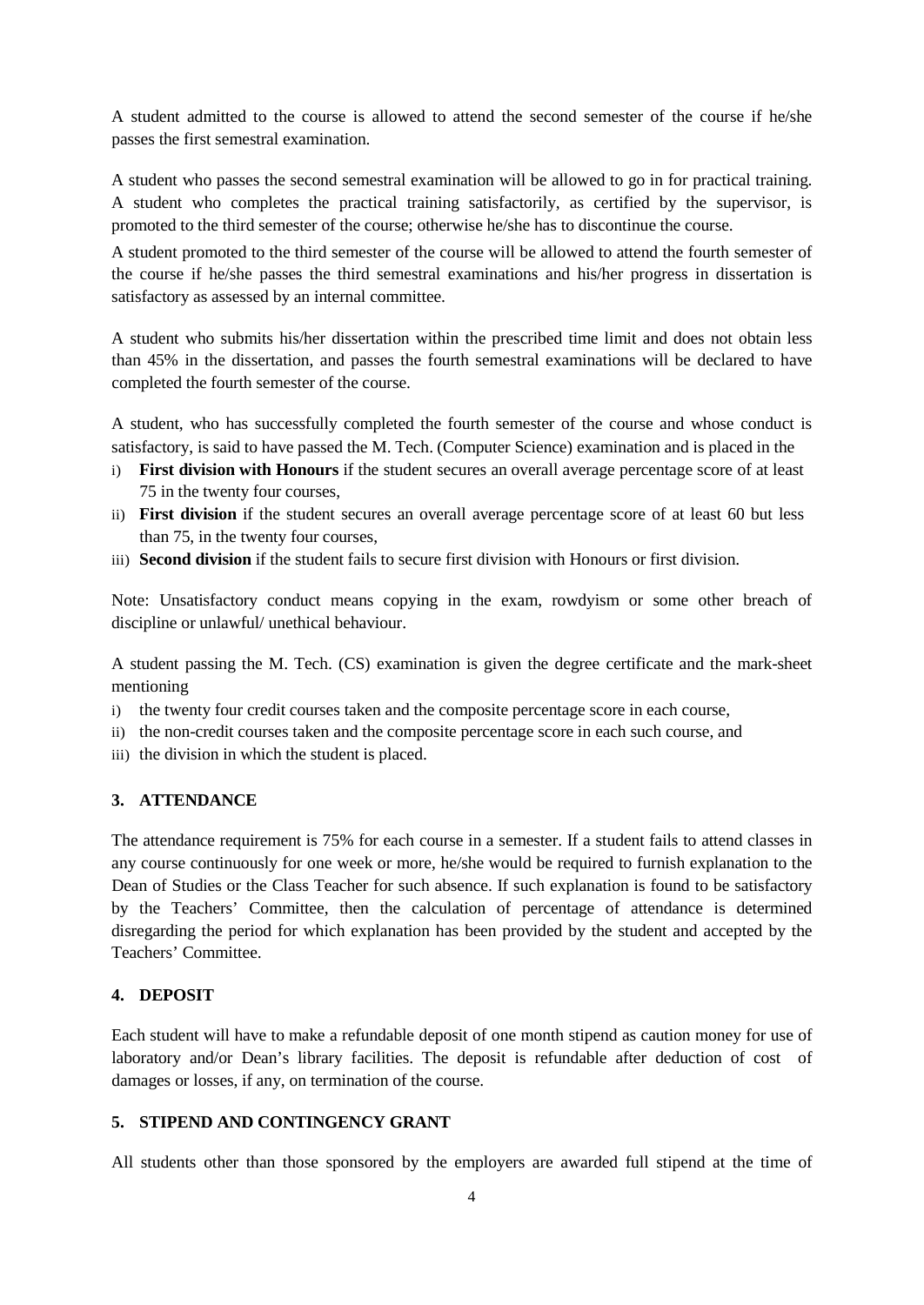admission initially for the first semester only. The present rate of stipend is ₹ 2500/- (Rupees two thousand five hundred only) per month. The students (other than those sponsored by the employers) are also eligible to receive a contingency grant of  $\bar{\tau}$  3000/- (Rupees three thousand only) per year as reimbursement of cost of text books and supplementary text books, photocopies of required academic materials, a scientific calculator and other required accessories for practical classes. All such expenditure should first be approved by the respective class teacher. The payment of stipend and the reimbursement of contingency grant will, however, be governed by the following terms and

conditions:

- a. The contingency grant sanctioned will be treated as a limit and the "student concern" will be reimbursed the actual expenditure incurred by him/her on the admissible items within the limit. The grant is not to be paid as an outright payment.
- b. The books and non-consumable items purchased or acquired out of the contingency grant allowed will be property of the Institute and the student will have to return them at the end of the course.
- c. It will be obligatory for every student concerned to undertake 8 to 10 hours (per week) of work related to teaching and research activities as assigned to him/her by the Institute. This could include tutorials, laboratory classes, development activities undertaken by faculty members, maintenance and operation of computers and other facilities, assistance in Library etc.
- d. Wherever Government of India/University Grants Commission/Council of Scientific and Industrial Research/ Industry sponsored projects are undertaken, the services of the students may be used for providing assistance in projects funded by these agencies. In that event, a portion of stipend amount i.e., ₹ 800/- per month, for the time being may be charged to the project funds for the duration a student is engaged on such a project.
- e. The Institute will work out specific programmes of work and maintain the record of each student.
- f. If however a student fails to secure a first division or equivalent in any semester, his/her stipend and contingency grant will be reduced to ₹ 1250/- and ₹ 750/- respectively in the following semester.
- g. A student shall be required to give an undertaking to the effect that he/she would not leave the course midway or appear in any competitive examination, etc., not related to engineering and technology, in order to be eligible to receive this stipend.
- h. During the course of studies, the student shall not receive any emoluments, salary, stipend, etc. from any other source.
- i. Suitable hostel type accommodation may be provided wherever available.
- j. No House Rent Allowance (HRA) is admissible to the M. Tech. students.

No stipend is awarded to:

- i. a repeating student
- ii. a student whose attendance falls short of 75% overall in the preceding semester.

Stipends may be restored because of improved performance and/or attendance, but no stipend is restored with retrospective effect.

## **6. CLASS TEACHER**

One of the teachers in a semester is designated as the respective class teacher. All students are required to meet their respective class teacher periodically to get their academic performance reviewed, and to discuss any academic problem, if necessary.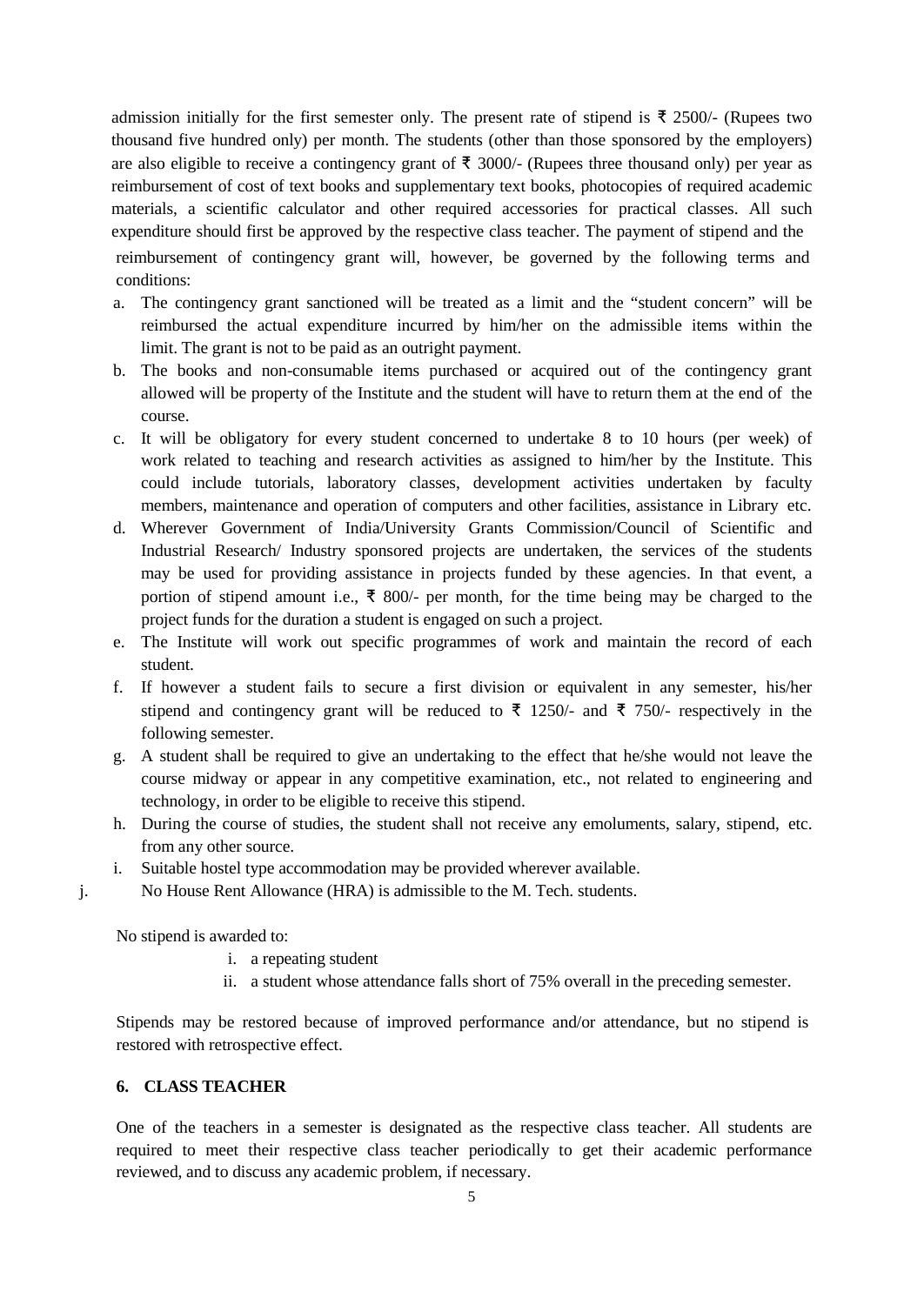#### **7. ISI LIBRARY RULES**

Students are allowed to use the reading-room facilities in the library. They have to pay  $\bar{\tau}$  250/- as security deposit in order to avail of the borrowing facility. At most four books can be borrowed at a time. Any book from the Text Book Library (TBL) may be issued to a student only for overnight or week-end provided at least two copies of that book are present in the TBL; only one book will be issued at a time to a student. Fine will be charged if any book is not returned by the due date stamped on the issue-slip. The library rules and other details are posted in the library.

## **8. DEAN'S LIBRARY/STUDENTS' LIBRARY RULES**

A student may also borrow text books for the particular semester the student is studying in. Books are usually issued at the beginning of each semester and have to be returned at the end of that semester. Exact date of the issuance and return will be announced by the respective class teacher.

#### **9. PRACTICAL TRAINING**

A student who passes the second semester examinations of the first year will be allowed to go in for practical training. The practical training may be organized anywhere in research institutes or in public/private sector organizations. It is generally not possible to arrange training somewhere of the trainee's choice. However, it is recommended that the students should go outside the Institute (ISI).

The duration of the training is about eight weeks. During the period of training, the student is placed under the control of an assigned supervisor belonging to the organization where the training is arranged. A student who completes the practical training satisfactorily, as certified by the supervisor, is promoted to the second year of the course.

A student who undergoes practical training somewhere in India during the training period may receive his/her usual monthly stipend/remuneration/emoluments either from the Institute (ISI) or from the host organization at his own discretion. A student who wishes to receive stipend from the Institute will receive his/her usual monthly stipend. However, the students other than those who are placed in Kolkata for practical training will be paid an additional monthly allowance at the following rates:

- i) Fifteen percent (15%) of the monthly stipend for those placed in the suburbs of Kolkata,
- ii) Twenty percent (20%) of the monthly stipend for those placed outside of Kolkata and its suburbs, but offered accommodation in the ISI hostel or accommodation by the organization where they are placed,
- iii) Forty percent (40%) of the monthly stipend for those placed outside Kolkata and its suburbs, but not offered accommodation as in (ii).
- iv) For travel from Kolkata to the city where the students are placed, and back, the students will be reimbursed second class to and fro train fare with sleeper charges, an allowance of ₹ 50.00 for every 24 hours or part thereof during the train journey, and incidental expenditure to cover cost of road travel/coolies to the extent of ₹ 30.00 each way for the whole trip.

Practical training may be arranged at a research/R&D organization abroad. In case a student undergoes practical training at such a place abroad the Institute (ISI) will not provide any financial support including the monthly stipend for that period. [For detail please see the proceeding of the 36th meeting of AC held on 1st December 2000.]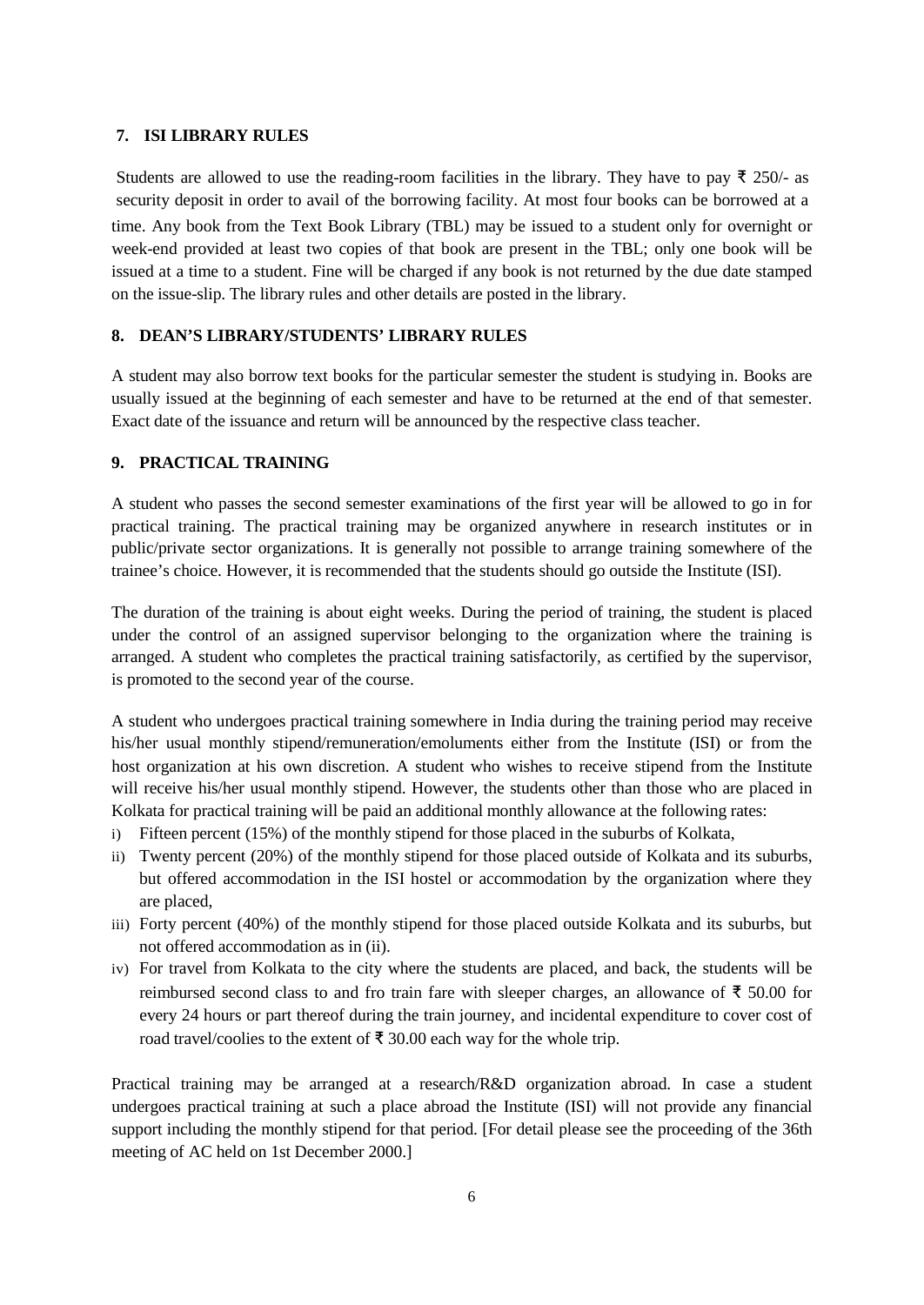## **10. SYLLABI**

Syllabi of the subjects are given in the following pages. Each syllabus is organized as follows.

(a) Topics, (b) pre-requisites/co-requisites if any, (c) number of lectures (tutorials if any) per week, (d) percentage weights for theory and programming/software assignments/mini projects (if any), (e) list of references, (f) supplementary information.

## **1.1.Discrete Mathematics**

(a) *Combinatorics:* Multinomial theorem, principle of inclusion exclusion; Recurrence relations classification, summation method, extension to asymptotic solutions from solutions for subsequences; Linear homogeneous relations, characteristic root method, general solution for distinct and repeated roots, non-homogeneous relations and examples, generating functions and their application to linear homogeneous recurrence relations, non-linear recurrence relations, exponential generating functions, brief introduction to Polya theory of counting.

*Graph Theory:* Graphs and digraphs, complement, isomorphism, connectedness and reachability, adjacency matrix, Eulerian paths and circuits in graphs and digraphs, Hamiltonian paths and circuits in graphs and tournaments, trees; Minimum spanning tree, rooted trees and binary trees, planar graphs, Euler's formula, statement of Kuratowsky's theorem, dual of a planer graph, independence number and clique number, chromatic number, statement of Four-color theorem, dominating sets and covering sets.

Logic: Propositional calculus— propositions and connectives, syntax; Semantics— truth assignments and truth tables, validity and satisfiability, tautology; Adequate set of connectives; Equivalence and normal forms; Compactness and resolution; Formal reducibility— natural deduction system and axiom system; Soundness and completeness.

*Introduction to Predicate Calculus:* Syntax of first order language; Semantics— structures and interpretation; Formal deductibility; First order theory, models of a first order theory (definition only), validity, soundness, completeness, compactness (statement only), outline of resolution principle.

- (b) Nil
- (c) Four lectures per week
- (d) Theory 80% and Assignment 20%

- 1. J. L. Mott, A. Kandel and T. P. Baker: Discrete Mathematics for Computer Scientists, Reston, Virginia, 1983.
- 2. D. F. Stanat and D. E. McAllister: Discrete Mathematics in Computer Science, Prentice Hall, Englewood Cliffs, 1977.
- 3. C. L. Liu: Elements of Discrete Mathematics, 2nd ed., McGraw Hill, New Delhi, 1985.
- 4. R. A. Brualdi: Introductory Combinatorics, North-Holland, New York, 1977.
- 5. Reingold et al.: Combinatorial Algorithms: Theory and Practice, Prentice Hall, Englewood Cliffs, 1977.
- 6. J. A. Bondy and U. S. R. Murty: Graph Theory with Applications, Macmillan Press, London, 1976.
- 7. N. Deo: Graph Theory with Applications to Engineering and Computer Science, Prentice Hall, Englewood Cliffs, 1974.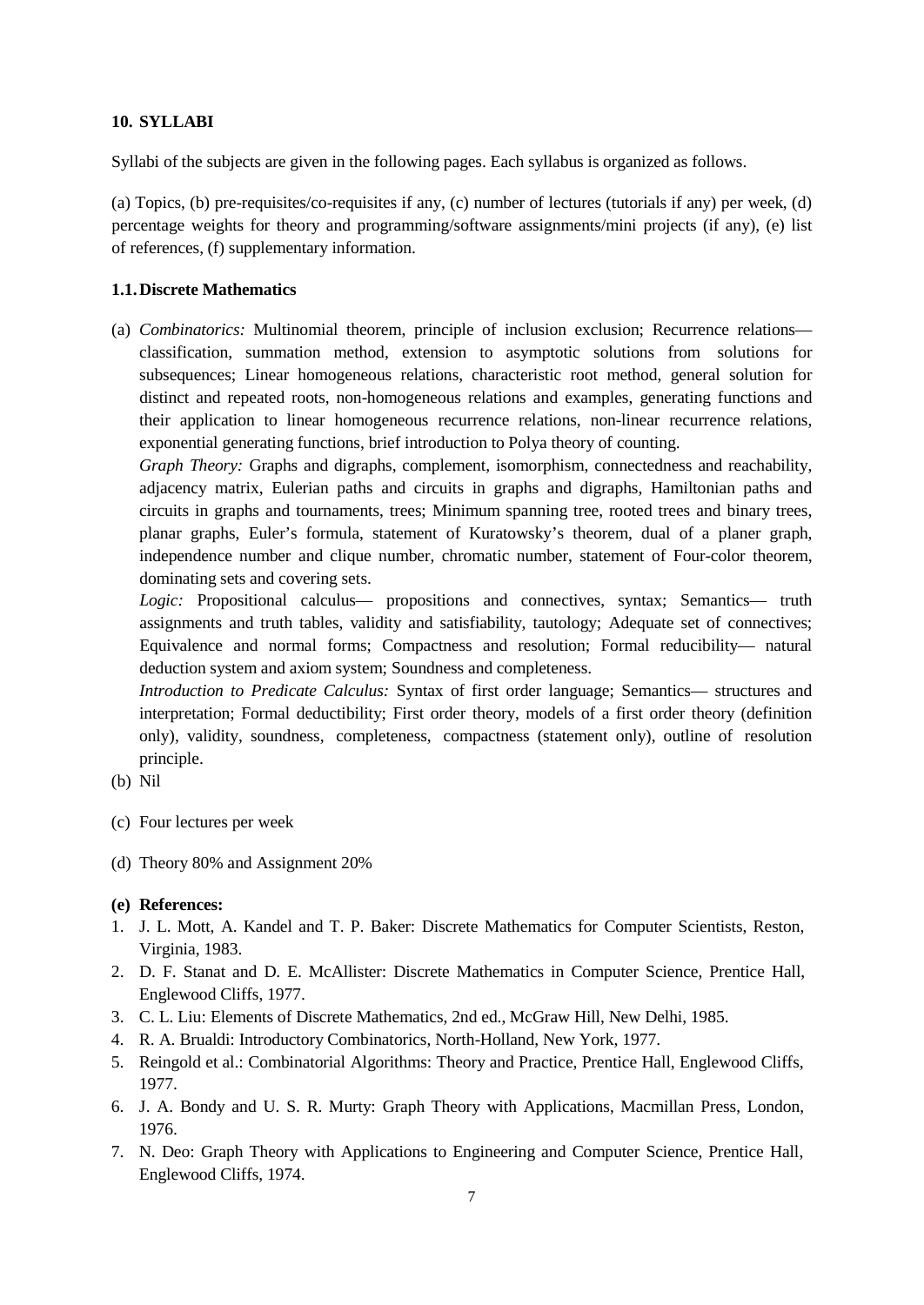- 8. E. Mendelsohn: Introduction to Mathematical Logic, 2nd ed. Van-Nostrand, London, 1979.
- 9. L. Zhongwan: Mathematical Logic for Computer Science, World Scientific, Singapore, 1989.
- 10. F. S. Roberts: Applied Combinatorics, Prentice Hall, Englewood Cliffs, NJ, 1984.
- 11. Lewis and Papadimitriou: Elements of Theory of Computation (relevant chapter on Logic), Prentice Hall, New Jersey, 1981.

#### **1.2.Data and File Structures**

(a) (i) *Introduction:* Algorithms, programs, storage devices, records and sequential files, compiler and OS (if it is required by the class).

*Introduction to complexity of algorithms and different asymptotic notations.*

*Data structure:* Introduction to ADT, formal definitions, implementations of basic data structures, array, stack, queue, dequeue, priority queue, linked list, binary tree and traversal algorithms, threaded tree, m-ary tree, heap, generalized list and garbage collection.

*Searching:* Binary search, Fibonacci search, binary search tree, height balanced tree, splay tree, digital search tree, trie, hashing techniques.

(ii) *Records and files:* Fixed length/variable length records, pinned/unpinned records, heap file, hashed file, indexed file, relative file, file with dense index, multi-key access file, inverted list, multi-list organization, B-tree, B\*-tree, 2-3 tree, storage organization for HSAM, HISAM, HIDAM, HDAM (H= hierarchical, I = indexed, D = direct, AM = access method), need for file reorganization. Management of addition I deletion I overflow for different types of file organization, and introduction to distributed file system, file security, access control and version control.

- (b) Nil
- (c) Four lectures and one tutorial per week
- (d) Theory 80% and non-programming assignments 20%

- 1. T. A. Standish: Data Structures, Algorithms and Software Principles, Addison-Wesley, Reading, Mass., 1995.
- 2. L. Nyhoff, C++— An Introduction to Data Structures, Prentice Hall, Englewood Cliffs, 1998.
- 3. A. M. Tannenbaum and M. J. Augesestein: Data Structures Using PASCAL, Prentice Hall, New Jersey, 1981.
- 4. D. E. Knuth: The Art of Computer Programming. Vol. 1, 2nd ed. Narosa/Addison-Wesley, New Delhi/London, 1973.
- 5. T. A. Standish: Data Structure Techniques, Addison-Wesley, Reading, Mass., 1980.
- 6. E. Horowitz and S. Sahni: Fundamentals of Data Structures, CBS, New Delhi, 1977.
- 7. R. L. Kruse: Data Structures and Program Design in C, Prentice Hall of India, New Delhi, 1996.
- 8. A. Aho, J. Hopcroft, and J. Ullman: Data Structures and Algorithms, Addison-Wesley, Reading, Mass., 1983.
- 9. B. Salzberg: File Structures: An Analytical Approach, Prentice Hall, New Jersey, 1988.
- 10. T. Harbron: File System Structure and Algorithms, Prentice Hall, New Jersey, 1987.
- 11. P. E. Livadas: File Structure: Theory and Practice, Prentice Hall, New Jersey, 1990.
- 12. T. Coreman, C. Leiserson and R. Rivest: Introduction to Algorithms, McGraw Hill, New York, 1994.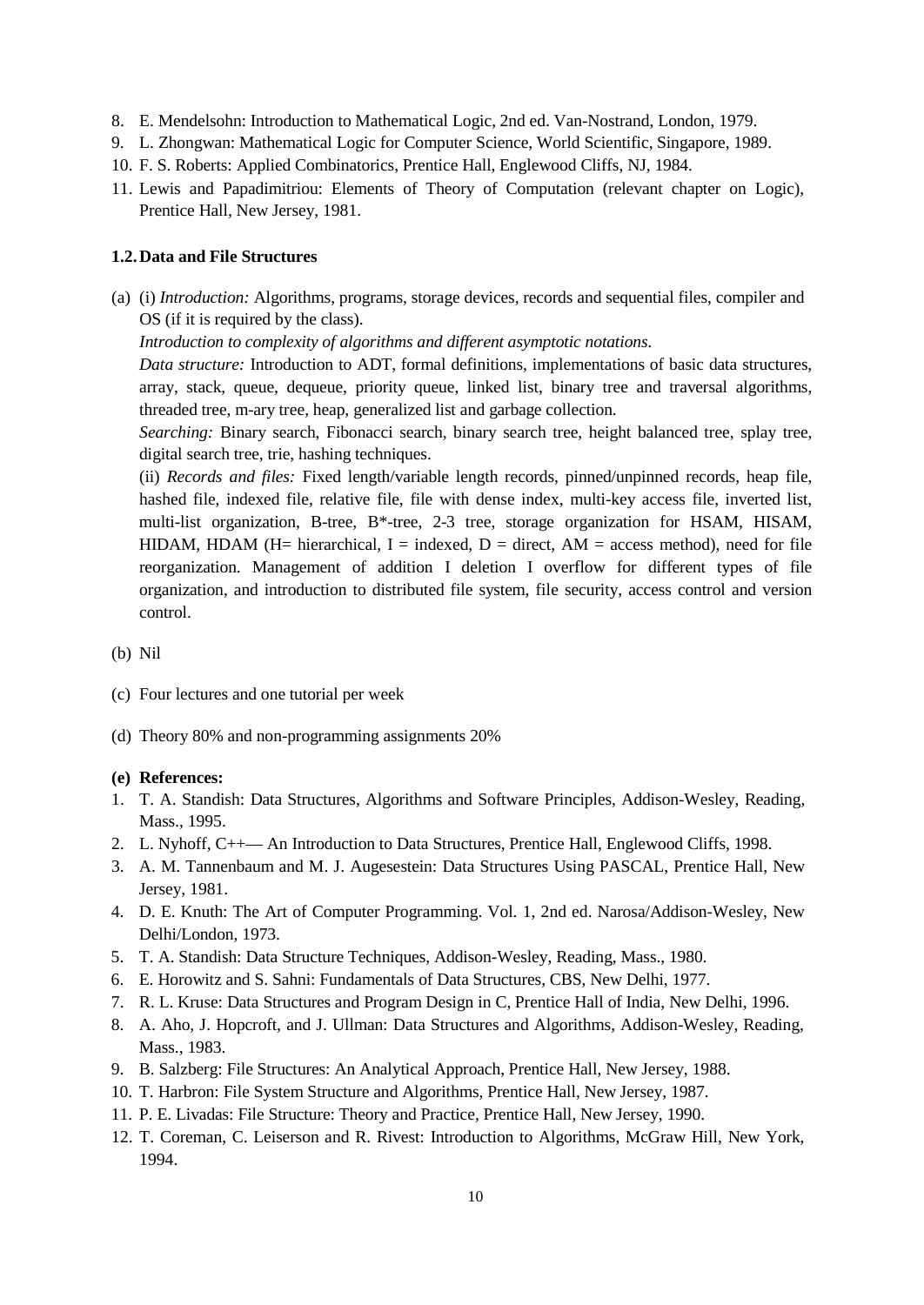- 13. S. Sahani: Data Structure, Algorithms and Applications in JAVA, McGraw Hill, New York, 2000.
- 14. D. Wood: Data Structure, Algorithms and Performance, Addison-Wesley, Reading, Mass., 1993.

#### **A1.Introduction to Programming**

(a) *Introduction to computer programming:* Algorithm, storage, file, software-hardware interface (if it is required by the class).

*Imperative languages:* Introduction to imperative language; syntax and constructs of a specific language (preferably C);

*Functions and Recursion:* Parameter passing, procedure call, call by value, call by reference, recursion.

*Different programming language types:* Initial concepts of object-oriented programming, functional programming, logic programming. *Efficiency issues.*

(b) Nil

- (c) Four lectures and one tutorial per week
- (d) Theory 60% and Assignment 40%

## **(e) References:**

- 1. B. W. Kernighan and D. M. Ritchi: The 'C' Programming Language, Prentice Hall, Englewood Cliffs, NJ, 1980.
- 2. B. Gottfried: Programming in C, Schaum Outline Series, New Delhi, 1996.
- 3. B. Stroustrup: The C++ Programming Language, 2nd ed., Addison-Wesley, California, 1995.
- 4. D. M. Arnow and G. Weiss: Introduction to Programming using Java, Addison-Wesley, London, 1999.
- 5. R. W. Sebesta: Concepts of Programming Languages, 4th ed., Addison-Wesley, Reading, Mass., 1998.
- 6. R. Sethi and T. Stone (Eds.): Programming Languages: Concepts and Constructs, 2nd ed., Addison-Wesley, Reading, Mass., 1996.
- 7. T. W. Pratt and M. V. Zelkowitz: Programming Languages: Design and Implementation, 4th ed., Prentice Hall, Engle- wood Cliffs, 2001.
- 8. J. Bentley: Programming Pearls, Addison-Wesley, Reading, Mass., 1986.
- 9. J. Bentley: More Programming Pearls, Addison-Wesley, Reading, Mass., 1988.

## **A2. Data and File Structures Laboratory**

(a) This laboratory course has to be run in coordination with the Data and File Structures course. The assignments are to be designed based on the coverage in the Data and File Structures course. The laboratory sessions should include but are not limited to:

*Arrays:* Implementation of array operations

*Stacks and Queues, Circular Queues:* Adding, deleting elements Merging Problem: Evaluation of expressions, operations on multiple stacks and queues.

*Linked lists:* Implementation of linked lists, inserting, deleting, and inverting a linked list. Implementation of stacks and queues using linked lists. Polynomial addition and multiplication. Sparse Matrix multiplication and addition.

*Trees:* Recursive and non-recursive traversal of trees; AVL tree implementation. Hashing: Hash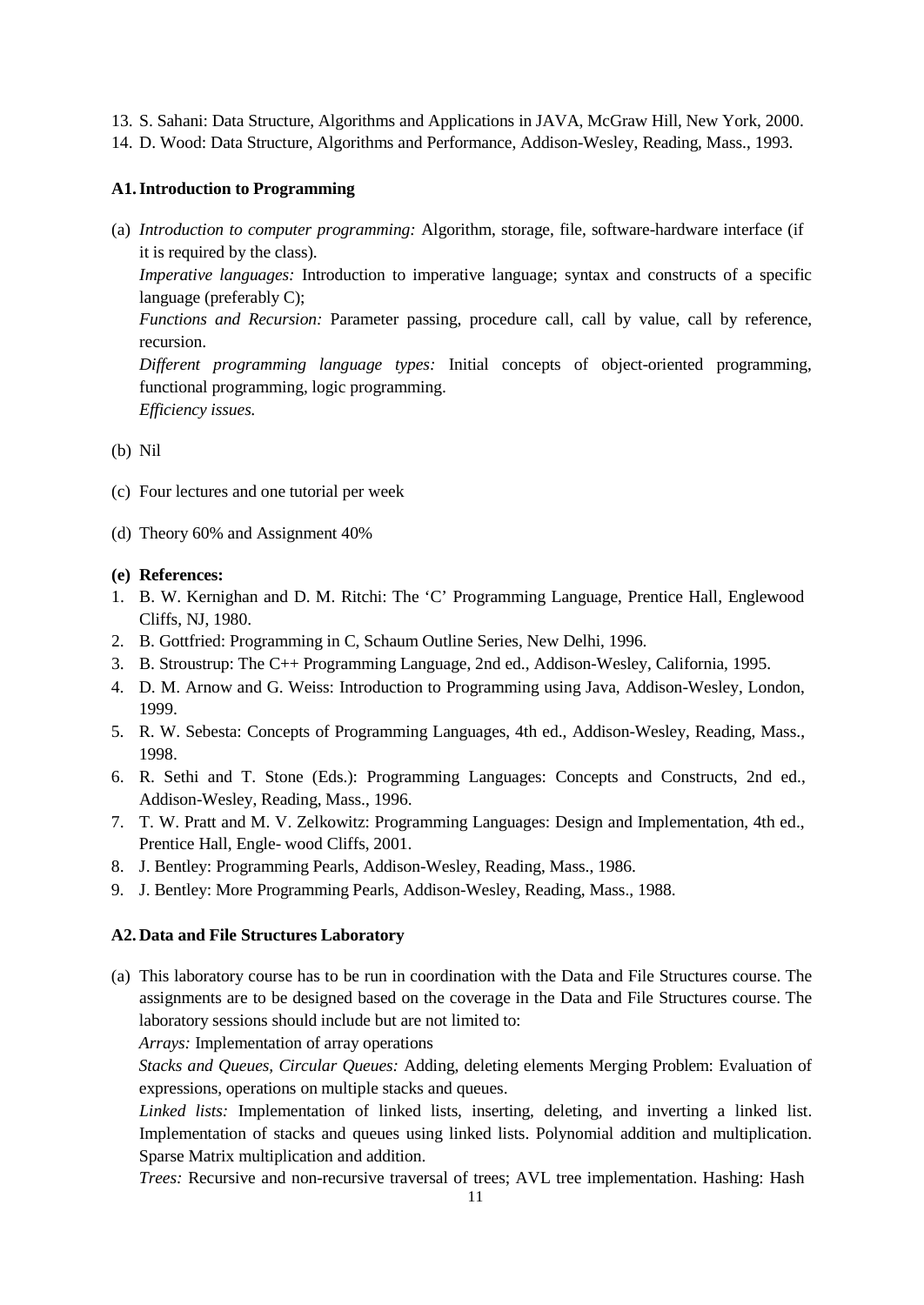table implementation, searching, inserting and deleting Searching and sorting techniques

In addition, the following concepts need to be covered during the course of the lab session: (i) testing the program, developing test-plan, developing tests, concept of regression; (ii) version management, concept of CVS/SVN; (iii) concept of debugging using gdb; (iv) concept of writing shell scripts, using bash/tcsh; (v) concept of makefiles;

- (b) Data and File Structures
- (c) Four hours per week
- (d) Assignments— 60% and Lab Test— 40%

#### **(e) References:**

- 1. T. A. Standish: Data Structures, Algorithms and Software Principles, Addison-Wesley, Reading, Mass., 1995.
- 2. L. Nyhoff, C++— An Introduction to Data Structures, Prentice Hall, Englewood Cliffs, 1998.
- 3. A. M. Tannenbaum and M. J. Augesestein: Data Structures Using PASCAL, Prentice Hall, New Jersey, 1981.
- 4. D. E. Knuth: The Art of Computer Programming. Vol. 1, 2nd ed. Narosa/Addison-Wesley, New Delhi/London, 1973.
- 5. T. A. Standish: Data Structure Techniques, Addison-Wesley, Reading, Mass., 1980.
- 6. E. Horowitz and S. Sahni: Fundamentals of Data Structures, CBS, New Delhi, 1977.
- 7. R. L. Kruse: Data Structures and Program Design in C, Prentice Hall of India, New Delhi, 1996.
- 8. A. Aho, J. Hopcroft, and J. Ullman: Data Structures and Algorithms, Addison-Wesley, Reading, Mass., 1983.
- 9. B. Salzberg: File Structures: An Analytical Approach, Prentice Hall, New Jersey, 1988.
- 10. T. Harbron: File System Structure and Algorithms, Prentice Hall, New Jersey, 1987.
- 11. P. E. Livadas: File Structure: Theory and Practice, Prentice Hall, New Jersey, 1990.
- 12. T. Coreman, C. Leiserson and R. Rivest: Introduction to Algorithms, McGraw Hill, New York, 1994.
- 13. S. Sahani: Data Structure, Algorithms and Applications in JAVA, McGraw Hill, New York, 2000.
- 14. D. Wood: Data Structure, Algorithms and Performance, Addison-Wesley, Reading, Mass., 1993.
- 15. B. W. Kernighan and D. M. Ritchie: The C Programming Language, Prentice Hall of India, 1994.
- 16. B. Gottfried: Programming in C, Schaum Outline Series, New Delhi, 1996.
- 17. B. W. Kernighan and R. Pike: The Unix Programming Environment, Prentice Hall of India, 1996.

## **A3. Computer Organization**

(a) *Binary Systems:* Information representation, number systems— binary, octal and hexadecimal numbers; number base conversion; complements, binary codes.

*Boolean algebra:* Postulates and fundamental theorems, Representation of Boolean functions using Kamaughs map, truth tables, duality and complementation, canonical forms, fundamental Boolean operations-AND, OR, NAND, NOR, XOR.

*Minimization of Boolean functions:* Using fundamental theorems, Kamaughs Maps, Mcclusky's tabular method.

*Combinational Logic:* Adders, Subtractors, code conversion, comparator, decoder, multiplexer, ROM, PLA.

*Sequential Logic:* Finite state models for sequential machines, pulse, level and clocked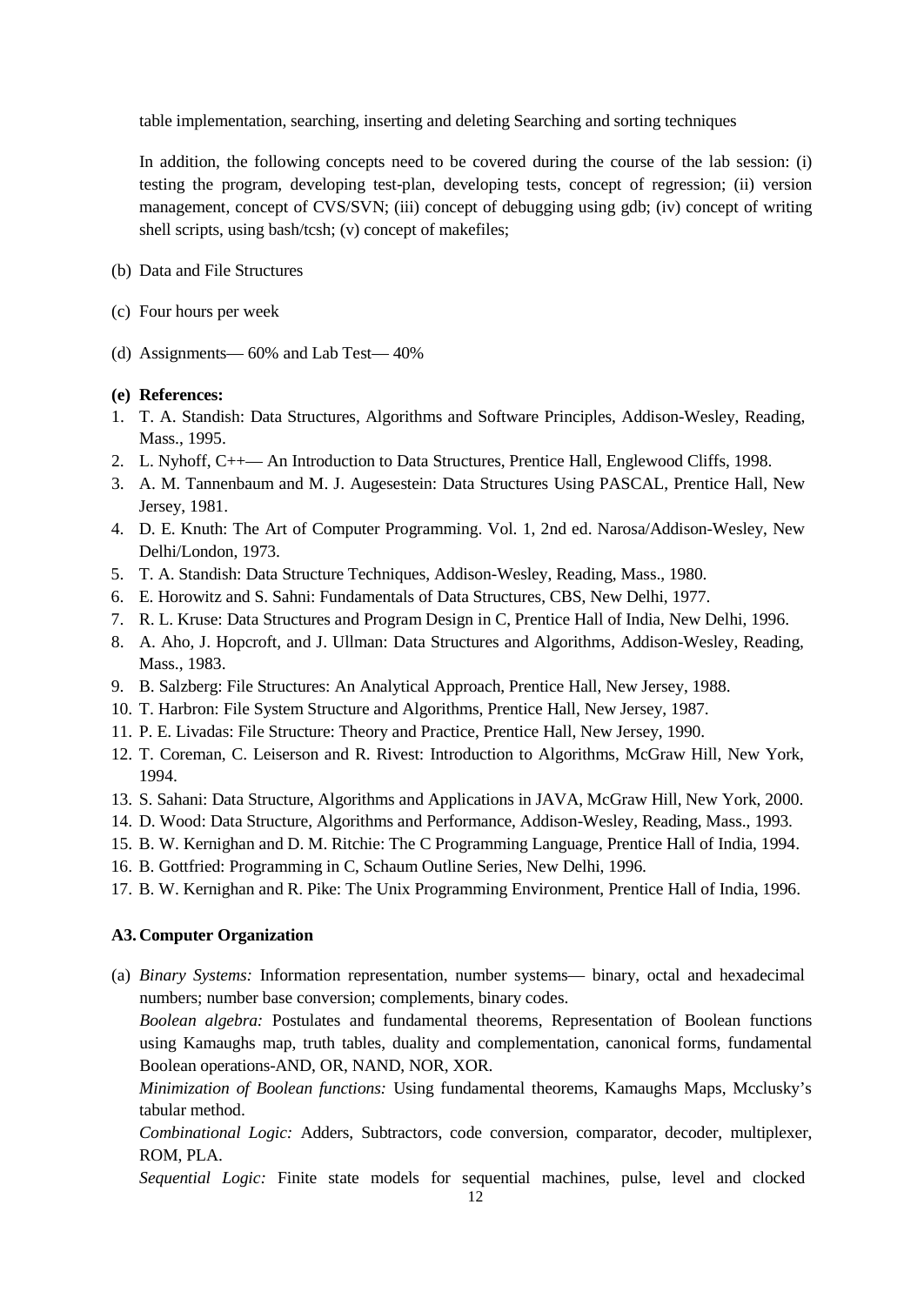operations; flip-flops, registers, shift register, ripple counters, synchronous counters; state diagrams, characteristics and excitation tables of various memory elements, state minimization for synchronous and asynchronous sequential circuits.

*Processor Design:* Addition of numbers -carry look-ahead and pre-carry vector approaches, carry propagation-free addition. Multiplication -using ripple carry adders, carry save adders, redundant number system arithmetic, Booth's algorithm.

Division -restoring and non-restoring techniques, using repeated multiplication.

Floating-point arithmetic— IEEE 754-1985 format, multiplication and addition algorithms. ALU design, instruction formats, addressing modes.

*Control Unit Design:* Hardware control unit design, hardware programming language, microprogramming, horizontal, vertical and encoded-control microprogramming, microprogrammed control unit design.

*Memory Organization:* Random and serial access memories, static and dynamic RAMs, ROM, Associative memory.

*I/O Organization:* Different techniques of addressing I/O devices, data transfer techniques, programmed interrupt, DMA, I/O channels, channel programming, data transfer over synchronous and asynchronous buses, bus control.

## (b) Nil

- (c) Four Lectures
- (d) Theory 80% and Assignment 20%

#### **(e) References:**

- 1. Z. Kohavi: Switching and Finite Automata Theory, 2nd ed., McGraw Hill, New York, 1978.
- 2. E. J. Mcclusky: Logic Design Principles, Prentice Hall International, New York, 1986.
- 3. N. N. Biswas: Logic Design Theory, Prentice-Hall of India, New Delhi, 1994.
- 4. A. D. Freedman and P. R. Menon: Theory and Design of Switching Circuits, Computer Science Press, California, 1975.
- 5. T. C. Bartee: Digital Computer Fundamentals, 6th ed., McGraw Hill, New York, 1985.
- 6. J. P. Hayes: Computer Architecture and Organization, 2nd ed., McGraw Hill, New York, 1988
- 7. P. Pal Choudhury: Computer Organization and Design, Prentice Hall of India, New Delhi, 1994.
- 8. M. M. Mano: Computer System Architecture, 3rd ed., Prentice Hall of India, New Delhi, 1993.
- 9. Y. Chu: Computer Organization and Micro-Programming, Prentice Hall, Englewood Cliffs, 1972.
- 10. W. Stallings: Computer Organization and Architecture: Principles of Structure and Function, 2nd ed., Macmillan, New York, 1990.

## **A4.Elements of Algebraic Structures**

(a) *Introduction:* Sets, operations on sets, relations, equivalence relation and partitions, functions, induction and inductive definitions and proofs, cardinality of a set, countable and uncountable sets, diagonalisation argument.

*Groups:* Binary operations, groupoids, semi-groups and monoids, groups, subgroups and cosets, Lagrange's theorem, cyclic group, order of an element, normal subgroups and quotient groups,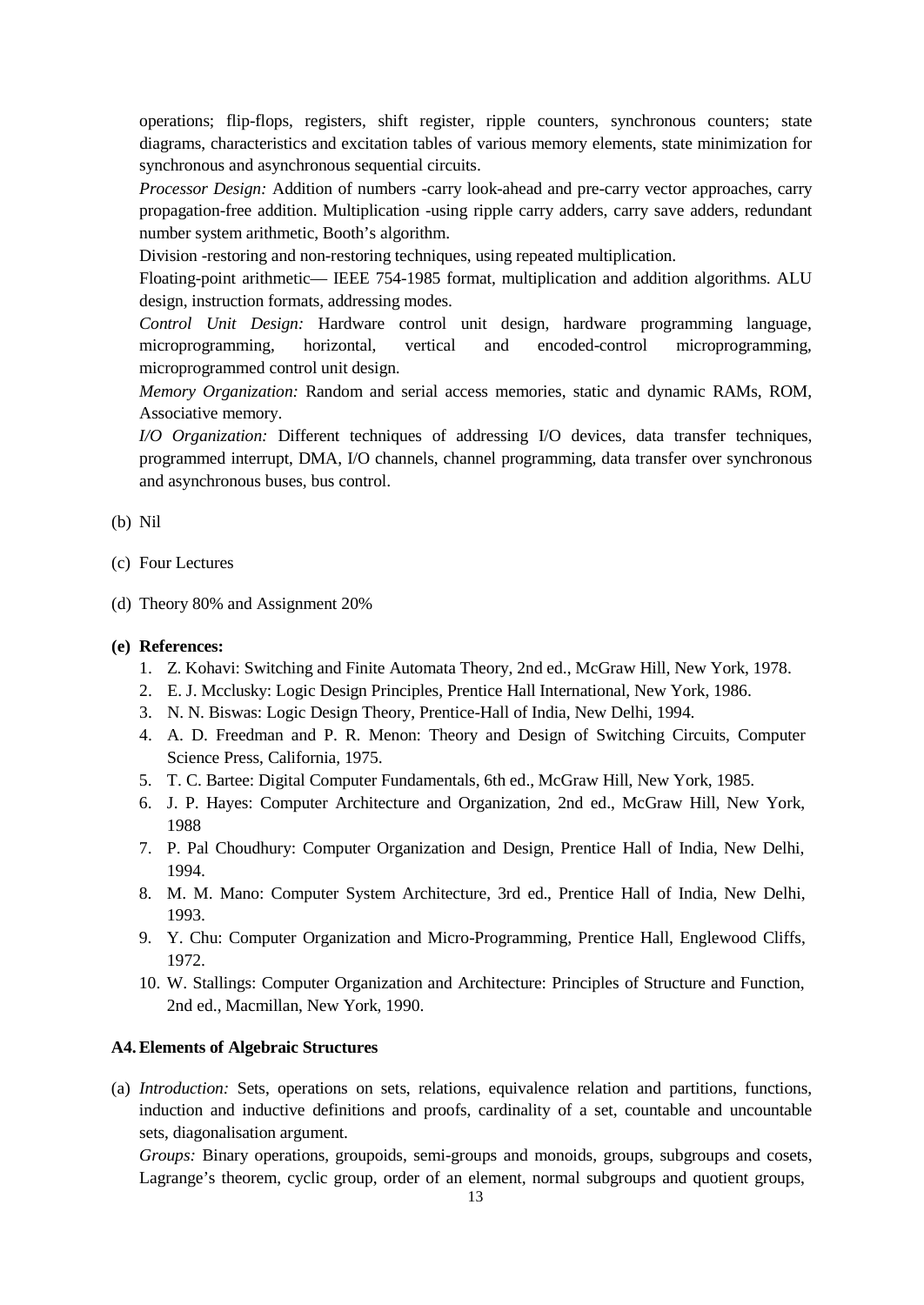homomorphism and isomorphism, permutation groups and direct product.

*Rings and sub-rings:* Introduction to rings, sub-rings, ideals and quotient rings, homomorphism and isomorphism, integral domains and fields, field of fractions, ring of polynomials.

*Linear algebra:* Vector spaces, basis and dimension, linear transformations and matrices, rank and nullity determinants, eigenvalues and eigenvectors.

*Field extensions:* Finite dimensional, algebraic and transcendental; splitting field of a polynomial, existence and uniqueness of finite fields, application to Coding Theory.

(b) Nil

- (c) Four lectures per week
- (d) Theory 80% and Assignment 20%

#### **(e) References:**

- 1. D. F. Stanat and D. E. McAllister: Discrete Mathematics in Computer Science, Prentice Hall, Englewood Cliffs, 1977.
- 2. C. S. Sims: Abstract Algebra: A Computational Approach, John Wiley, New York, 1984.
- 3. K. H. Kim, F. W. Kim and F. W. Rough: Applied Abstract Algebra, Ellis Horwood, Chichester, 1983.
- 4. C. H. Sah: Abstract Algebra, Academic Press, London, 1967.
- 5. L. L. Domhoff and F. E. Hohn: Applied Modem Algebra, Macmillan, New York, 1978.
- 6. J. B. Fraleigh: First Course in Abstract Algebra, Narosa/Addison-Wesley, New Delhi/Reading, 1982/1978.
- 7. I. N. Berstein: Topics in Algebra, Vikas Pub., New Delhi 1987.
- 8. G. Birkhoff and S. McLane: A Survey of Modem Algebra, 4th ed. Macmillan, New York, 1977.

## **A5.Probability and Stochastic Processes**

(a) *Probability theory:* Probability, conditional probability and independence; Random variables and their distributions (discrete and continuous), bivariate and multivariate distributions; Laws of large numbers, central limit theorem (statement and use only).

*Stochastic process:* Definition and examples of stochastic processes, weak and strong stationarity; Markov chains with finite and countable state spaces -classification of states, Markov processes, Poisson processes, birth and death processes, branching processes, queuing processes.

*Selected applications:* Analysis of algorithms, performance evaluation and modelling of computer systems.

(b) Nil

- (c) Four lectures per week
- (d) Theory 80% and Assignment 20%

- 1. W. Feller: An Introduction to Probability Theory and its Applications (Volume I and II), 3rd ed. John Wiley, New York, 1973.
- 2. P. G. Hoel, S. C. Port and C. J. Stone: Introduction to Probability Theory, University Book Stall/ Houghton Mifflin, New Delhi/New York, 199811971.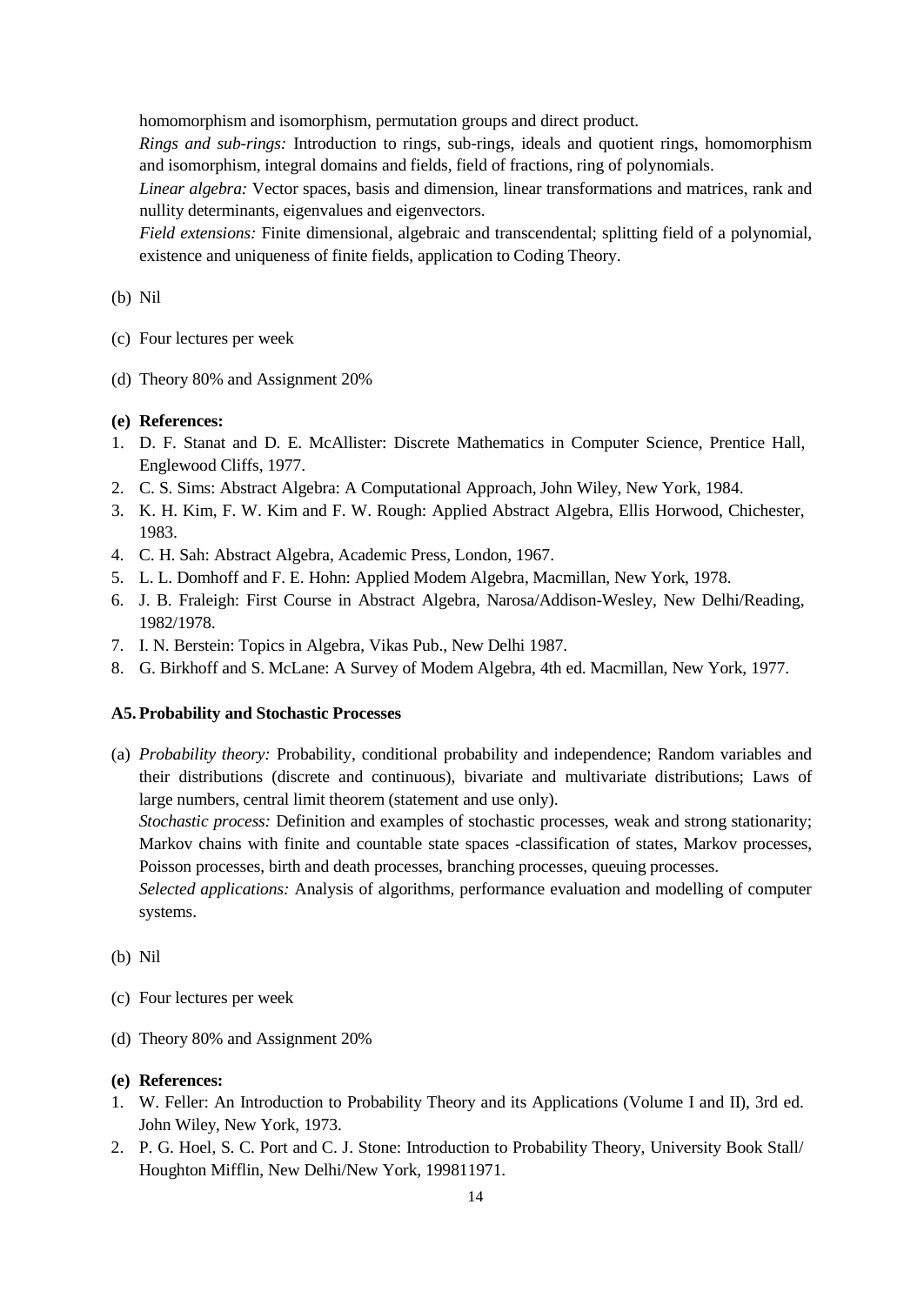- 3. K. L. Chung: Elementary Probability Theory and Stochastic Processes, Springer-Verlag, New York, 1974.
- 4. S. M. Ross: Stochastic Processes, John Wiley, New York, 1983.
- 5. H. M. Taylor: First Course in Stochastic Processes, 2nd ed. Academic Press, Boston, 1975.
- 6. H. M. Taylor: Second Course in Stochastic Processes, Academic Press, Boston, 1981.
- 7. U. N. Bhat: Elements of Applied Stochastic Processes, John Wiley, New York, 1972.
- 8. K. S. Trivedi: Probability and Statistics with Reliability, Queuing and Computer Science Application, Prentice Hall, Englewood Cliffs, 1982.
- 9. M. Hofri: Probabilistic Analysis of Algorithms, Springer-Verlag, 1987.
- 10. G. Latouche (Eds.): Probability Theory and Computer Science, Academic Press London, 1983.

## **A6.Principles of Programming Languages**

This subject is an elective for students with Computer Science background in the first semester. Students with non-Computer Science background can opt for this subject as an elective in the third semester.

(a) Theory:

*Introduction:* Overview of different programming paradigms e. g. imperative, object oriented, functional, logic and concurrent programming.

*Syntax and semantics of programming languages:* An overview of syntax specification and semiformal semantic specification using attribute grammar.

*Imperative and Object Oriented Languages:* Names, their scope, life and binding. Control-flow, control abstraction; in subprogram and exception handling. Primitive and constructed data types, data abstraction, inheritance, type checking and polymorphism.

*Functional Languages:* Typed-calculus, higher order functions and types, evaluation strategies, type checking, implementation.

*Logic Programming:* Computing with relation, first-order logic, SLD-resolution, unification, sequencing of control, negation, implementation, case study.

*Concurrency:* Communication and synchronization, shared memory and message passing, safety and liveness properties, multithreaded program.

*Formal Semantics:* Operational, denotational and axiomatic semantics, languages with higher order constructs and types, recursive type, subtype, semantics of non-determinism and concurrency.

Assignments:

Using one or more of the following as based on time constraints: C++/Java/OCAML/Lisp/ Haskell/Prolog.

- (b) Pre-requisite: Introduction to Programming.
- (c) Three lectures and 1hands-on per week
- (d) Theory 70% and Assignment 30%

- 1. Glynn Winskel, A Formal Semantics of Programming Languages: An Introduction, MIT Press.
- 2. John C. Mitchell, Foundations for Programming Languages, MIT Press.
- 3. Benjamin C. Pierce, Types and Programming Languages, MIT Press.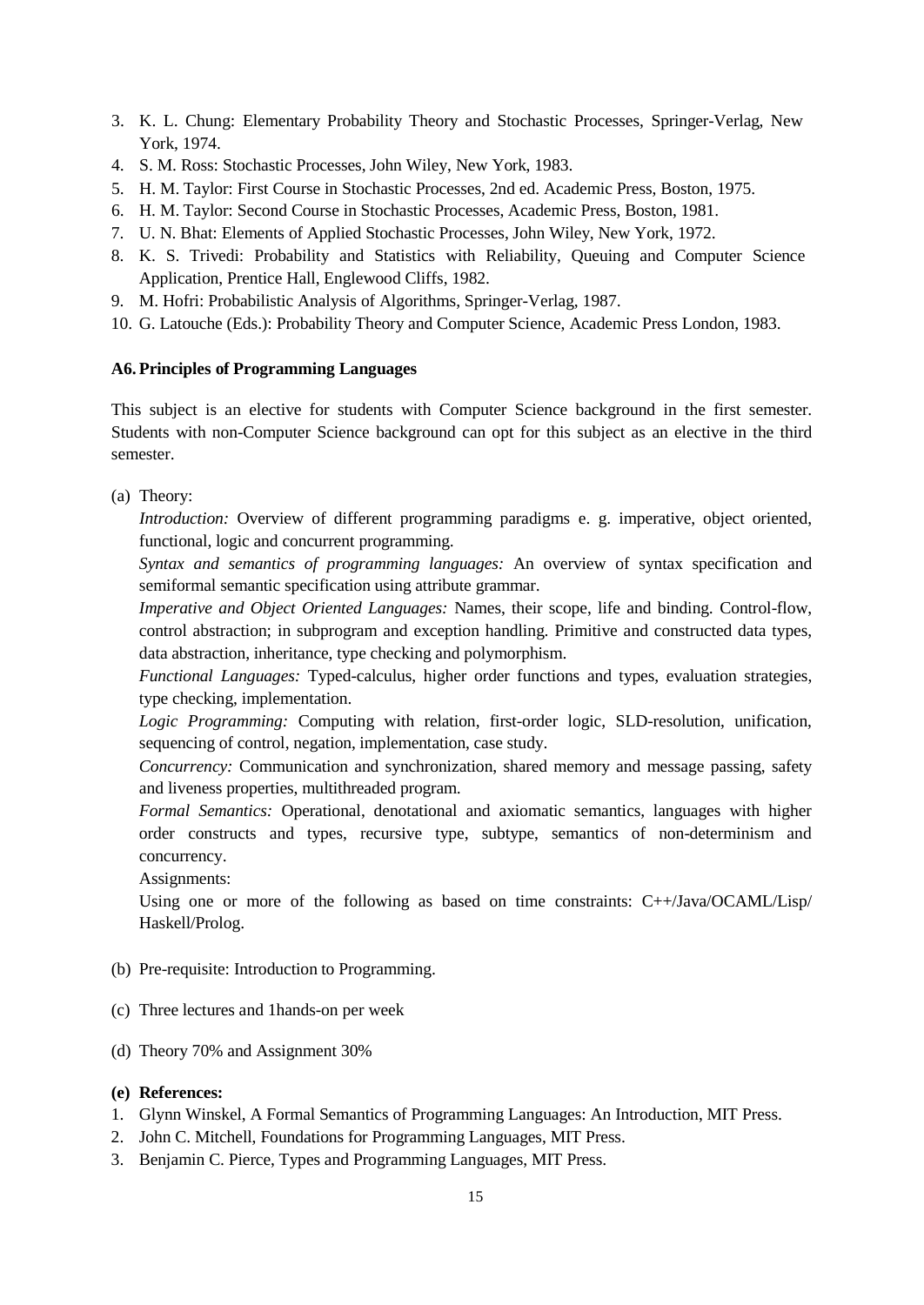- 4. Daniel P. Friedman, Mitchell Wand and Christopher T. Haynes, Essentials of Programming Languages, Prentice Hall of India.
- 5. Ravi Sethi, Programming Languages: Concepts and C

## **2.1.Computer Networks**

(a) *Introduction:* Computer networks and distributed systems, classifications of computer networks, layered network structures.

*Data Communication Fundamentals:* Channel characteristics, various transmission media, different modulation techniques.

*Queuing Theory:* M/M queuing systems, M/G/I queuing system; Network performance analysis using queuing theory.

*Network Structure:* Concepts of subnets, backbone and local access; Channel sharing techniques-FDM, TDM; Polling and concentration, message transport: circuit, message and packet switching, topological design of a network.

*Data Link Layers:* Services and design issues, framing techniques, error handling and flow control, stop and wait, sliding window and APRPANET protocols, HDCLC standard.

*Network Layer:* Design issues, internal organization of a subnet, routing and congestion control techniques, network architecture and protocols, concepts in protocol design, CCITT recommendation X. 25

*LANs and their Interconnection:* Basic concepts, architectures, protocols, management and performance of Ethernet, token ring and token bus LANS; Repeaters and Bridges.

*Internet:* IP protocol, Internet control protocols— ICMP, APR and RAPP, Internet routing protocols— OSPF, BGP and CIDR.

*ATM:* ATM switches and AAL layer protocols.

*Network Security:* Electronic mail, directory services and network management.

*Wireless and mobile communication:* Wireless transmission, cellular radio, personal communication service, wireless protocol. Network planning, Gigabit and Terabit technology, CDMA, WCDMA, WDM, optical communication networks.

- (b) Nil
- (c) Three lectures and one tutorial per week
- (d) Theory 70% and Assignment 30%

- 1. A. Tannenbaum: Computer Networks, 3rd ed., Prentice Hall India, 1996.
- 2. W. Stallings: ISDN and Broadband ISDN With Frame Relay and ATM, Prentice Hall, Englewood Cliffs, 1995.
- 3. W. Stallings: Local and Metropolitan Area Networks, 4th ed., Macmillan, New York, 1993.
- 4. Kaufman, R. Perlman and M. Speciner: Network Security, Prentice Hall, Englewood Cliffs, 1995.
- 5. V. P. Ahuja: Design and Analysis of Computer Communication Networks, McGraw Hill, New York, 1987.
- 6. L. Gracial and I. Widjaja: Communication Networks, Tata-McGraw Hill, New Delhi, 2000.
- 7. L. L. Paterson and B. S. Davie: Computer Network, Morgan Kaufman, San Mateo, 2000.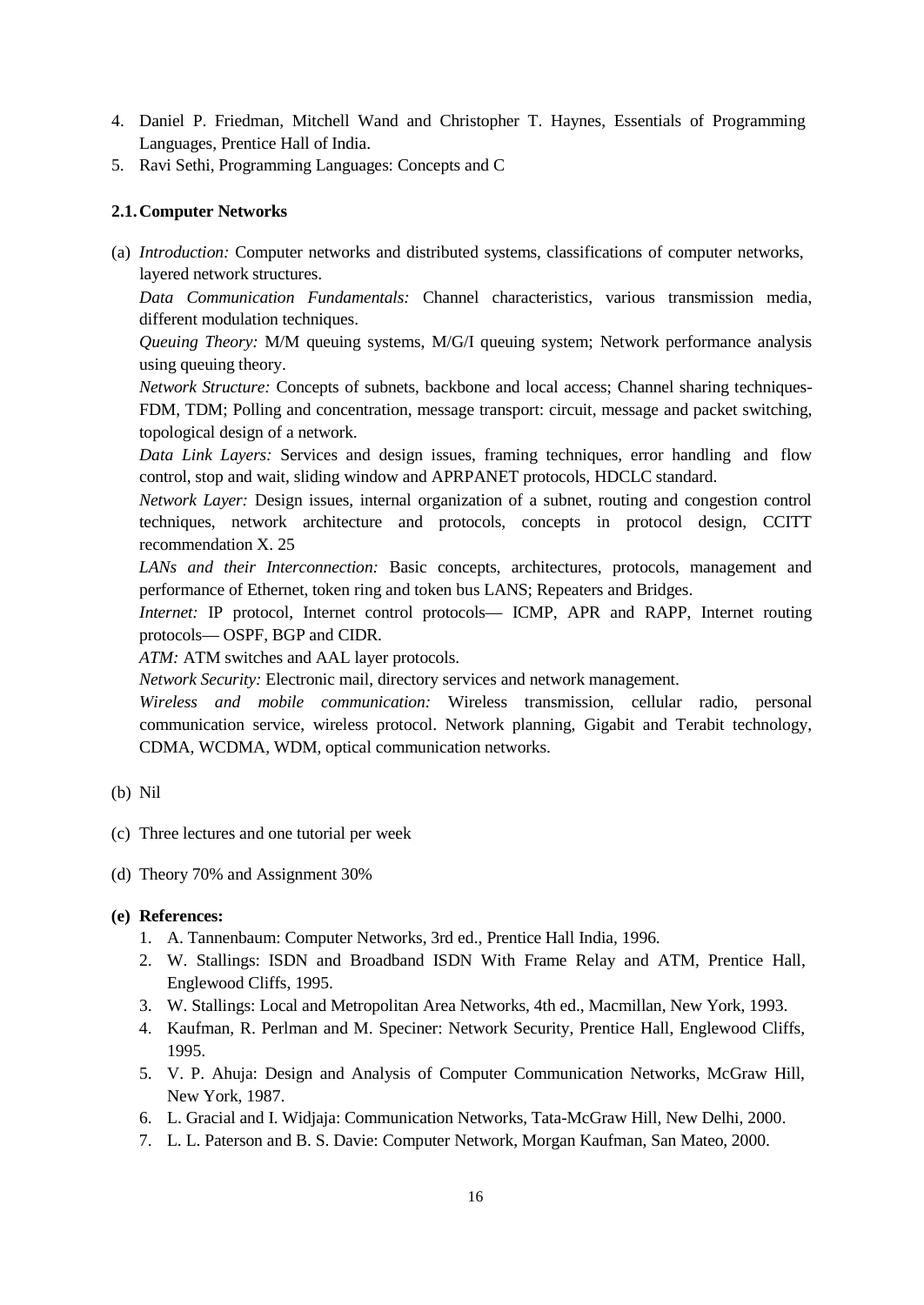#### **2.2.Design and Analysis of Algorithms**

(a) *Introduction and basic concepts:* Complexity measures, worst-case and average-case complexity functions, problem complexity, quick review of basic data structures and algorithm design principles.

*Sorting and selection:* Finding maximum and minimum, k largest elements in order; Sorting by selection, tournament and heap sort methods, lower bound for sorting, other sorting algorithms radix sort, quick sort, merge sort; Selection of k-th largest element.

*Searching and set manipulation:* Searching in static table— binary search, path lengths in binary trees and applications, optimality of binary search in worst cast and average-case, binary search trees, construction of optimal weighted binary search trees; Searching in dynamic table -randomly grown binary search trees, AVL and (a, b) trees.

*Hashing:* Basic ingredients, analysis of hashing with chaining and with open addressing.

*Union-Find problem:* Tree representation of a set, weighted union and path compression-analysis and applications.

*Graph problems:* Graph searching -BFS, DFS, shortest first search, topological sort; connected and biconnected components; minimum spanning trees— Kruskal's and Prim's algorithms— Johnson's implementation of Prim's algorithm using priority queue data structures.

*Algebraic problems:* Evaluation of polynomials with or without preprocessing. Winograd's and Strassen's matrix multiplication algorithms and applications to related problems, FFT, simple lower bound results.

*String processing:* String searching and Pattern matching, Knuth-Morris-Pratt algorithm and its analysis.

*NP-completeness:* Informal concepts of deterministic and nondeterministic algorithms, P and NP, NP-completeness, statement of Cook's theorem, some standard NP-complete problems, approximation algorithms.

#### (b) Nil

- (c) Four lectures per week
- (d) Theory 80% and Assignment 20%

- 1. A. Aho, J. Hopcroft and J. Ullman; The Design and Analysis of Computer Algorithms, A. W. L, International Student Edition, Singapore, 1998
- 2. S. Baase: Computer Algorithms: Introduction to Design and Analysis, 2nd ed., Addison-Wesley, California, 1988.
- 3. T. H. Cormen, C. E. Leiserson and R. L. Rivest: Introduction to Algorithms, Prentice Hall of India, New Delhi, 1998.
- 4. E. Horowitz and S. Sabni: Fundamental of Computer Algorithms, Galgotia Pub. /Pitman, New Delhi/London, 1987/1978.
- 5. K. Mehlhom: Data Structures and Algorithms, Vol. 1 and Vol. 2, Springer-Verlag, Berlin, 1984.
- 6. A. Borodin and I. Munro: The Computational Complexity of Algebraic and Numeric Problems, American Elsevier, New York, 1975.
- 7. D. E. Knuth: The Art of Computer Programming, Vol. 1, Vol. 2 and Vol. 3. Vol. 1, 2nd ed., Narosa/Addison-Wesley, New Delhi/London, 1973; Vol. 2: 2nd ed., Addison-Wesley,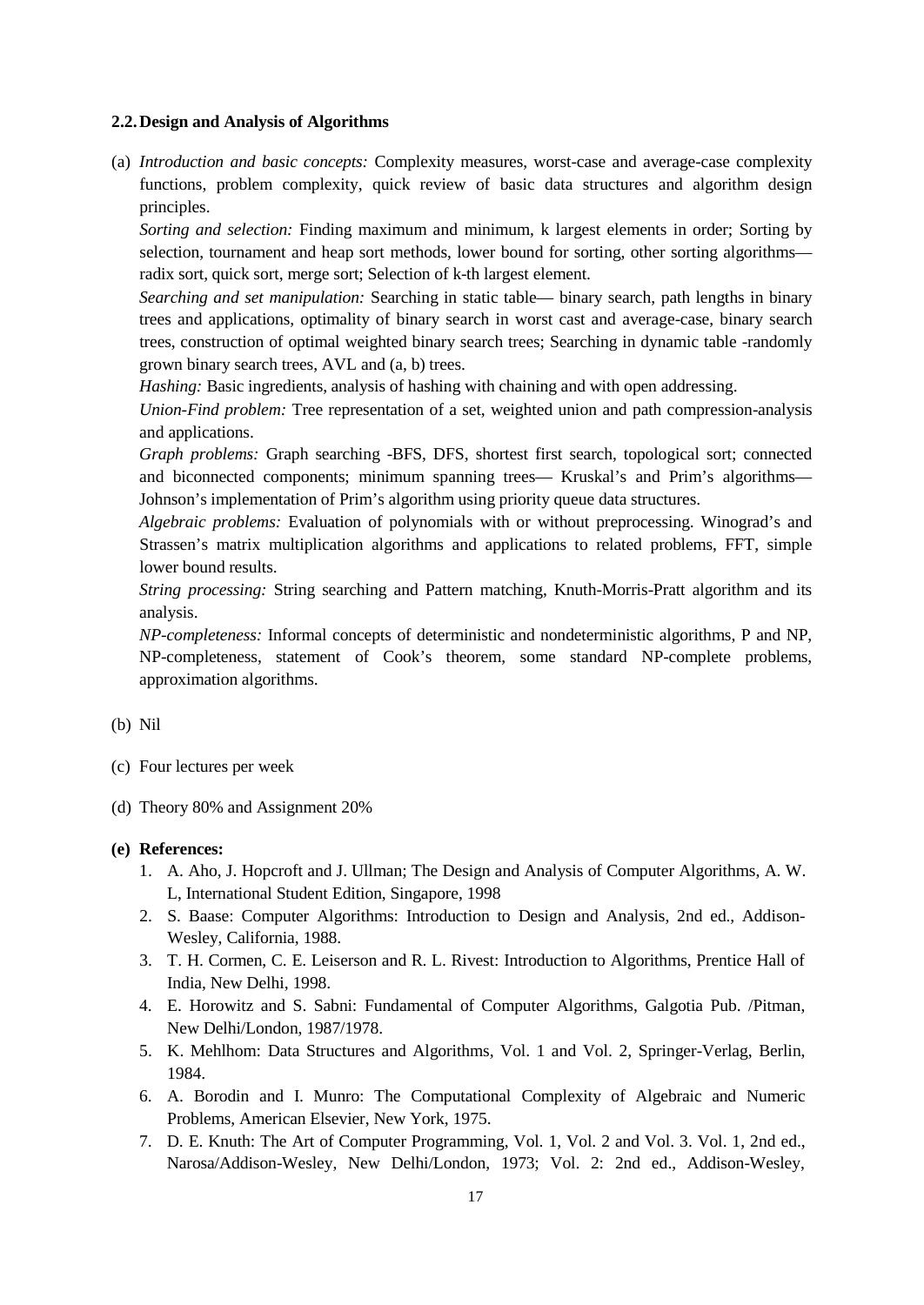London, 1981; Vol. 3: Addison-Wesley, London, 1973.

- 8. S. Winograd: The Arithmetic Complexity of Computation, SIAM, New York, 1980.
- (f) At least one assignment involving implementation of several algorithms of same asymptotic complexity for a problem and their empirical comparisons.

## **2.3.Automata, Languages and Computation**

(a) *Automata and Languages:* Finite automata, regular languages, regular expressions, equivalence of deterministic and non- deterministic finite automata, minimization of finite automata , closure properties, Kleene's theorem, pumping lemma and its application, Myhill-Nerode theorem and its uses; Context-free grammars, context-free languages, Chomsky normal form, closure properties, pumping lemma for CFL, push down automata.

*Computability:* Computable functions, primitive and recursive functions, universality, halting problem, recursive and recursively enumerable sets, parameter theorem, diagonalisation, reducibility, Rice's Theorem and its applications. Turing machines and variants; Equivalence of different models of computation and Church-Turing thesis.

*Complexity:* Time complexity of deterministic and nondeterministic Turing machines, P and NP, NP- completeness, Cook's Theorem, other NP -Complete problems.

#### (b) Nil

- (c) Four lectures per week
- (d) Theory 100%

#### **(e) References:**

- 1. N. J. Cutland: Computability: An Introduction to Recursive Function Theory, Cambridge University Press, London, 1980.
- 2. M. D. Davis, R. Sigal and E. J. Weyuker: Complexity, Computability and Languages, Academic Press, New York, 1994.
- 3. J. E. Hopcroft and J. D. Ullman: Introduction to Automata Theory, Languages and Computation, Addison-Wesley, California, 1979.
- 4. J. E. Hopcroft, J. D. Ullman and R. Motwani: Introduction to Automata Theory, Languages and Computation, Addison- Wesley, California, 2001.
- 5. H. R. Lewis and C. H. Papadimitriou: Elements of The Theory of Computation, Prentice Hall, Englewood Cliffs, 1981.
- 6. M. Sipser: Introduction to The Theory of Computation, PWS Pub. Co., New York, 1999.
- 7. M. R. Garey and D. S. Johnson: Computers and Intractability: A Guide to The Theory of NP-Completeness, Freeman, New York, 1979.

## **2.4.Database Management Systems**

(a) *Introduction:* Purpose of database systems, data abstraction and modelling, instances and schemes, database manager, database users and their interactions, data definition and manipulation language, data dictionary, overall system structure.

*Entity-relationship model:* Entities and entity sets, relationships and relationship sets, mapping constraints, E-R diagram, primary keys, strong and weak entities, reducing E-R diagrams to tables, trees or graphs, generalization and specialization, aggregation.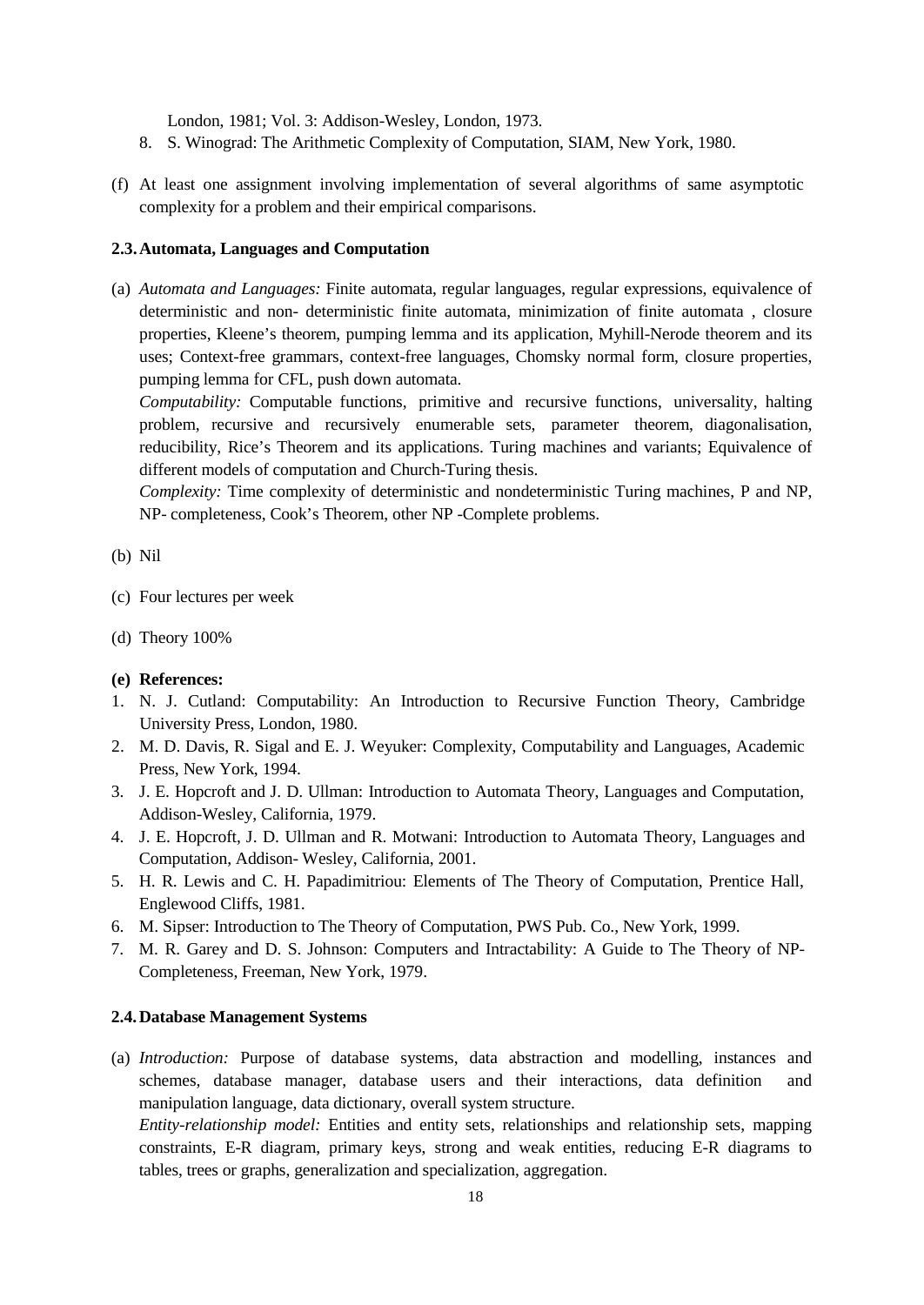*Brief Introduction to hierarchical and network model:* Data description and tree structure diagram for hierarchical model, retrieval and update facilities, limitations; Database task group (DBTG) model, record and set constructs retrieval and update facilities, limitations.

*Relational model:* Structure of a relational database, operation on relations, relational algebra, tuple and domain relational calculus, salient feature of a query language.

*Structured query language:* Description an actual RDBMS and SQL.

*Normalization:* Pitfalls in RDBMS, importance of normalization, functional, multi-valued and join dependencies, INF to 5NF, limitations of RDBMS.

*Database tuning:* Index selection and clustering, tuning of conceptual schema, denormalization, tuning queries and views. Query optimization: Importance of query processing, equivalence of queries, cost estimation for processing a query, general strategies, bi-relational and multirelational join algorithms, algebraic manipulation.

*Crash recovery:* Failure classification, transactions, log maintenance, check point implementation, shadow paging, example of an actual implementation.

*Concurrency Control in RDBMS:* Testing for serializability, lock based and time-stamp based protocols; Deadlock detection and Recovery.

- (b) Nil
- (c) Three lectures and one two-hour tutorial per week
- (d) Theory 70% and Assignment 30%
- **(e) References:**
- 1. H. F. Korth and A. Silberschatz: Database System Concepts, McGraw Hill, New Delhi, 1997.
- 2. R. A. Elmasri and S. B. Navathe: Fundamentals of Database Systems, 3rd ed., Addison-Wesley, 1998.
- 3. R. Ramakrishnan: Database Management Systems, 2nd ed., McGraw Hill, New York, 1999.

## **2.5.Operating Systems**

(a) *Introduction:* Basic architectural concepts, interrupt handling, concepts of batch-processing, multiprogramming, time- sharing, real-time operations; Resource Manager view, process view and hierarchical view of an OS.

*Memory management:* Partitioning, paging, concepts of virtual memory, demand-paging -page replacement algorithms, working set theory, load control, segmentation, segmentation and demand-paging, Cache memory management.

*Processor management:* CPU scheduling— short-term, medium term and long term scheduling, non-pre-emptive and pre-emptive algorithms, performance analysis of multiprogramming, multiprocessing and interactive systems; Concurrent processes, precedence graphs, critical section problem— 2-process and n-process software and hardware solutions, semaphores; Classical process co-ordination problems, Producer-consumer problem, Reader-writer problem, Dining philosophers problem, Barber's shop problem, Interprocess communication.

*Concurrent Programming:* Critical region, conditional critical region, monitors, concurrent languages concurrent pascal, communicating sequential process (CSP); Deadlocks: prevention, avoidance, detection and recovery.

*Device Management:* Scheduling algorithms -FCFS, shortest-seek-time-first, SCAN, C-SCAN, LOOK, C-LOOK algorithms, spooling, spool management algorithm.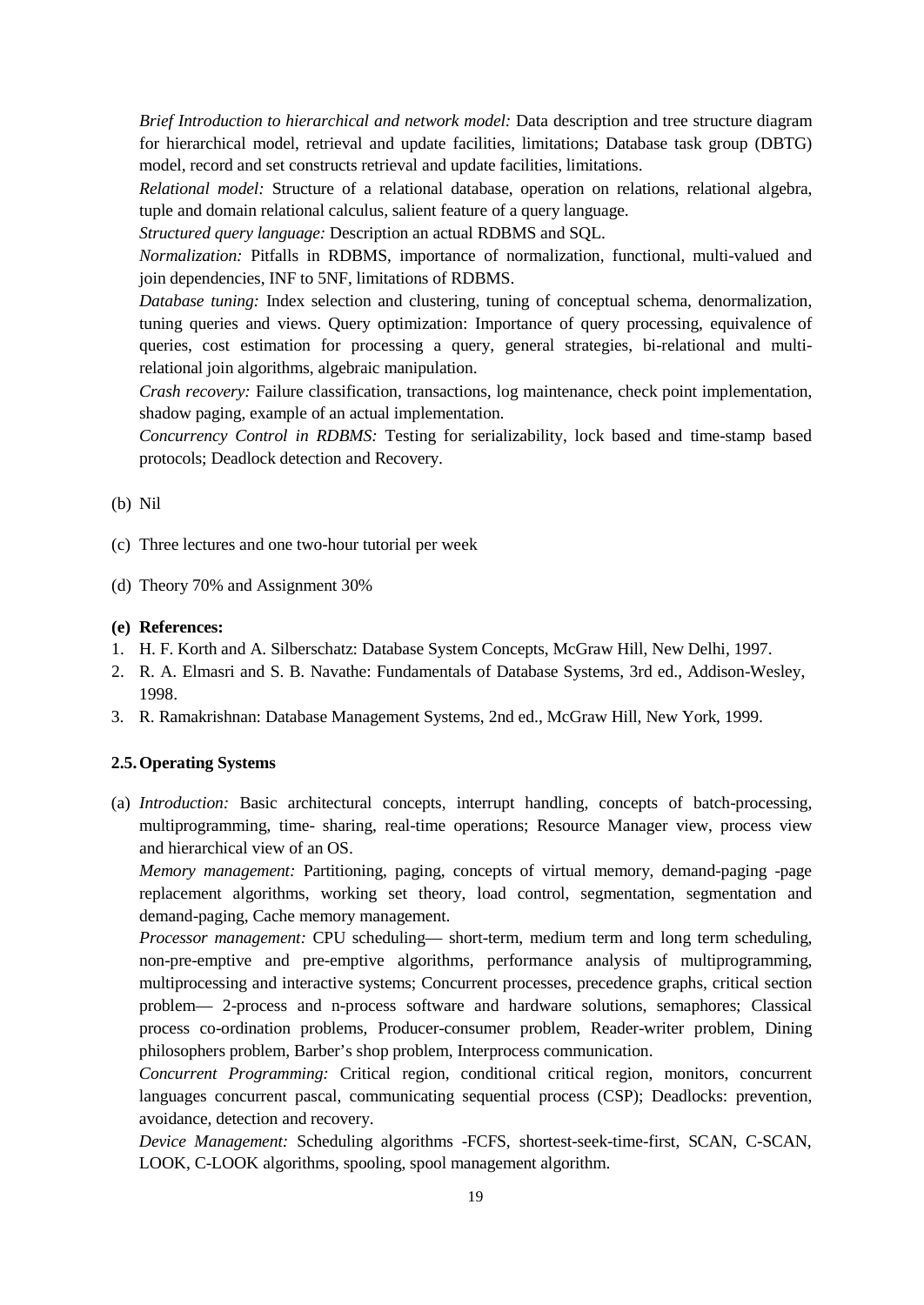*Information Management:* File concept, file support, directory structures, symbolic file directory, basic file directory, logical file system, physical file system, access methods, file protection, file allocation strategies.

*Protection:* Goals, policies and mechanisms, domain of protection, access matrix and its implementation, access lists, capability lists, Lock/Key mechanisms, passwords, dynamic protection scheme, security concepts and public and private keys, RSA encryption and decryption algorithms.

*A case study:* UNIX OS file system, shell, filters, shell programming, programming with the standard I/O, UNIX system calls.

## (b) Nil

- (c) Four lectures per week (including tutorial).
- (d) Theory 80% and Assignment 20%

## **(e) References:**

- 1. A. Silberschatz and P. B. Galvin: Operating Systems Concepts, 5th ed., John Wiley and Sons, New York, 1998.
- 2. J. L. Peterson and A. Silberschatz: Operating Systems Concepts, Addison-Wesley, Reading, Mass., 1987.
- 3. P. B. Hansen: Operating System Principles, Prentice Hall, Englewood Cliffs, 1980.
- 4. A. S. Tannenbaum: Modem Operating Systems, Prentice Hall, Englewood Cliffs, 1992.
- 5. S. E. Madnick and J. J. Donovan: Operating Systems, McGraw Hill, New York, 1974.

## **Elective List of 2nd Year**

The elective list of 2nd year is given below. All the electives of 2nd year are put in a common pool and the subjects to be offered in a particular semester would be decided by the concerned teachers' committee. However, a subject offered in Semester III cannot be offered again in Semester IV.

## **B1. Optimization Techniques**

(a) *Linear Programming:* A brief review of simplex and revised simplex algorithms, Bland's rule, duality theory, large scale linear programmes, computational complexity of simplex method, polynomial time algorithms— ellipsoidal and Karmarkar's methods.

*Integer Programming:* All integer and mixed integer programming problems, cutting planes and branch and bound algorithms, introduction to the ideas of NP-completeness, travelling salesman and other related problems.

*Non-linear Programming:* General constrained mathematical programming problems, Kuhn-Tucker-Lagrangian necessary and sufficient conditions, interior point methods, standard algorithms like feasible direction and gradient projections convergence of the methods, convex programming problems, quadratic programming.

(b) Nil

- (c) Four lectures per week
- (d) Theory 80% and Assignment 20%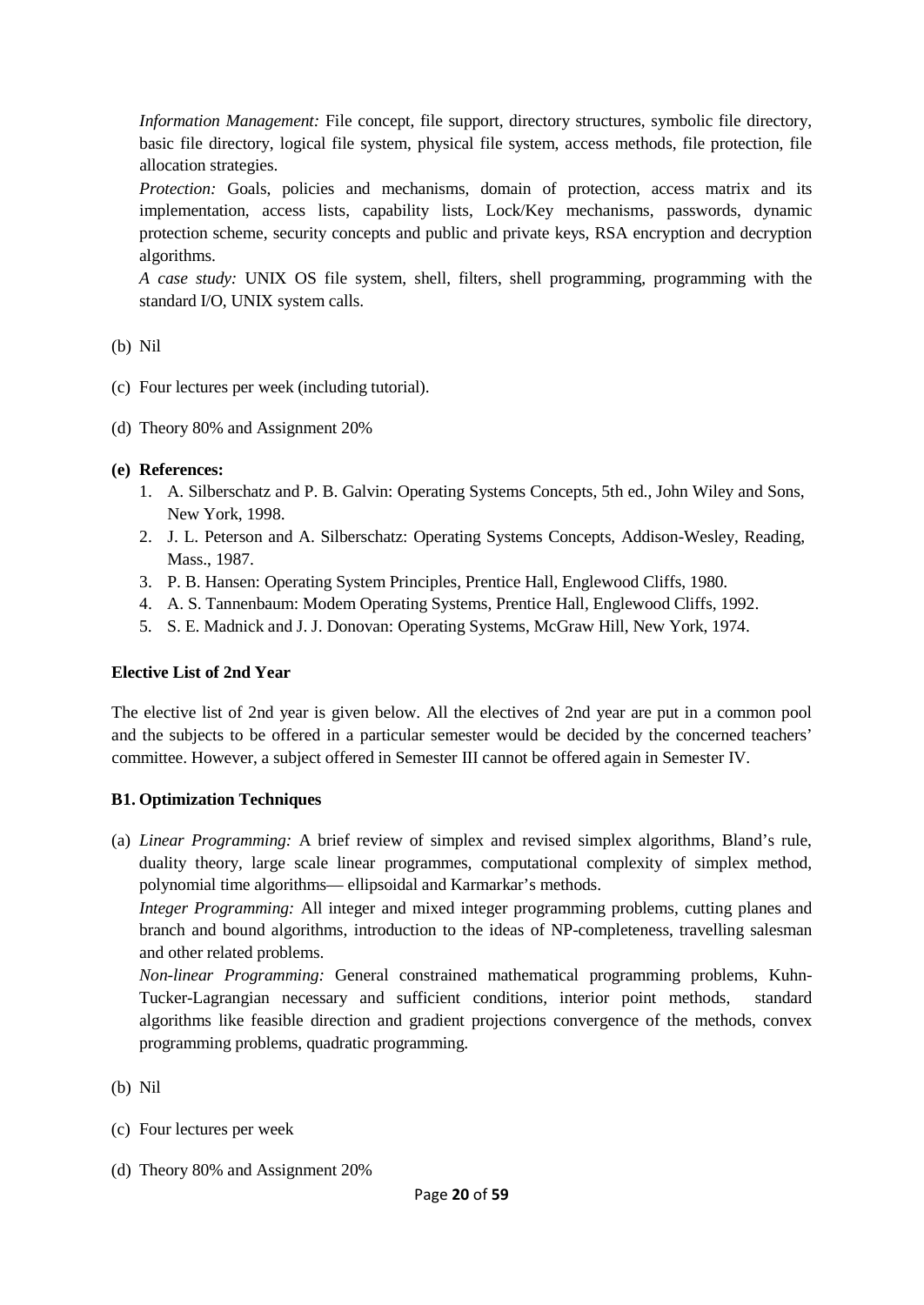- 1. R. J. Vanderbei: Linear Programming Foundations and Extensions, Kluwer Academic Publishers, Boston/London, 1997.
- 2. D. G. Luenberger: Introduction to Linear and Non-Linear Programming, Addison-Wesley Publishing Co., London/Amsterdam, 198?.
- 3. C. H. Papadimitriou and K. Steiglitz: Combinational Optimization, Prentice Hall, Englewood Cliffs, 1982.
- 4. R. Garfinkel and G. Nemhauser: Integer Programming, John Wiley, New York, 1976.
- 5. G. Nemhauser and L. Wolsey: Integer and Combinational Optimization, Wiley, New York, 1988.
- 6. D. Bertsekas: Non-Linear Programming. Athena Scientific, Belmont, Mass., 1995.
- 7. S. Nash and A. Sofer: Linear and Non-Linear Programming, McGraw Hill, New York, 1996.
- 8. F. Hillier and G. Liebermann: Introduction to Mathematical Programming, McGraw Hill, 1995.
- 9. K. G. Murty: Linear and Combinatorial Programming, John Wiley, New York, 1976.
- 10. M. Bazaraa, J. Jarvis and H. Sherali: Linear Programming and Network Flows, Wiley, New York, 1977.
- 11. W. I. Zangwill: Non-Linear Programming, Prentice Hall, New Jersey, 1969.
- 12. R. Fletcher: Practical Methods of Constrained Optimization, John Wiley, Chichester, 1981.

## **B2. Cryptology**

(a) *Introduction:* Brief introduction to number theory, Euclidean algorithm, Euler's totient function, Fermat's theorem and Euler's generalization, Chinese Remainder Theorem, primitive roots and discrete logarithms, Quadratic residues, Legendre and Jacobi symbols.

*Basic concepts of cryptology:* Cryptography and cryptanalysis, classical cryptosystems, concept of block and stream ciphers, private and public key cryptography.

*Information theoretic ideas:* Entropy, equivocation, perfect secrecy and unicity distance.

*Encryption standard:* DES and differential and linear cryptanalysis, Advanced encryption standards.

*RSA public key cryptosystems:* RSA system, primality testing, survey of factoring algorithms. *Other public key cryptosystems:* El Gamal public key cryptosystem, algorithms for discrete log problem, Knapsack public key cryptosystems, cryptanalysis of Knapsack PKC— Shamir's attack and Lenstra, Lenstra and Lovasz algorithm.

*Digital signature and hash functions:* El Gamal signature scheme, digital signature standard, onetime undeniable and fail-stop signatures, computationally collision-free hash functions, extending hash functions, examples of hash functions.

*Security of practical systems:* Database, operating system and network security.

- (b) Nil
- (c) Four lectures per week
- (d) Theory 80% and Assignment 20%

- 1. D. E. R. Denning: Cryptography and Data Security, Addison-Wesley, Reading, Mass., 1982.
- 2. D. M. Bressoud: Factorization and Primality Testing, Springer-Verlag, New York, 1989.
- 3. R. A. De Millo et al: Foundations of Secure Computations, Academic Press, New York, 1978.
- 4. E. Kranakis: Primality and Cryptography, B G Teubner, Chichester, 1986.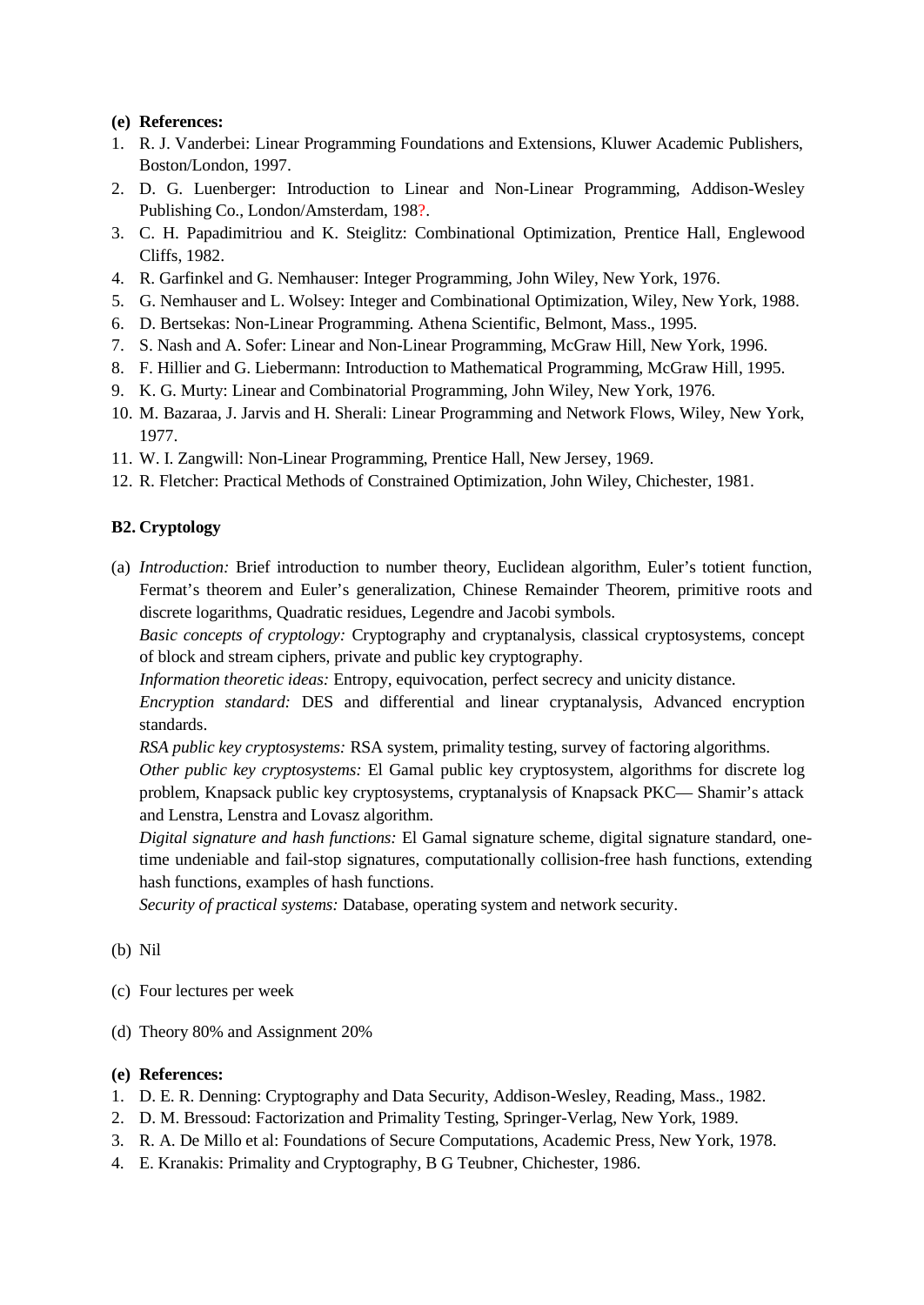- 5. W. Patterson: Mathematical Cryptography for Computer Scientists and Mathematicians, Rowman and Littlefield, 1987.
- 6. D. Stinson: Cryptography: Theory and Practice, CRC Press, Boca Raton, 1995.
- 7. W. Leveque: Topics in Number Theory, Vol. l, Addison-Wesley, Mass, 1956.
- 8. G. A. Jones and J. M. Jones: Elementary Number Theory, Springer-Verlag, London, 1998.
- 9. B. S. Schneier: Applied Cryptography: Protocols, Algorithms, and Source Code in C, 2nd Edition, John Wiley and Sons, New York, 1995.
- 10. A. Menezes, P. C. Van Oorschot and S. A. Vanstone: Handbook of Applied Cryptography, CRC Press, Boca Raton, 1996.

## **B3. Advanced Cryptology**

(a) *Factoring algorithms:* Recent developments in factoring algorithms, quadratic sieve and number field sieve methods.

*Elliptic curves:* A detailed study of elliptic curves, factorization of numbers, design of computationally secure elliptic curve cryptosystems.

*Identification schemes:* Schnorr, Okamoto and Guillou-Quisquater identification schemes.

*Authentication codes:* computing deception probabilities, combinatorial and entropy bounds.

*Secret sharing schemes:* Shamir's threshold schemes, general secret sharing, Brickell vector space construction.

*Stream ciphers and S-boxes:* cryptographic properties of Boolean functions relevant to stream ciphers and S-boxes, Berlekamp- Massey algorithm, linear complexity, cyclotomic sequences, cryptanalysis of stream ciphers and S-Boxes.

*Complexity theoretic foundations of cryptography:* One-way functions, pseudo-randomness, interactive proof systems and zero knowledge proofs.

*Financial cryptography and e-commerce.*

*Quantum cryptography:* A brief introduction to quantum computing, Shor's quantum factoring algorithm, quantum key distribution and bit commitment.

- (b) Pre-requisite: Cryptology.
- (c) Four lectures per week
- (d) Theory 100%

- 1. All references in the course Cryptology-I.
- 2. D. Stinson: Cryptography, Theory and Practice, CRC Press, Boca Raton, 1995.
- 3. C. Ding, G. Xiao and W. Shan, The Stability Theory of Stream Ciphers, Springer, LNCS, Berlin, 1991.
- 4. R. A. Rueppel: Analysis and Design of Stream Ciphers, Springer, Berlin, 1986.
- 5. O. Goldreich: Foundations of Cryptography— Fragments of a Book, ECCC Reports, Cambridge Univ. Press, London, 2000.
- 6. N. Koblitz: Introduction to Elliptic Curves and Modular Forms, 2nd ed., Springer, Berlin, 1993.
- 7. A. Menezes, P. van Oorschot and S. Vanstone, Handbook of Applied Cryptography, CRC Press, Boca Raton, 1996.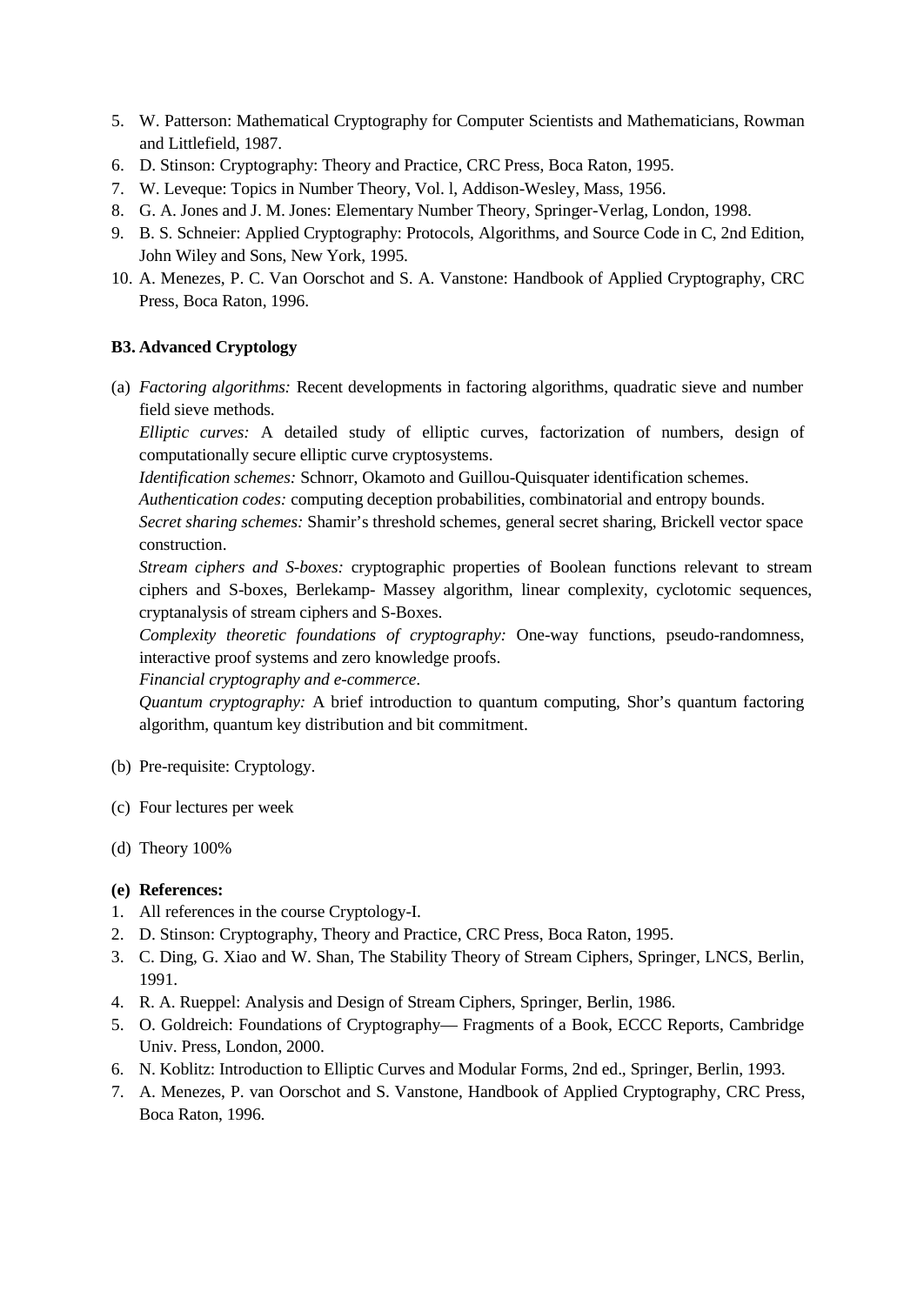## **B4. Information and Coding Theory**

- (a) *Information Theory:* Entropy, its characterization and related properties, Huffman codes, Shannon-Fano coding, robustness of coding techniques, Information measure-noiseless coding, discrete memoryless channel— channel capacity, fundamental theorem of information theory. *Error correcting codes:* minimum distance principles, Hamming bound, general binary code, group code, linear group code *Convolution encoding:* algebraic structure, Gilbert bound *Threshold decoding:* threshold decoding for block codes *Cyclic binary codes:* BCH codes, generalized BCH code and decoding, optimum codes, concepts of non-cyclic codes.
- (b) Nil
- (c) Four lectures per week
- (d) Theory 80% and Assignment 20%

## **(e) References:**

- 1. R. Ash: Information Theory, Interscience Publ., Singapore, 1965.
- 2. E. R. Berlekamp: Algebraic Coding Theory, McGraw Hill, New York, 1986.
- 3. S. Lin: An Introduction to Error-Correcting Codes, Prentice Hall, Englewood Cliffs, 1970.
- 4. W. W. Peterson et al: Error Correcting Codes, Wiley, London, 1961.
- 5. R. W. Hamming: Coding and Information Theory, Prentice Hall, Englewood Cliffs, 1980.
- 6. A. Khinchin, Mathematical Foundations of Information Theory, Dover Publn., London, 1957.
- 7. F. J. McWilliams and N. J. Sloane: Theory of Error Correcting Codes, Parts I and II, North-Holland, Amsterdam, 1977.
- 8. V. Pless: Introduction to the Theory of Error Correcting Codes, 3rd ed., John Wiley, New York, 1982.

## **B5. Advanced Algorithms for Graph and Combinatorial Optimization Problems**

(a) *Shortest path problems:* Single source SP problem, SP tree, Ford's labelling method, labelling and scanning method, efficient scanning orders— topological order for acyclic networks, shortest first search for non-negative networks (Dijkstra), BFS search for general networks, correctness and analysis of the algorithms; All pair SP problem— Edmond-Karp method, Floyd's algorithm and its analysis.

*Flows in Networks:* Basic concepts, maxfiow-mincut theorem, Ford and Fulkerson augmenting path method, integral flow theorem, maximum capacity augmentation, Edmond-Karp method, Dinic's method and its analysis, Malhotra-Kumar-Maheswari method and its analysis, Preflowpush method (Goldbergarj Ian) and its analysis; Better time bounds for simple networks.

*Minimum cost flow:* Minimum cost augmentation and its analysis.

*Matching problems:* Basic concepts, bipartite matching— Edmond's blossom shrinking algorithm and its analysis; Recent developments.

*Planarity:* Basic fact about planarity, polynomial time algorithm.

*Graph isomorphism:* Importance of the problem, backtrack algorithm and its complexity, isomorphism complete problems, polynomial time algorithm for planar graphs, group theoretic methods.

*NP-hard optimization problems:* Exponential algorithms for some hard problems— dynamic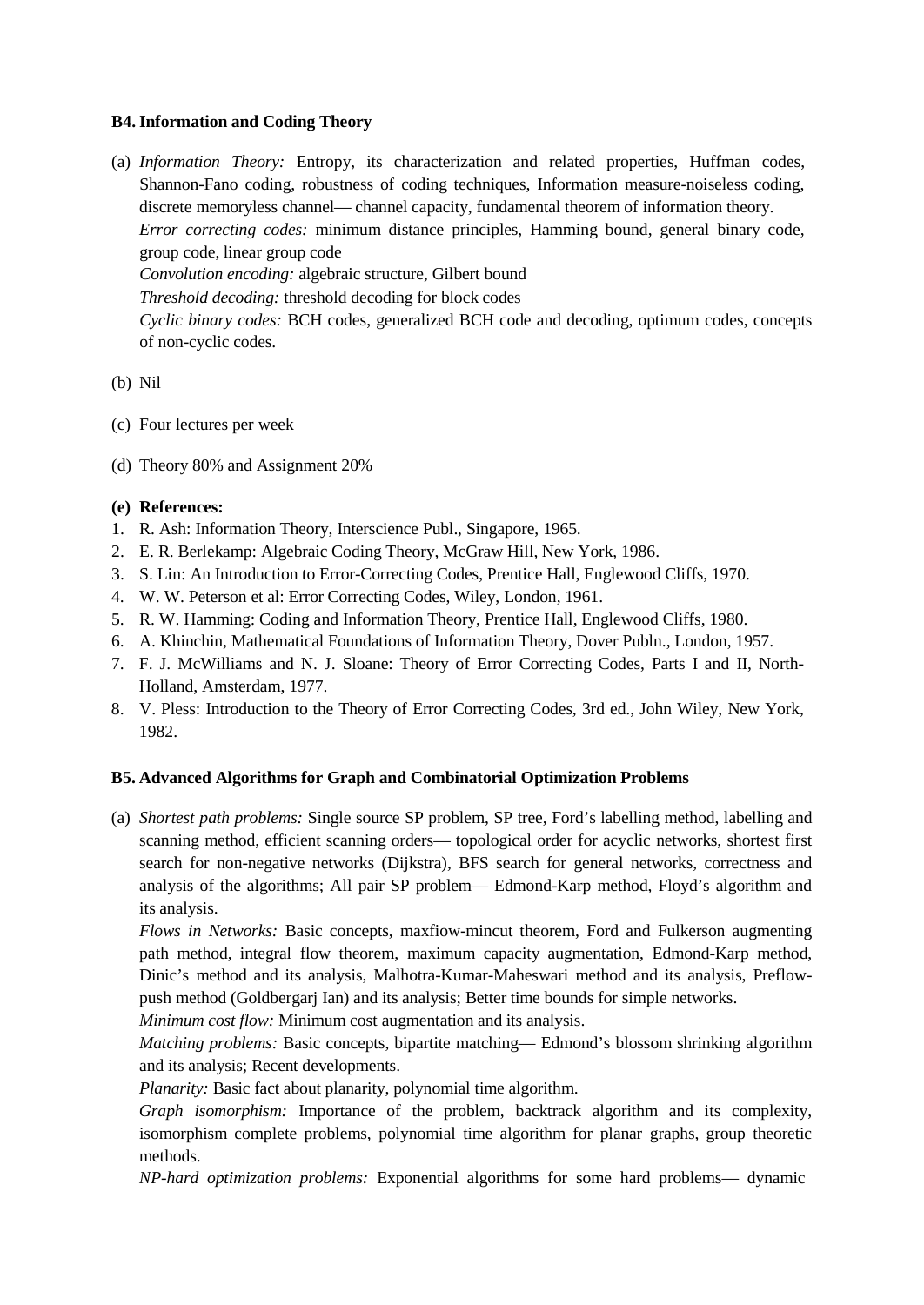programming algorithm for TSP, recursive algorithm for maximum independent set problem; Review of NP-completeness of decision problems associated with TSP, bin packing, knapsack, maximum clique, maximum independent set, minimum vertex cover, scheduling with independent task, chromatic number etc; Formulation of the concept of NP-hard optimization problem, perfect graphs and polynomial time algorithms for hard problems on graphs, approximation algorithms and classification of NP-optimization problems with respect to approximability.

(b) Nil

- (c) Four lectures per week
- (d) Theory 80% and Assignment 20%

## **(e) References:**

- 1. G. Ausiello et al: Complexity and Approximation: Combinatorial Optimization Problems and Their Approximation Properties, Springer, Berlin, 1999.
- 2. T. H. Cormen, C. E. Leisarsen and R. L. Rivest: Introduction to Algorithms, Prentice Hall of India, New Delhi, 1998
- 3. M. R. Garey and D. S. Johnson: Computers and Intractability: A Guide to the Theory of NP-Completeness, W, H. Freeman, New York, 1979
- 4. D. S. Hochbaum (Ed.): Approximate Solution of NP-Hard Problems, PWS Pub. Co., New York, 1947.
- 5. D. Jungnickel: Graphs, Networks and Algorithms, Springer-Verlag, Berlin, 1999
- 6. K. Mehlhorn: Data Structures and Algorithms, Vol. 2., Springer-Verlag, Berlin 1984.
- 7. M. Golumbic: Algorithmic Graph Theory and Perfect Graphs, Academic Press, New York, 1980.
- 8. C. M. Hoffman: Group Theoretic Algorithms and Graph Isomorphisms, Springer-Verlag, Berlin, 1982.
- 9. C. H. Papadimitriou and K. Stiglitz: Combinatorial Optimization: Algorithms and Complexity, Prentice Hall of India, New Delhi, 1997.
- 10. R. E. Tarjan: Data Structures and Network Algorithms, SIAM, Philadelphia, 1983
- 11. E. Horowitz and S. Sahni: Fundamentals of Computer Algorithms, Galgotia Pub, New Delhi, 1985.

## **B6. Multi-dimensional search and Computational geometry**

(a) *Multi-dimensional search:* Review of some advanced topics on dynamic unweighted and weighted trees, k-d tree, range tree, priority search tree, finger-tree, interval trees, amortized analysis of dynamically maintaining weight balanced binary trees; Dynamic search trees in secondary storage; Orthogonal range searching, order decomposable problems, multi-dimensional divide and conquer, partial match retrieval in minimum space, few applications to multidimensional searching.

*Computational geometry:* Point location in monotone subdivision, convex polygons, convex hull of point set and polygon in 2 and 3 dimensions, Voronoi diagram, Delauney triangulation, Arrangement and duality, triangulation of polygons, binary space partitioning, visibility, simplex range searching, isothetic geometry, matrix searching and its applications in different geometric optimization problems, few applications in GIS and robot motion planning, and physical design in VLSI.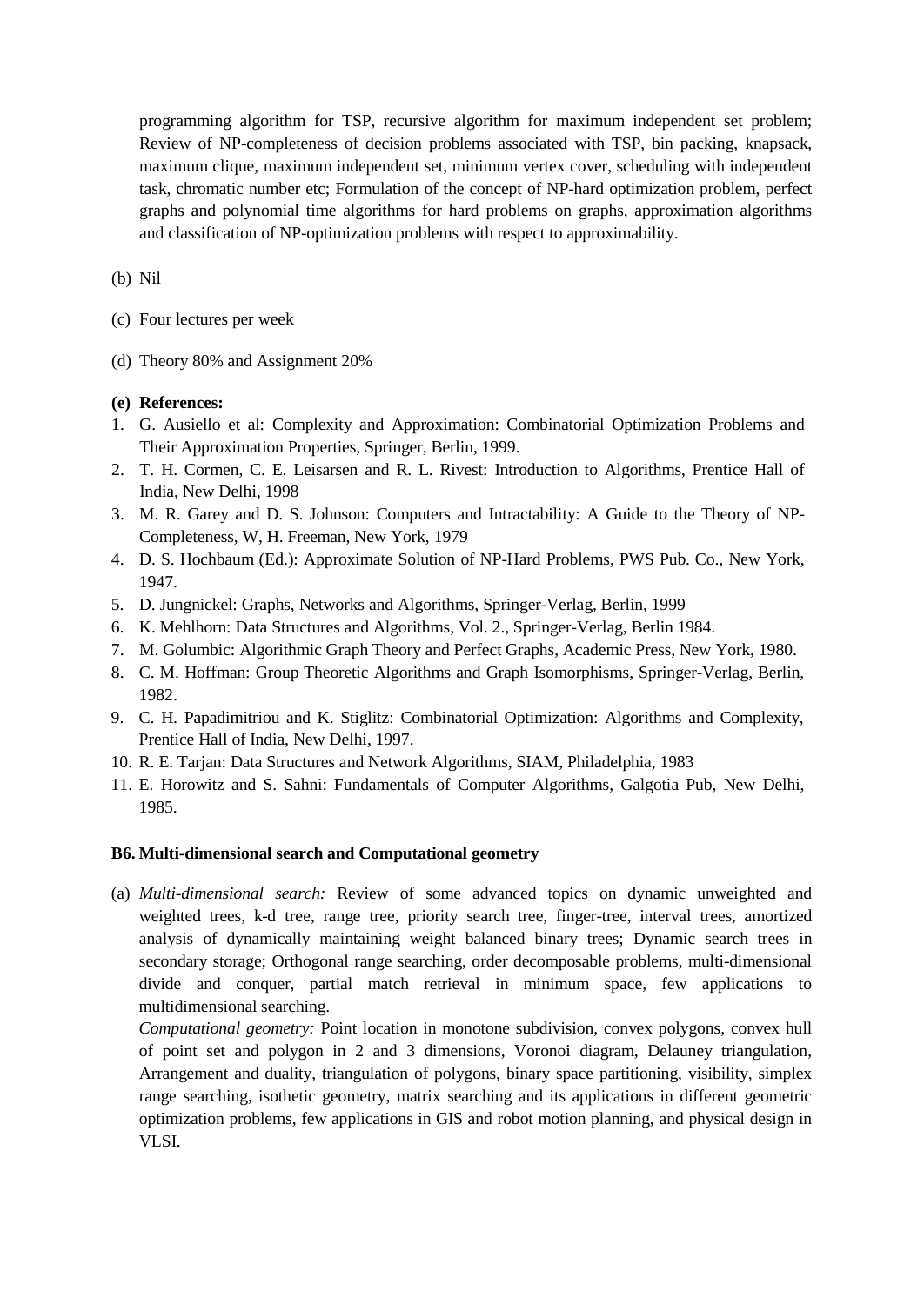(b) Nil

- (c) Three lectures and one tutorial per week
- (d) Theory 75% and Assignment 25%

## **(e) References:**

- 1. F. P. Preparata and M. I. Shamos: Computational Geometry: An Introduction, Springer-Verlag, Berlin, 1985.
- 2. M. De Berg, M. Van Kreveld, M. Overmars and 0. Schwarzkopf: Computational Geometry: Algorithms and Applications, Springer-Verlag, Berlin, 1997,
- 3. J. O'Rourke: Computational Geometry in C, Cambridge University Press, London, 1995.
- 4. K. Mehlhom and St. Naher: The LEDA Platform of Combinatorial and Geometric Computing, Cambridge University Press, London, 1999.
- (f) Use of LEDA and CGAL library for the standard graph-theoretic and computational geometry problems. [\(http://www.mpi-sb.mpg.de/mehlhorn/LEDAbook.html\)](http://www.mpi-sb.mpg.de/mehlhorn/LEDAbook.html))

## **B7. Combinatorial Geometry**

(a) *Basics:* Sylvester-Gallai Problem, Convex Independent Subsets and Erdos-Szekeres Theorem type results.

*Theorems:* Radon's theorem, Belly's theorem, Ham Sandwich Theorem.

*Incidence:* Formulation, Szemeredi-Trotter theorems, Unit Distances and point Line Incidences and distinct distances via crossing numbers.

*Arrangements of surface:* Constructing arrangements, skeletons in arrangements, linear programming, planar point location search, Davenport-Schinzel Sequence.

*Epsilon Nets:* Epsilon Net theorem, weak epsilon nets and VC-Dimension, Colouring and covering problems.

*Crossings:* Crossing number of Graphs, Graph drawing and applications. Counting k-Sets and related bounds.

Dowkers theorem, Farys theorem, Fejes Toths theorems, Minkowski-Hlawka theorem, Koebe representation theorem, Erdos, Toran, Ramsey theorems; Szemeredis regularity lemma.

- (b) Nil
- (c) 4 hours
- (d) Theory: 80% and assignment/project: 20%

- 1. J. Pach and M. Sharir: Combinatorial geometry and its algorithmic applications, Mathematical Surveys and Monographs, vol. 152, AMS, 2009
- 2. J. Pach and P. K. Agarwal: Combinatorial Geometry, Wiley-Interscience, . New York, 1995.
- 3. H. Edelsbrunner: Algorithms in Combinatorial Geometry, Series: Monographs in Theoretical Computer Science, EATCS Series, Vol. 10, Springer.
- 4. J. Matousek: Lectures on Discrete Geometry, vol. 212, Springer GTM Series.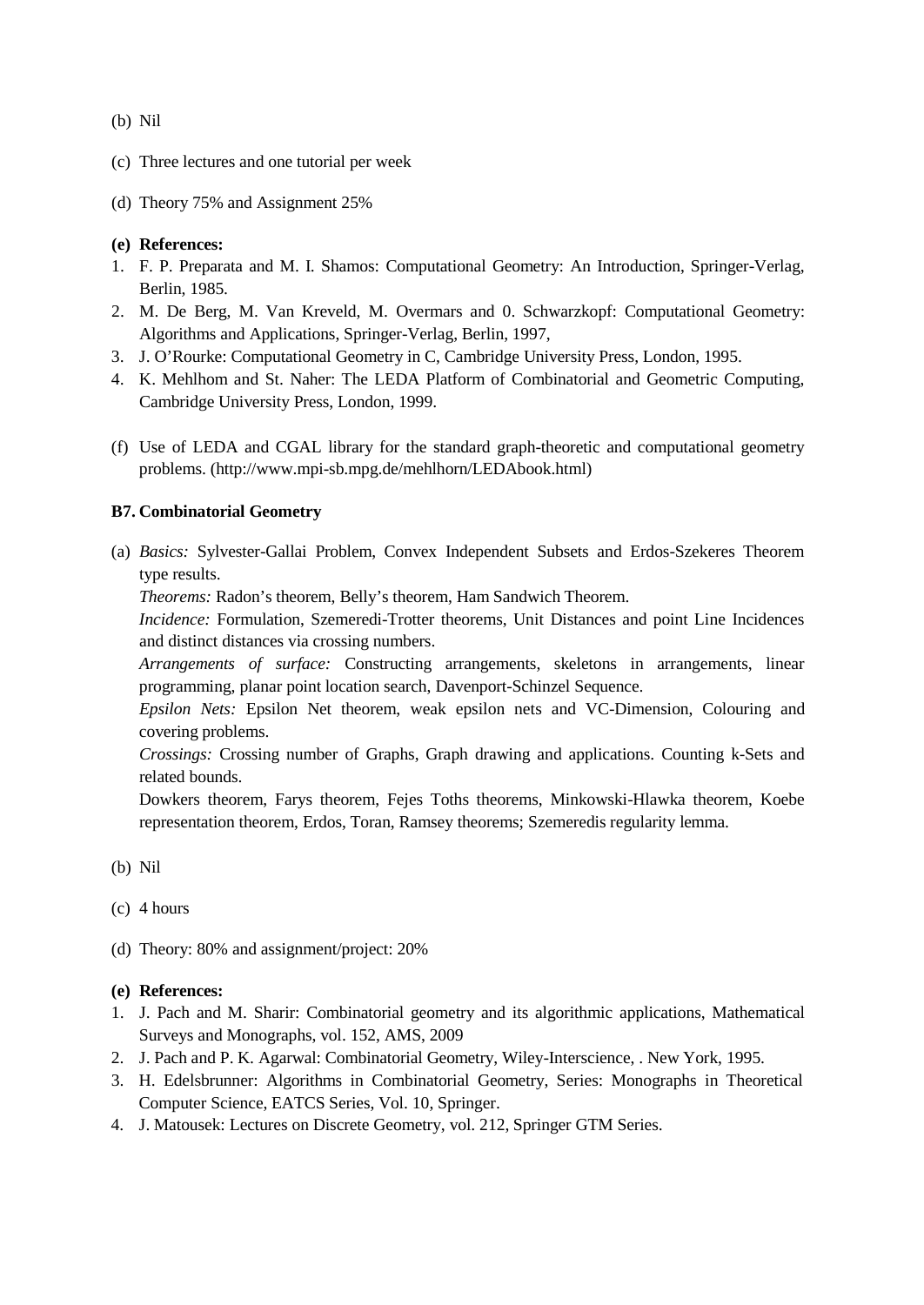## **B8. Topics in Algorithms and Complexity**

(a) Objective of this course is to introduce a few topics of current interest in Algorithms and Complexity. The course may be organised by selecting a few topics from the list given below. *Randomised algorithms:* Review of basic tools from probability theory— moments, deviations, Markov and Chebyshev's inequalities, Chernoff bounds, probabilistic method, Lovasz local lemma, method of conditional probabilities, etc; application to design and analysis of randomized algorithms for selected problems, such as quick-sort, min-cut, 2-SAT, matrix product, primality etc.

*Probabilistic analysis of algorithms:* Some examples, such as BP heuristics, Karp's partitioning algorithm for Euclidean TSP, etc.

*On-line algorithms:* On-line algorithms for selected problems, such as paging and load balancing.

*Approximability of NP-optimization problems:* A brief survey of some important algorithms including primate-dual algorithms, algorithms based on semidefinite programming and randomized rounding for selected problems; approximation classes and completeness.

*Probabilistic Computation:* Probabilistic Turing Machines and complexity classes, Pseudorandom number generators; Brief introduction to interactive proof systems and PCP Theorem with applications to approximability of NP-optimization problems.

*Quantum Computation:* A brief introduction to quantum computing and some important quantum algorithms.

*Parametric Complexity:* A brief introduction to parametric complexity with illustrative examples of fixed parameter tractability.

*Computational Biology:* A brief introduction to algorithms for molecular biology— basic concepts from molecular biology, algorithms for computational problems related to sequence alignments, DNA sequencing and phylogenetic trees.

- (b) Pre-requisite -Probability and Stochastic Processes, Design and Analysis of Algorithms.
- (c) Four lectures per week
- (d) Theory 100%

- 1. R. Motwani and P. Raghavan: Randomized Algorithms, Cambridge University Press, Cambridge, 1995.
- 2. S. Naor: Lecture Notes on Probabilistic Method in computer Science, Technion, 1993.
- 3. N. Alon and J. Spencer: The Probabilistic Method, Wiley Inter Science, New York, 1992.
- 4. D. S. Hchbaum (Ed.): Approximate Solutions of NP-hard problems, PWS Publishing Co., New York, 1997,
- 5. E. W. Mayr, H. T. Promel and A. Steger (Eds.): Lectures on Proof Verification and Approximation Algorithms, Springer- Verlag, Berlin, 1998.
- 6. M. Goemans: Lecture Notes on Advanced Algorithms, Fall, MIT/LCS/RSS-27, 1994.
- 7. D. P. Williamson: Lecture Notes on Approximation Algorithms, Cornell, Fall, 1998.
- 8. G. Ausiello, P, Crescenzi and others: Complexity and Approximation: Combinatorial Optimization Problems and Their Approximation Properties, Springer-Verlag, Berlin, 1999.
- 9. A. Berthiaume: Quantum Computations, In: Complexity Theory Retrospective II, L. A. Hemaspcendra, and A. L. Selman (Eds.), Springer-Verlag, New York, pp. 23-51, 1997.
- 10. J. Gruska: Quantum Computing, McGraw Hill, New York, 1999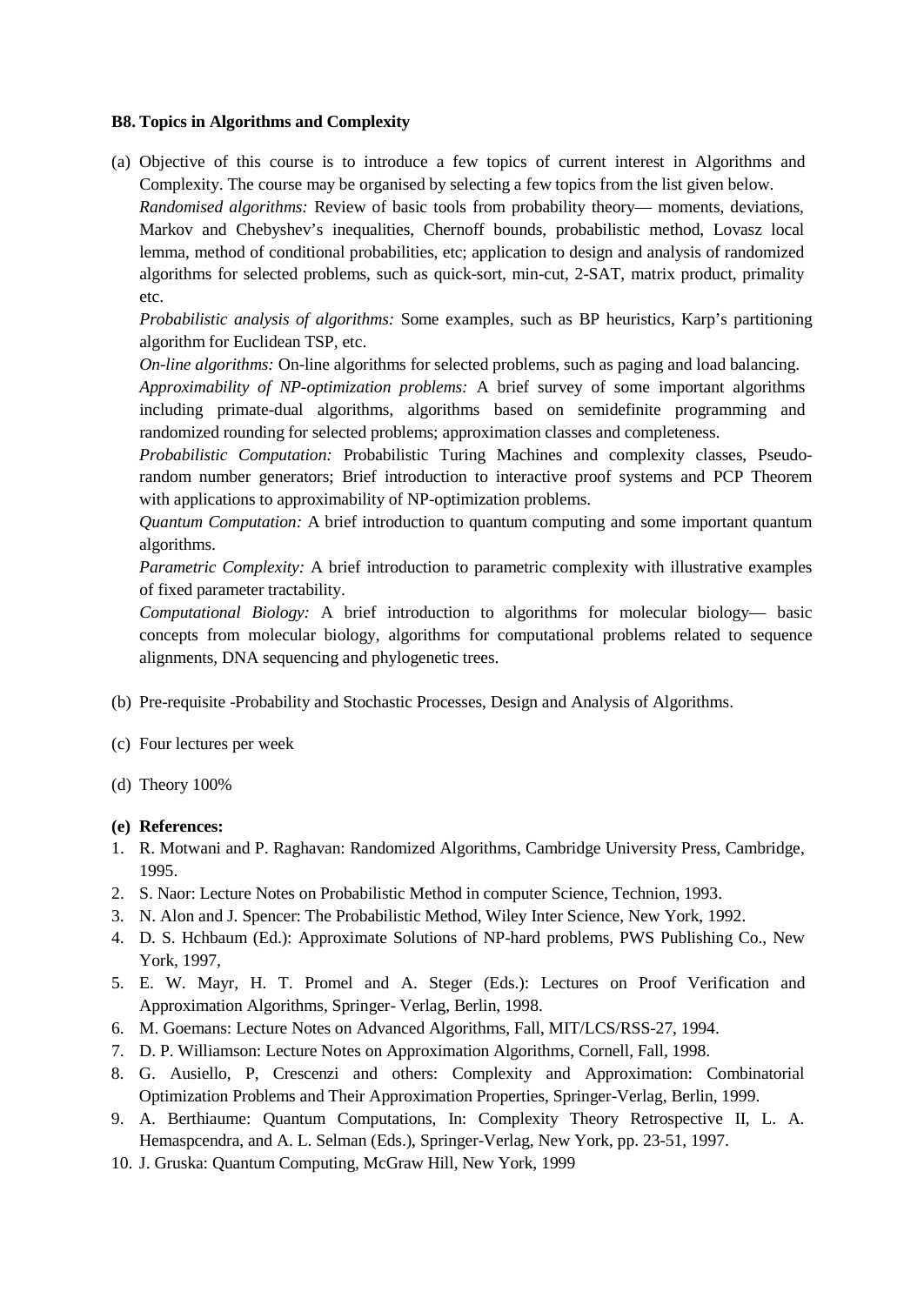- 11. R. G. Downey and M. R. Fellows: Parameterized Complexity, Springer-Verlag, 1999.
- 12. J. Setubal and J. Meidenis: Introduction to Computational Molecular Biology, PWS Pub. Co., New York, 1997.
- 13. M. Waterman: Introduction to Computational Biology, Chapman and Hall, London, 1995.
- 14. R. Shamir and P. Naor: Lecture Notes on Algorithms for Molecular Biology, Tel Aviv Univ., Israel, 1998.
- 15. Selected recent papers.

## **B9. Computational Finance**

- (a) The course will provide a systematic introduction to the development, analysis and implementation of numerical methods for solving financial problems and will focus on computational methods for pricing and hedging equity and fixed-income derivatives. Three main areas are to be covered: pricing by formulas and approximations, pricing using lattices (one-, two-, and n-dimensional) and finite differences and pricing using Monte Carlo simulation. The following topics should be among those that are covered— pricing using exotic derivatives (such as barrier), Asian, lookback, and multi-asset options), pricing interest rate derivatives in the Heath-Jarrow-Morton and Libor Market Models, low discrepancy sequences for financial computations and the pricing of American options using simulation.
- (b) Some background on relevant mathematics and programming skills.
- (c) Four lectures per week
- (d) Theory 70% and 30% for programming assignments.

## **(e) References:**

- 1. R. Seydel: Tools for Computational Finance, 2nd edition, Springer-Verlag, New York, 2004.
- 2. P. Glasserman: Monte Carlo Methods in Financial Engineering, Springer-Verlag, New York, 2004.
- 3. W. Press, S. Teukolsky, W. Vetterling and B. Flannery, Numerical Recipes in C: The Art of Scientific Computing, 1997. Cambridge University Press, Cambridge, UK.
- 4. Available on-line at: <http://www.nr.com/>
- 5. A. Lewis: Option Valuation under Stochastic Volatility, Finance Press, Newport Beach, California, 2000.
- 6. A. Pelsser: Efficient Methods for Valuing Interest Rate Derivatives, Springer-Verlag, New York, 2000.
- (f) Supplementary Information: Based on a course on "Computational Finance" given at Columbia University, [http://www.columbia.edu/0](http://www.columbia.edu/)4/course.html

## **B10. Algorithmic Game Theory**

(a) Algorithmic Game Theory combines algorithmic thinking with game-theoretic, or, more generally, economic concepts. The course will focus on some of the many questions at the interface between algorithms and game theory. Some of the topics that may be covered are as follows.

Games on Networks, congestion games, selfish routing in networks, Nash and Wardrop equilibria,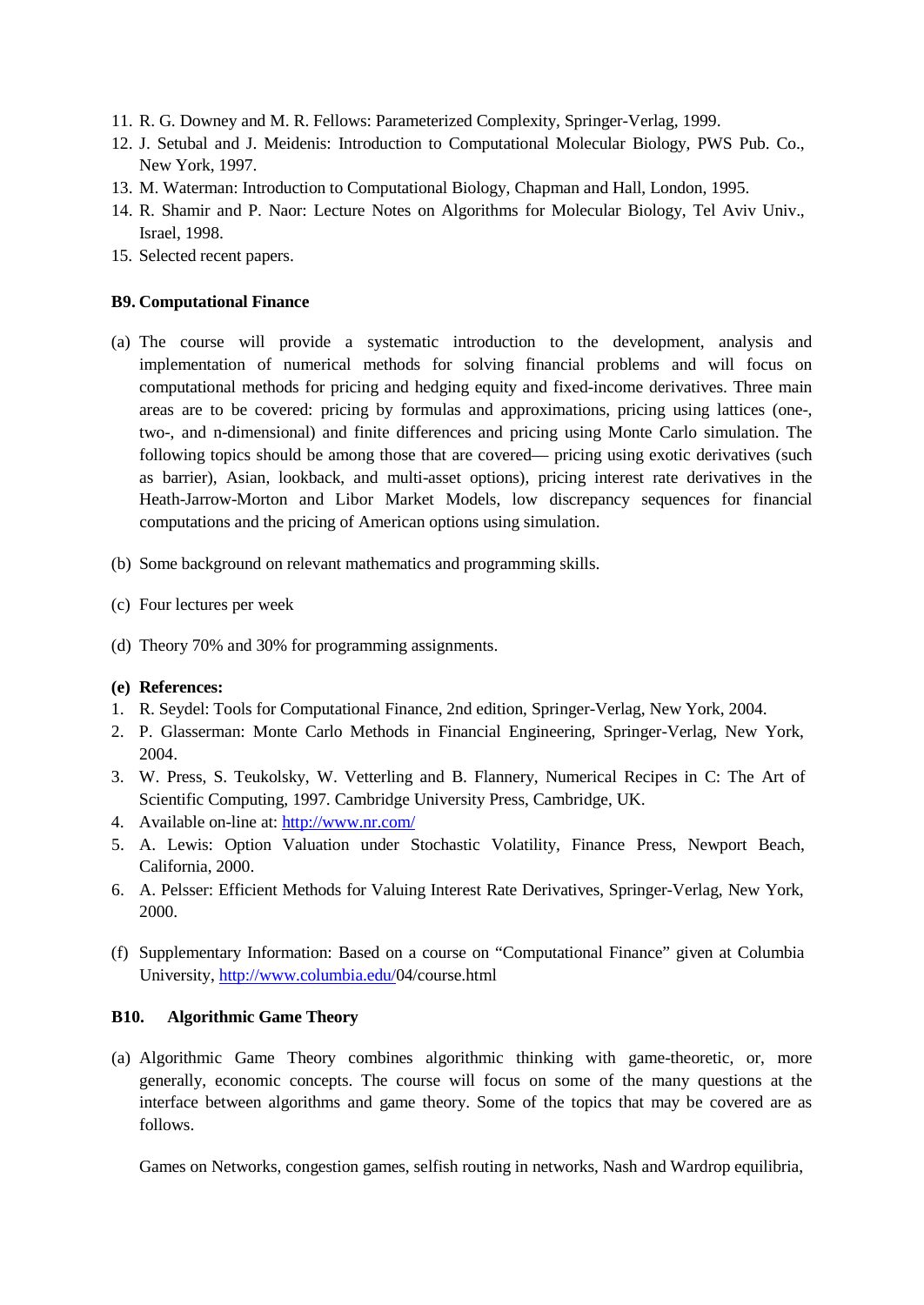coordination ratios (price of anarchy), pricing network edges, network design with selfish agents. Algorithmic Aspects of Equilibria: existence and complexity of equilibria (including Nash and cooperative), complexity of market equilibria, fast algorithms for specific games, games with incomplete information, evolutionary games.

Economic aspects of Internet routing: fairness, charging schemes, and rate control.

Mechanism Design: general principles, algorithmic mechanism design, distributed aspects, specific applications, e. g. multicast pricing, cost-sharing mechanisms.

Auctions: combinatorial auctions, frugality, auctions for digital goods, computational aspects of auctions.

- (b) Design and analysis of algorithms, background on relevant mathematics, essentially discrete math and probability.
- (c) Four lectures per week.
- (d) There need not be any compulsory programming assignments, but, the teacher, at his/her discretion may give out assignments of different nature.

## **(e) References:**

- 1. M. J. Osborne and A. Rubinstein: A Course in Game Theory, MIT Press, 1994.
- 2. N. Nisan, T. Roughgarden, E. Tardos and V. Vazirani (ed): Algorithmic Game Theory, Cambridge University Press, 2007.
- (f) Supplementary Information: Design based on a course at Cornell University. <http://www.cs.cornell.edu/courses/cs684/2004sp/>

## **B11. Computational Complexity**

(a) Review of machine models, RAM, Various kinds of Turing machines; Time and space complexities, central complexity classes, hierarchy and simulation results; Reduction between problems and completeness, examples of complete problems; Complexity of optimization problems and their approximability, circuits and non-uniform models of computation; Probabilistic computation and complexity classes;

Introduction to PCP theorem and its application to approximability; Uniform diagonalization, polynomial time hierarchy; Isomorphism conjecture, sparse sets, relativization, resource bounded measure and computational complexity, public-key cryptosystems, one-way functions, trapdoorfunctions.

- (b) Nil
- (c) Four lectures per week
- (d) Theory 100%

- 1. J. Balcazar, J. Diaz and J. Gabarro: Structural Complexity -I, Springer-Verlag, Berlin, 1988. Structural Complexity -II, Springer-Verlag, Berlin, 1990.
- 2. D. P. Bovet ad P. Crescenzi: Introduction to the Theory of Complexity, Prentice Hall, Englewood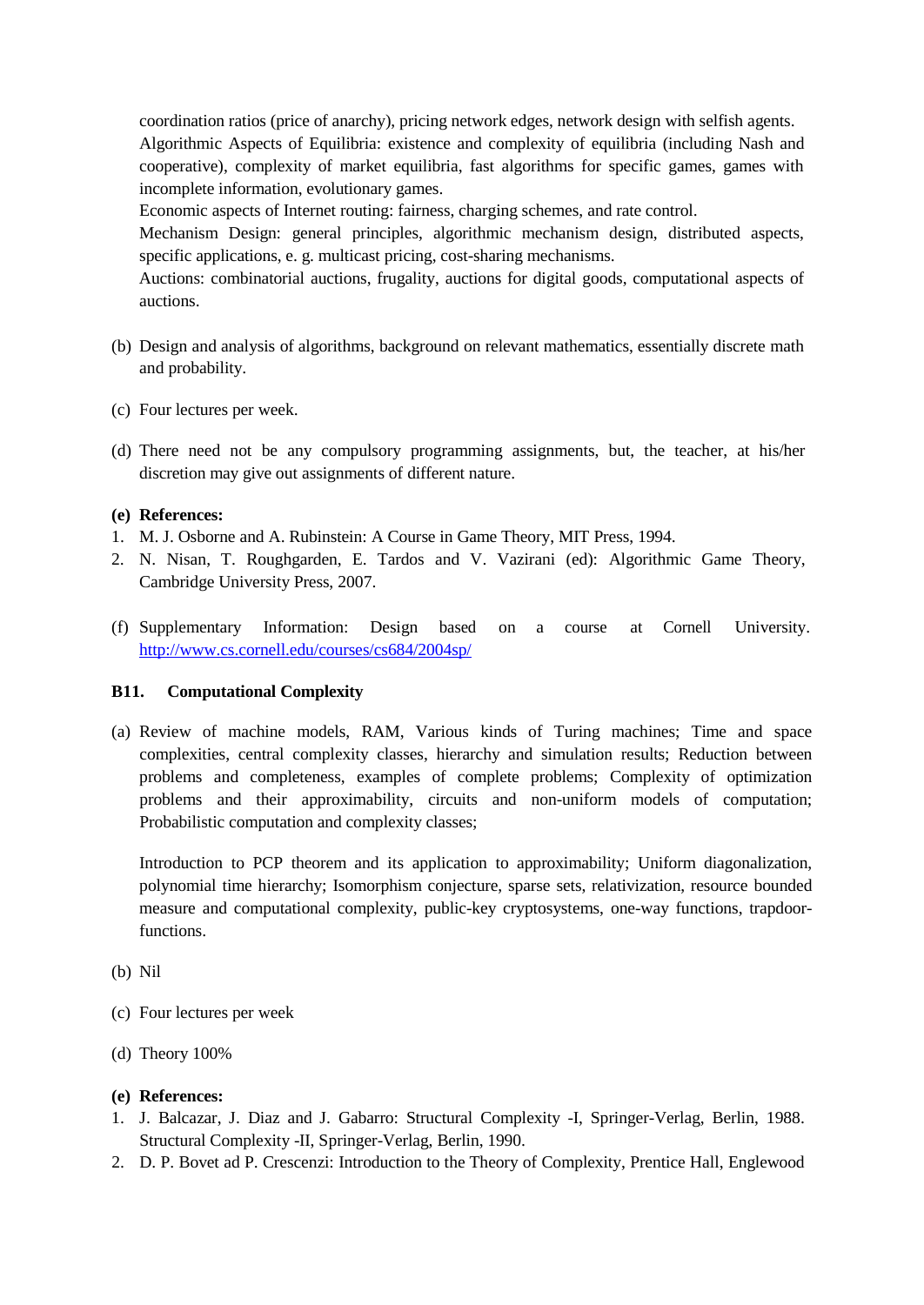Cliffs, 1994.

- 3. M. Sipser: Introduction to Theory of Computation, PWS Pub. Co, New York, 1999.
- 4. C. H. Papadimitriou: Computational Complexity, Addison-Wesley, Reading, Mass., 1994.
- 5. J. E. Hopcroft and J. D. Ullman: Introduction to Automata Theory, Languages and Computation, Addison-Wesley, Reading, Mass., 1979.
- 6. O. Goldreich: Lecture Notes on Computational Complexity, Tel Aviv Univ., 1999.
- 7. S. Arora and B. Barak: Computational Complexity: A Modern Approach, Cambridge University Press, 2009.

## **B12. Principles of Programming Languages**

This subject is an elective for students with Computer Science background in the first semester. Students with non-Computer Science background can opt for this subject as an elective in the third semester.

(a) Theory:

*Introduction:* Overview of different programming paradigms e. g. imperative, object oriented, functional, logic and concurrent programming.

*Syntax and semantics of programming languages:* An overview of syntax specification and semiformal semantic specification using attribute grammar.

*Imperative and Object Oriented Languages:* Names, their scope, life and binding. Control-flow, control abstraction; in subprogram and exception handling. Primitive and constructed data types, data abstraction, inheritance, type checking and polymorphism.

*Functional Languages:* Typed-calculus, higher order functions and types, evaluation strategies, type checking, implementation.

*Logic Programming:* Computing with relation, first-order logic, SLD-resolution, unification, sequencing of control, negation, implementation, case study.

*Concurrency:* Communication and synchronization, shared memory and message passing, safety and liveness properties, multithreaded program.

*Formal Semantics:* Operational, denotational and axiomatic semantics, languages with higher order constructs and types, recursive type, subtype, semantics of non-determinism and concurrency.

Assignments:

Using one or more of the following as based on time constraints: C++/Java/OCAML/Lisp/ Haskell/Prolog.

- (b) Pre-requisite: Introduction to Programming.
- (c) Three lectures and 1hands-on per week
- (d) Theory 70% and Assignment 30%

- 1. Glynn Winskel, A Formal Semantics of Programming Languages: An Introduction, MIT Press.
- 2. John C. Mitchell, Foundations for Programming Languages, MIT Press.
- 3. Benjamin C. Pierce, Types and Programming Languages, MIT Press.
- 4. Daniel P. Friedman, Mitchell Wand and Christopher T. Haynes, Essentials of Programming Languages, Prentice Hall of India.
- 5. Ravi Sethi, Programming Languages: Concepts and C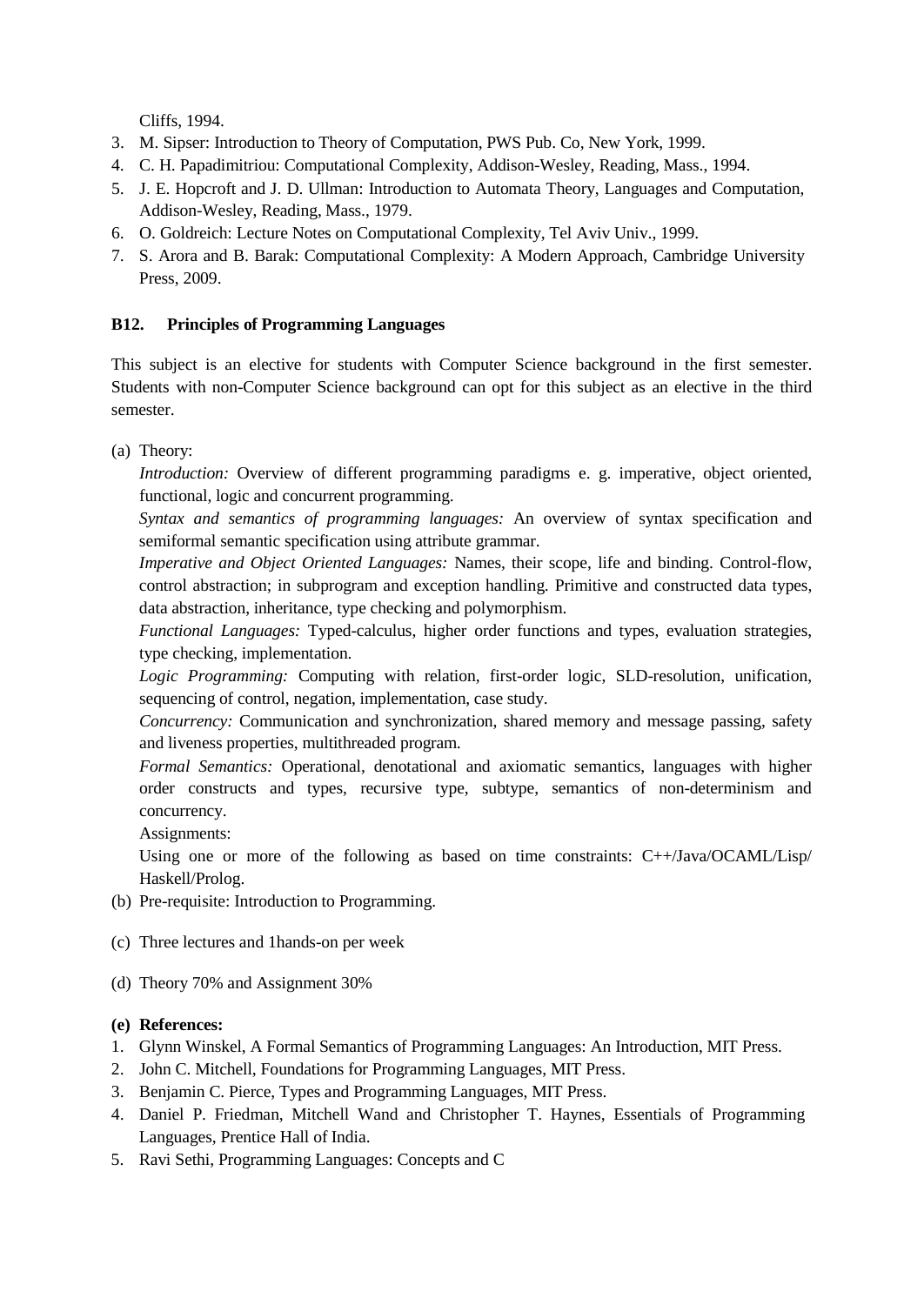#### **B13. Logic for Computer Science**

(a) Syntax and semantics of first order logic; Proof procedures— Hilbert system, natural deduction and sequent calculus, resolution methods, soundness and completeness; Prenex normal form and skolemization; Compactness, Lowenheim Skolem theorem, Herbrand's theorem, undecidability and incompleteness; Peano and Presbnrger arithmetics, incompleteness of first order number theory. Introduction to Modal and Temporal Logic with applications.

(b) Nil

- (c) Four lectures per week
- (d) Theory 100%

#### **(e) References:**

- 1. C. L. Chang and R. C. T Lee: Symbolic Logic and Mechanical Theorem Proving, Academic Press, New York and London, 1973.
- 2. H. Enderton: A Mathematical Introduction to Logic, Academic Press, London, 1972.
- 3. M. Fitting: First-order Logic and Automated Theorem Proving, Springer, Berlin, 1990.
- 4. H. Gallier: Logic for Computer Science, John Wiley and Sons, New York, 1987.
- 5. G. E. Hughes and M. J. Cresswell: A New Introduction to Modal Logic Symbolic Logic, Routledge, 1996.
- 6. E. Mendelson: Introduction to Mathematical Logic, Van Nostrand, London, 1979.
- 7. A Nerode and R. A. Shore: Logic for Applications, Springer, Berlin, 1993.
- 8. V. Sperschneider and G. Antonio: Logic: A Foundation for Computer Science, Addison-Wesley, California, 1991.
- 9. I. S. Torsun: Foundations of Intelligent Knowledge-Based Systems, Academic Press, New York, 1995.
- 10. L. Zhongwan: Mathematical Logic for Computer Science, World Scientific, Singapore, 1989.

## **B14. Formal Aspects of Programming Languages and Methodology**

(a) *Formal Syntax and Semantics:* Abstract and concrete syntax; Operational, denotational, axiomatic, algebraic and other formal semantics; Domain theory and fixed-point semantics; Lambda-calculus, type theory and functional languages.

*Verification of Programs:* Reasoning about programs, specification and correctness assertions, soundness and completeness. Verification of deterministic flow and structured programs, methods for proving partial and total correctness and their soundness and completeness.

Verification of nondeterministic programs— guarded commands, deductive system for partial and total correctness, soundness and completeness, proving fair termination.

Verifying program with procedures—recursive procedures with or without parameters.

Verifying concurrent and distributed programs— shared variable language, CSP language, deductive systems and their soundness and completeness, safety and liveness properties, fair termination etc.

- (b) Co-requisite: B 13: Logic for Computer Science.
- (c) Four lectures per week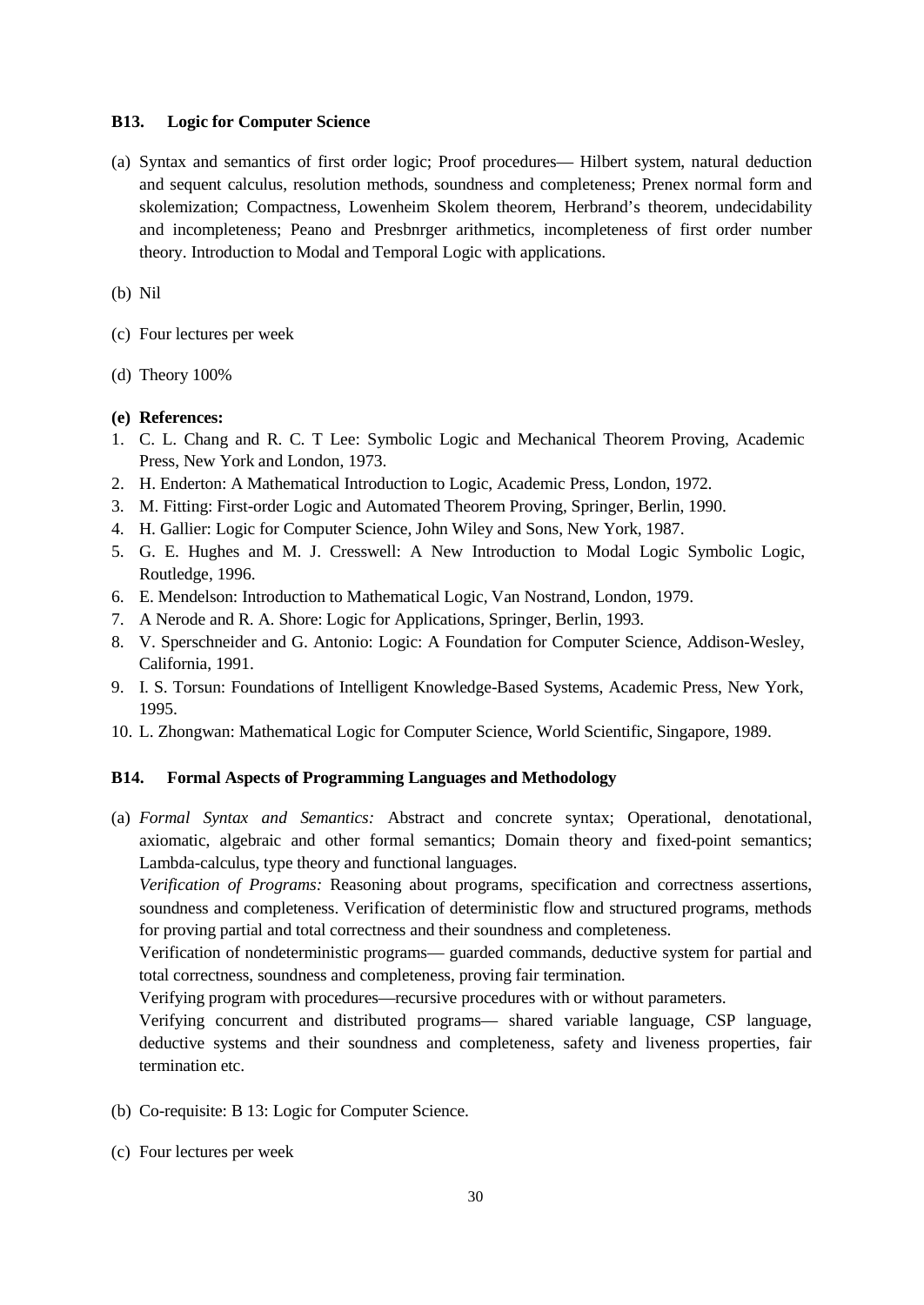(d) Theory 100%

#### **(e) References:**

- 1. K. R. Apt and E. R. Olderog: Verification of Sequential and Concurrent Programs, Springer-Verlag, New York, 1991.
- 2. C. A. Gunter: Semantics of Programming Languages: Structures and Techniques, The MIT Press, Cambridge, 1992.
- 3. B. L Kurtz and K. Slonneger; Formal Syntax and Semantics of Programming Languages, Addison-Wesley, Reading, Mass., 1995.
- 4. J. Loeckx and K. Sieber: Foundations of Program Verification, John Wiley and Sons, Chichester, 1984.
- 5. N. Francez: Program Verification, Addison-Wesley, Reading, Mass., 1992
- 6. G. Winskel: Formal Semantics of Programming Languages: An Introduction, The MIT Press, Cambridge, 1993.

## **B15. Formal Methods in Computer Science— Selected Topics**

(a) Objective of this course is to introduce a few topics concerning applications of formal methods for specification, design, development and verification of complex software and hardware systems. The course may be organized by giving an overview of formal methods in Computer Science and treating a few selected topics at some depth. Possible topics are given below.

*Introduction and overview:* Life cycle and traditional informal approach to software development, need for formal approach, survey of specification and formal software development, methods including algebraic and operational specifications, VDM, Z, various stages in the software development process, program transformation methodology, correctness proofs.

*Models of Concurrency:* Survey of various models for concurrent and parallel computation, such as labelled transition systems, process algebras like CCS and CSP, synchronization trees and languages, Petri nets, asynchronous transition systems, event structures etc.

*Specification and Verification of reactive systems:* Fair transition systems, linear time and branching time temporal logics; Omega-automata, Buchi, Muller, Street and Rabin automata; Decision problems, relation to LTL, LTL-satisfiability, tableaux construction and conversion to omega-automata. LTL model-checking using omega-automata; sate-explosion problem and symbolic model checking; deductive model checking—falsification diagram, safety transformation, fairness transformation and well-founded transformation, finding counter examples, generalized verification diagrams.

- (b) Co-requisite: Logic for Computer Science.
- (c) Four lectures per week
- (d) Theory 100%

- 1. R. D. Dowsing, V. J. Rayward-Smith and C. D. Walter: A First Course in Formal Logic and Its Applications in Computer Science, Computer Sc. Texts, Blackwell Scientific Publications, 1986.
- 2. C. A. R. Hoare: Communicating Sequential Processes, Prentice Hall, Englewood Cliffs, 1985.
- 3. M. Hennessy, Algebraic Theory of Processes, MIT Press, Cambridge, 1988.
- 4. C. B. Jones: Systematic Software Development Using VDM, International Series in Computer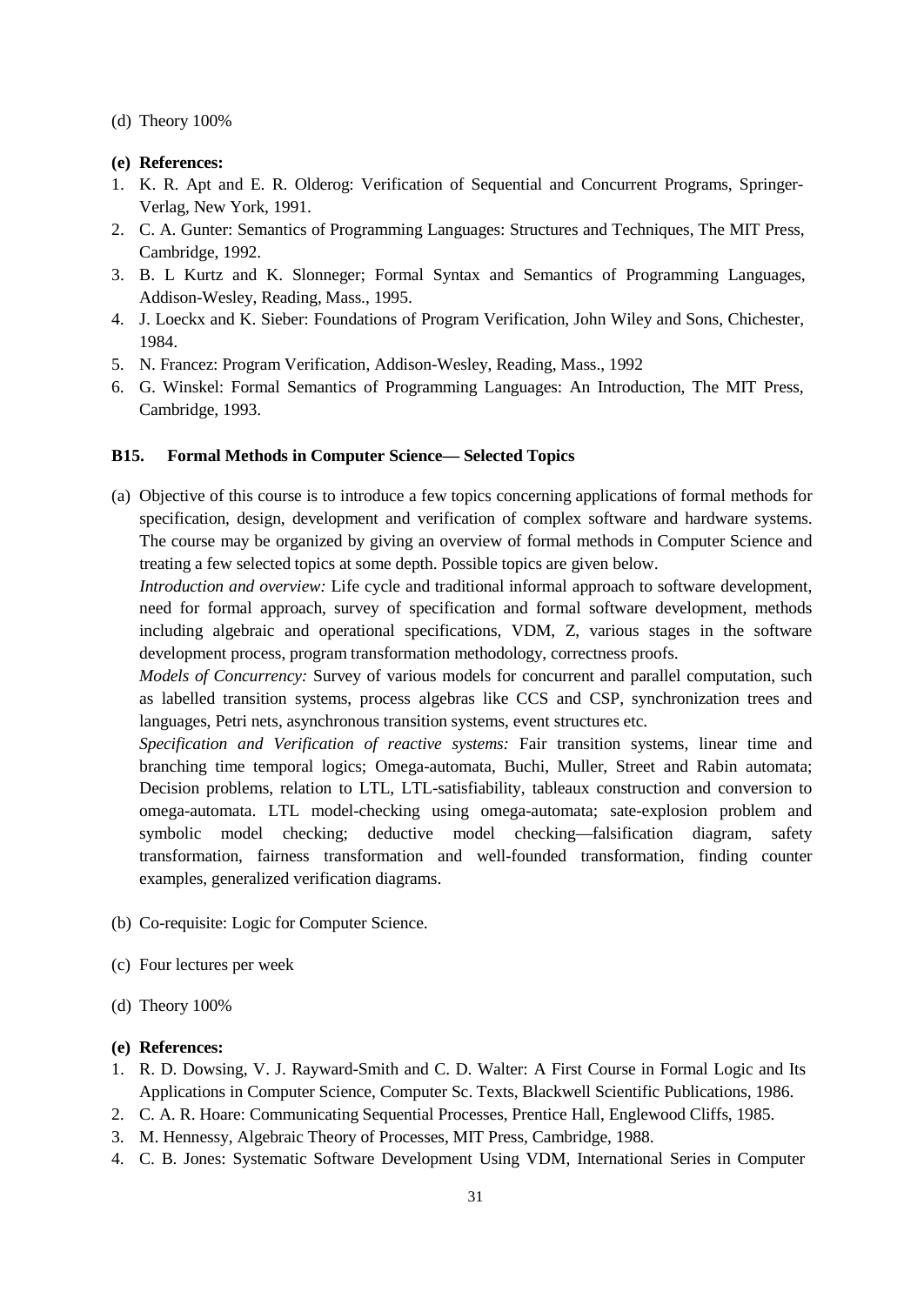Science, Prentice Hall, Englewood Cliffs, 1990.

- 5. R. P. Kurshan: Computer Aided Verification of Co-ordinating Processes: The Automata Theoretic Approach, Princeton Univ. Press, 1994.
- 6. Z. Manna and A Pnueli: The Temporal Logic of Reactive and Concurrent Systems: Specification, Springer-Verlag, Berlin, 1991.
- 7. Z. Manna and A. Pnueli: Temporal Verification of Reactive and Concurrent Systems: Safety, Springer-Verlag, Berlin, 1995.
- 8. K. L. McMillan: Symbolic Model Checking, Kluwer Academic Publishers, London, 1993.
- 9. A. R. G. Milner: Communication and Concurrency, Prentice Hall, Englewood Cliffs, 1989.
- 10. G. Rattray (Ed.): Specification and Verification of Concurrent Systems, Springer-Verlag, Berlin, 1999.
- 11. A. W. Roscoe: The Theory and Practice of Concurrency, Prentice Hall Series in Computer Science, Prentice Hall, Englewood Cliffs, 1998.
- 12. A. Diller: Z: An Introduction to Formal Methods, 2nd ed., Wiley, New York, 1994.
- 13. C. N. Dean and M. G. Hinchey (Eds.): Teaching and Learning Formal Methods, Academic Press, New York, 1996.
- 14. M. G. Hinchey and J. B. Bowen (Eds.): Applications of Formal Methods, International Series in Computer Science, Prentice Hall, Englewood Cliffs, 1995.
- 15. H. A. Partsch: Specification and Transformation of Programs: A Formal Approach to Software Development, Springer, Berlin, 1990.
- 16. S. Schneider: Concurrent and Real-Time Systems: The CSP Approach, Wiley, New York, 1999.
- 17. M. Vardi and A. Pnueli: Lecture Notes on Automata-Theoretic Approach to Automated Verification, Weizmann Institute, Fall, 1998.

## **B16. Logic Programming and Deductive Databases**

(a) *Logic programming:* Introduction to four styles of programming -procedural, functional, logicoriented and object-oriented; Foundation of logic programming review of relevant concepts from Logic-clausal form and Horn clause logic, skolemization, the Herbrand domain, unification, resolution and resolution strategies; Logic programming— data representation, operational views of unification and backtracking, the notion of logical variable, reversibility, non-logical features; Working with PROLOG, implementation issues, meta-level programming, constraint logic programming and other paradigms, practical exercises.

*Deductive databases:* Introduction to deductive databases— database as a model and a theory, queries and integrity constraints, negation as a failure, top-down and bottom-up query evaluation, semantics of negation and other related issues.

- (b) Co-requisite: Logic for Computer Science.
- (c) Four lectures per week
- (d) Theory 100%

- 1. S. Ceri, G. Gottlob and L. Tancq: Logic Programming and Databases, Springer, Berlin, 1990.
- 2. W. F. Clocksin and C. S. Mellish: Programming in PROLOG, 2nd ed., Springer-Verlag, Berlin, 1984.
- 3. S. K. Das: Deductive Databases and Logic Programming, Addison-Wesley, Reading, Mass.,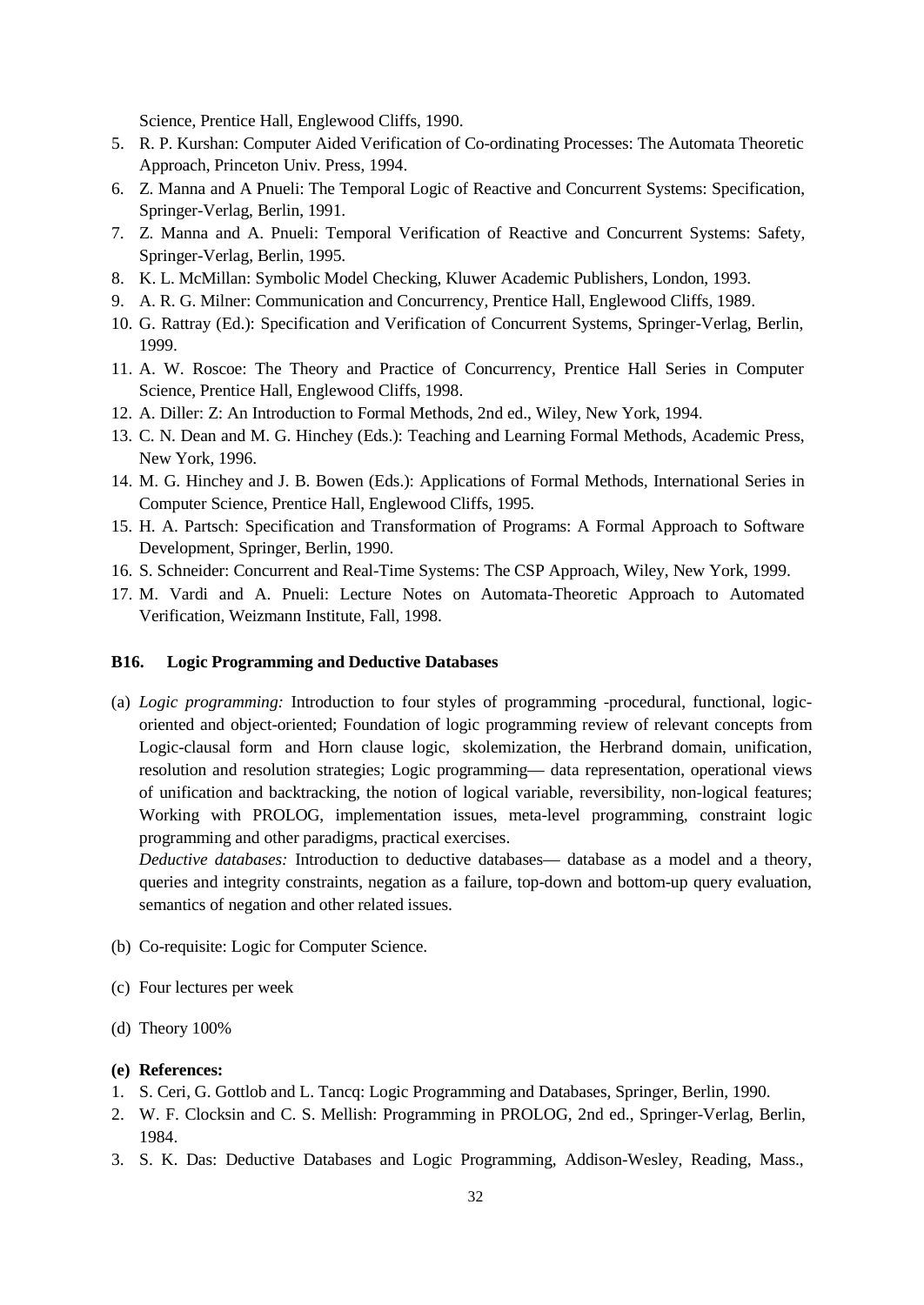1992.

- 4. H. Gallaire and J. Menkar (Eds.) Logic and Databases, Plenum press, New York, 1978.
- 5. S. Gregory: Parallel Logic Programming in PARLOG. The Language and its Implementation, Addison-Wesley, England, 1987.
- 6. C. J. Hogger: Essentials of Logic Programming, Oxford Univ. Press, London, 1991.
- 7. R. Kowalski: Logic for Problem Solving, Elsevier North Holland, New York, 1979.
- 8. J. N. Sprinvey: Logic Programming; The Essence of PROLOG, Prentice Hall, New York, 1996.
- 9. J. W. Lloyd: Foundations of Logic Programming, 2nd ed., Springer, Berlin, 1987.
- 10. J. Minker (Ed.): Foundation of Deductive Databases, Kaufmann Publisher, New York, 1988.

#### **B17. Topics in Algebraic Computation**

(a) *Polynomial Manipulations:* GCD and Berlekamp-Massey algorithm, factoring polynomials over finite fields, Berlekamp's algorithm and fast probabilistic algorithm; Factoring polynomials over the integers, p-adic methods and lattice reduction, deterministic algorithms.

*Matrix Computations:* Asymptotically fast matrix multiplication algorithms; Symbolic and exact solutions of linear systems, and Diophantine analyses, normal forms over fields, algorithms for large sparse matrices, co-ordinate recurrence methods.

*Solving Systems of Non-linear Equations:* Grobner basis, reduced Grobner bases and Buchberger's algorithm; Dimensions of ideals, the number of zeros of an ideal, decomposition of ideals, approximating zeros of real polynomial systems; Applications to word problem, automatic theorem proving, term rewriting systems, complexity of Grobner basis computation.

*Computer Algebra Systems:* Issues of data representation— sparse, dense, canonical, normal; Representations of polynomials, matrices and series; Simplification of expressions and systems canonical simplification of polynomials, nationals and radicals; Knuth-Bendix critical pair and completion algorithms; Cylindrical decompositions.

*Algebraic Complexity Theory:* Uniform and non-uniform models, straight-line and branching programs; Survey of lower bound results for polynomial, matrix and bilinear computations.

#### (b) Nil

- (c) Four lectures per week
- (d) Theory 80% and Assignment 20%

- 1. A. V. Aho, J. E. Hopcroft and J. D. Ullman: The Design and Analysis of Computer Algorithms, AWL International Students Edition, Singapore, 1998.
- 2. T. Becker and V. Weispfenning: Grobner Bases: A Computational Approach to Commutative Algebra, Springer-Verlag, New York, 1991.
- 3. A. Borodin and L. Munro: The Computational Complexity of Algebraic and Numeric Problems, American Elsevier Publishing Co., New York, 1975.
- 4. B. Buchberger, G. E. Collins and R. Loas (Eds.): Computer Algebra: Symbolic and Algebraic Computing, Computing Supplement 4, Springer-Verlag, Berlin, 1982.
- 5. H. Cohen: A Course in Computational Number Theory, Springer-Verlag, Berlin, 1993.
- 6. D. A. Cox, J. B. Little, and D. O'shea: Ideals, Varieties, and Algorithms: An Introductions to Computational Algebraic Geometry and Commutative Algebra, Springer-Verlag, Berlin, 1996.
- 7. J. H. Davenport, Y. Siret, E. Tournier and F. Tournier: Computer Algebra: Systems and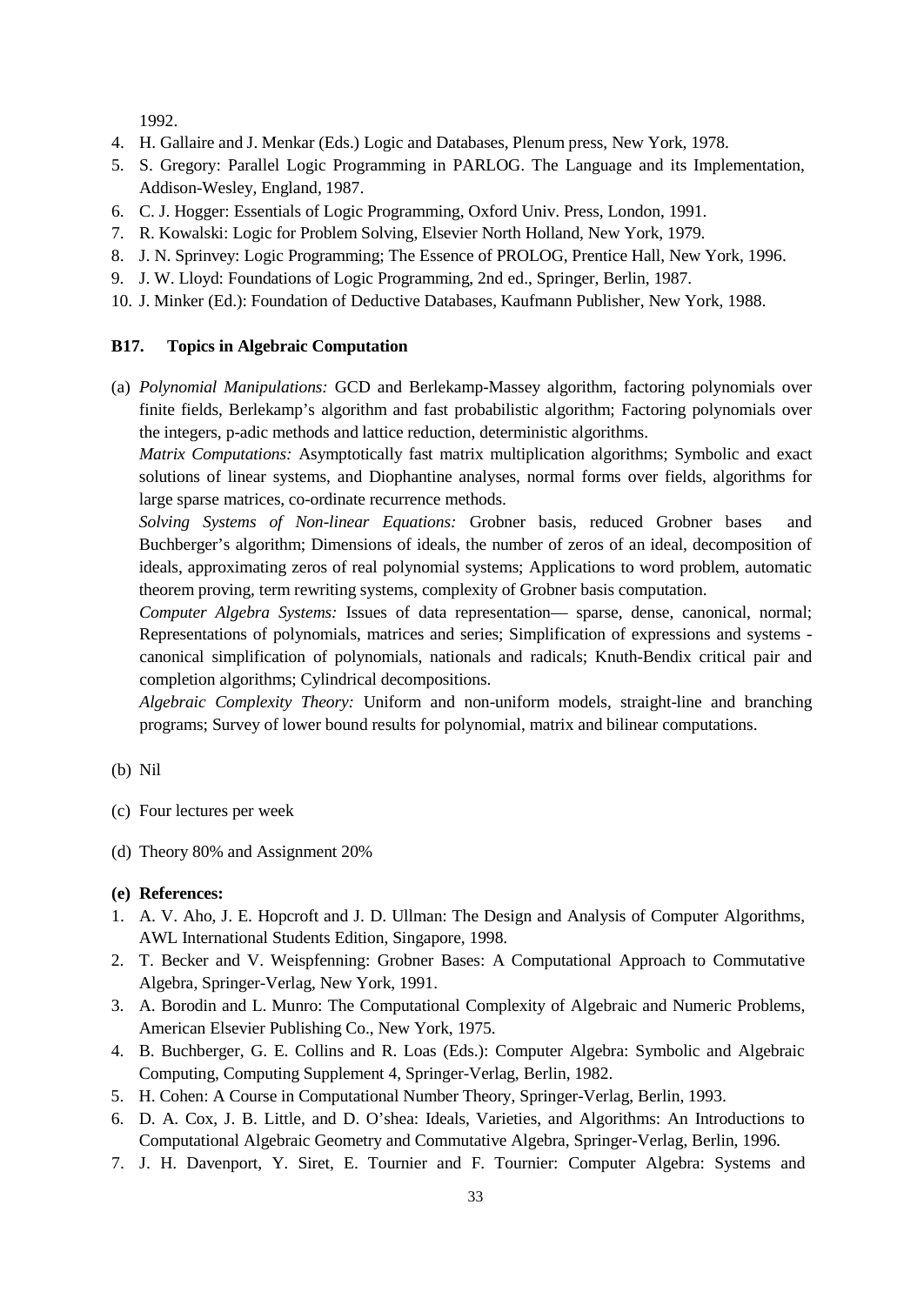Algorithms for Algebraic Computations, 2nd ed., Academic Press, New York, 1993.

- 8. K. Gedder, S. Czapor and Q. Labalin: Algorithms for Computer Algebra, Kluwer Academic Publishers, Boston, 1992.
- 9. D. E. Knuth: The Art of Computer Programming; Semi-Numerical Algorithms, Vol. 2, 3rd ed., Addison-Wesley Publishing Company, Reading, Mass., 1997.
- 10. R. Lidl and H. Niederreiter: Introduction to Finite Fields and their Applications, Cambridge University Press, London, 1994
- 11. J. D. Lipson: Elements of Algebra and Algebraic Computing, Addison- Wesley, Reading, Mass., 1981.
- 12. B. Peter, C. Michael, and S. M. Amin: Algebraic Complexity Theory, Springer, Berlin, 1997.
- 13. J. Von zur Gathen: Algebraic Complexity Theory, In: Ann. Rev. of Computer Science 3, pp. 317- 347, 1988.
- 14. J. Von zur Gathen and J. Gerhard: Modem Computer Algebra, Cambridge University Press, London, 1999.
- 15. S. Winograd: The Arithmetic Complexity of Computations, SIAM, 1980.
- 16. R. Zippel: Effective Polynomial Computation, Kluwer Academic Press, Boston, 1993.

#### **B18. Lambda-Calculus, Combinators and Functional Programming**

(a) *Introduction:* Functional vs. imperative programming; Lambda-calculus the basis of all functional languages, lambda calculus as a formal system free and bound variables; Substitution, conversion rules, equality, extendibility, reduction and reduction strategies, Church-Rosser Theorem (statement only) and consequences, Combinators, lambda-calculus as a programming languagecomputability, Turing completeness (no proof), representing data and basic operations, truth values, pairs and tuples, natural numbers, predecessor operation, writing recursive functions, fixed-point combinators, Let expressions, lambda-calculus as a declarative language.

*Types:* Simply typed lambda-calculus, Church and Curry typing, polymorphism, most general types, strong normalization (no proof) and its negative consequence for Turing completeness, adding recursive operators.

*Functional programming:* Pure/impure functional languages, strict/non-strict functional languages (standard MUHASKELL); Functional programming (using MUHASKELL)— expressions, evaluation, functions and types; Type definitions and built-in types; Recursive definitions and structural reduction, infinite lists, further data structures, examples of functional programmes; Implementation issues.

(b) Nil

- (c) Four lectures per week
- (d) Theory 100%

- 1. H. P. Barendregt: The Lambda Calculus: Its Syntax and Semantics, North Holland, Amsterdam, 1984
- 2. R. S. Bird: Introduction to Functional Programming Using Haskell, Prentice Hall International, New York, 1998
- 3. R. S. Bird and P. Wadles: Introduction to Functional Programming, Prentice Hall, Englewood Cliffs, 1988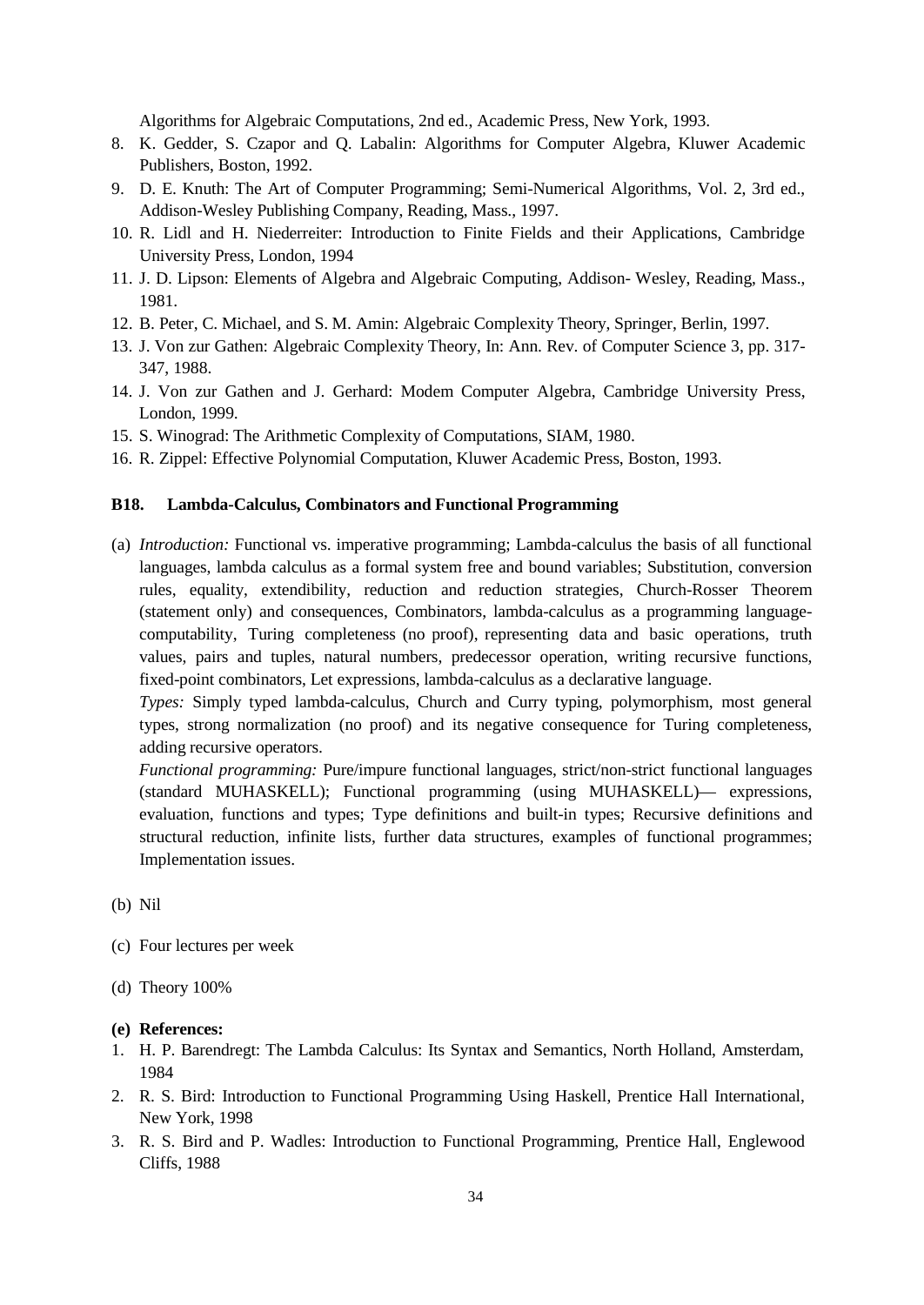- 4. C. Hankin: Lambda Calculi A Guide for Computer Scientists, Clarendon Press, Oxford, 1994
- 5. J. R. Hindley and J. P. Seldin: Introduction to Combinators and Lambda Calculus, Cambridge Univ. Press, London, 1986
- 6. P. Jones: The Implementation of Functional Programming Languages, Prentice Hall, Englewood Cliffs, 1987
- 7. L. Paulson: ML for the Working Programmer, Cambridge Univ. Press, London, 1991
- 8. C. Read: Elements of Functional Programming, International Computer Science Series, Addison-Wesley, California, 1989
- 9. G. E. Revesz: Lambda Calculus, Combinators and Functional Programming, Cambridge University Press, London, 1988
- 10. K. Sikdar: Lambda Calculus and Combinators, Lecture Notes for Winter School on Logic Programming and Related Topics, Stat-Math Unit, ISI, Calcutta, January 3-21, 1994
- 11. J. Ullman: Elements of ML Programming, Prentice Hall, Englewood Cliffs, 1994.

#### **B19. Pattern Recognition and Image Processing**

(a) *Pattern Recognition:* Introduction, overview of different approaches, decision boundaries, discriminant functions (linear and non-linear), Bayesian classification, training and test sets, parametric and nonparametric learning, minimum distance classifiers, k-NN rule, unsupervised learning, basic hierarchical and non-hierarchical clustering algorithms, dimensionality reduction, similarity measures, feature selection criteria and algorithms, principal components analysis, some applications.

*Image Processing:* Introduction, image definition and its representation, neighbourhood metrics, image processing systems, 2-D orthogonal transformations of images (DFT, DCT, HT, KLT), enhancement, contrast stretching, histogram specification, local contrast enhancement, smoothing and sharpening, spatial/ frequency domain filtering, segmentation, pixel classification, greylevel thresholding, global/local thresholding, edge detection operators, region growing, split/merge techniques, image feature/primitive extraction, line detection, border following, Hough transform, medial axis transform, skeletonization/ thinning, shape properties, compression, Huffman coding, block truncation coding, run-length coding, some applications.

- (c) Four lectures per week
- (d) Theory 80% and Assignment 20%

- 1. R. O. Duda, P. E. Hart and D. G. Stork: Pattern Classification and Scene Analysis, 2nd ed., Wiley, New York, 2000.
- 2. J. T. Tou and R. C. Gonzalez: Pattern Recognition Principles, Addison-Wesley, London, 1974.
- 3. E. Gose, R. Johnsonbaugh and S. Jost: Pattern Recognition and Image Analysis, Prentice Hall of India, New Delhi, 1999.
- 4. R. C. Gonzalez and R. E. Woods: Digital Image Processing, Addison-Wesley, California, 1993.
- 5. S. K. Pal and D. Dutta Majumder: Fuzzy Mathematical Approach to Pattern Recognition, Wiley (Halsted Press), New York, 1986.
- 6. T. Y. Young and K. S. Fu: Handbook of Pattern Recognition and Image Processing, Vols. 1and 2, Academic Press, New York, 1986.

<sup>(</sup>b) Nil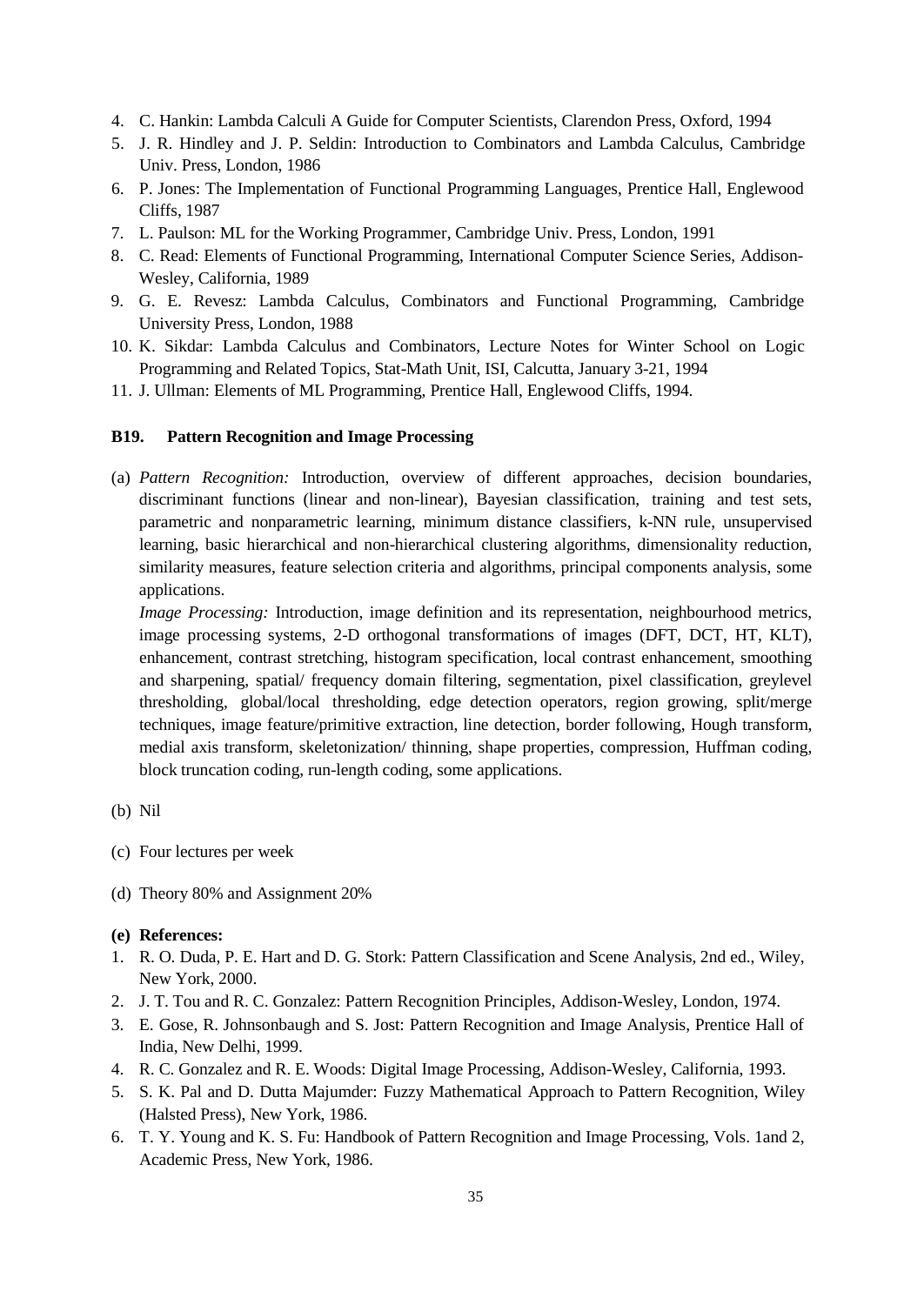- 7. W. Niblack: Digital Image Processing, Prentice Hall, Englewood Cliffs, 1986.
- 8. A. Jain: Fundamentals of Digital Image Processing, Prentice Hall of India, New Delhi, 1989.
- 9. K. R. Castleman: Digital Image Processing, Prentice Hall, Englewood Cliffs, 1996.
- 10. B. Chanda and D. Dutta Majumder: Digital Image Processing and Analysis, Prentice Hall of India, New Delhi, 2000.

## **B20. Digital Signal Processing**

(a) *Introduction:* Applications of signal processing, elements of analog signal processing.

*Discrete time signals and systems:* Causal and stable systems, linear time invariant systems, difference equation representations, Fourier transform of sequences, transfer function.

*Random signals:* Stationary signals, autocorrelation function, power spectral density.

*Sampling of continuous time signals:* Frequency domain interpretation of sampling, reconstruction of band limited signals from samples.

*The z-transform:* Region of convergence, properties of z-transform, inverse z-transform, relation with other transforms.

*Transfer function:* Poles and zeroes, interpretation of causality and stability, frequency response for rational transfer functions, minimum phase and all-pass systems.

*Transform analysis of discrete signals:* Discrete Fourier series, discrete Fourier transform, relationships with Fourier transform of sequences.

*Structures for discrete time systems:* Block diagrams, signal flow graphs, direct, cascade and parallel forms, transposed forms, structures for FIR filters, lattice filters.

*Effects of finite precision:* Coefficient quantization, round-off noise, analysis of various structural forms, limit cycles in IIR filters.

*Filter design:* Filter specifications, design using analog filters, impulse invariance, bilinear transformation, frequency transformation of low-pass IIR filters, computer-aided design, FIR filter design by windowing.

*Computation of DFT:* Direct computation, FFT and other implementations, finite precision effects.

*Applications of DFT:* Fourier analysis of signals using DFT, DFT analysis of sinusoidal signals, spectral estimation, analysis of non-stationary signals.

*Some advanced topics.*

*Practical exercises using MATLAB or other software.*

(b) Nil

- (c) Four lectures per week
- (d) Theory 80% and Assignment 20%
- **(e) References:**
	- 1. A. V. Oppenheim and R. W. Schafer: Discrete Time Signal Processing, Prentice Hall, Englewood Cliffs, 1989.
	- 2. S. K. Mitra: Digital Signal Processing, McGraw Hill, New York, 1998.
	- 3. S. K. Mitra: Digital Signal Processing Laboratory Using MATLAB, McGraw Hill, New York, 1999.
	- 4. A. Peled and B. Liu: Digital Signal Processing, Wiley, New York, 1976.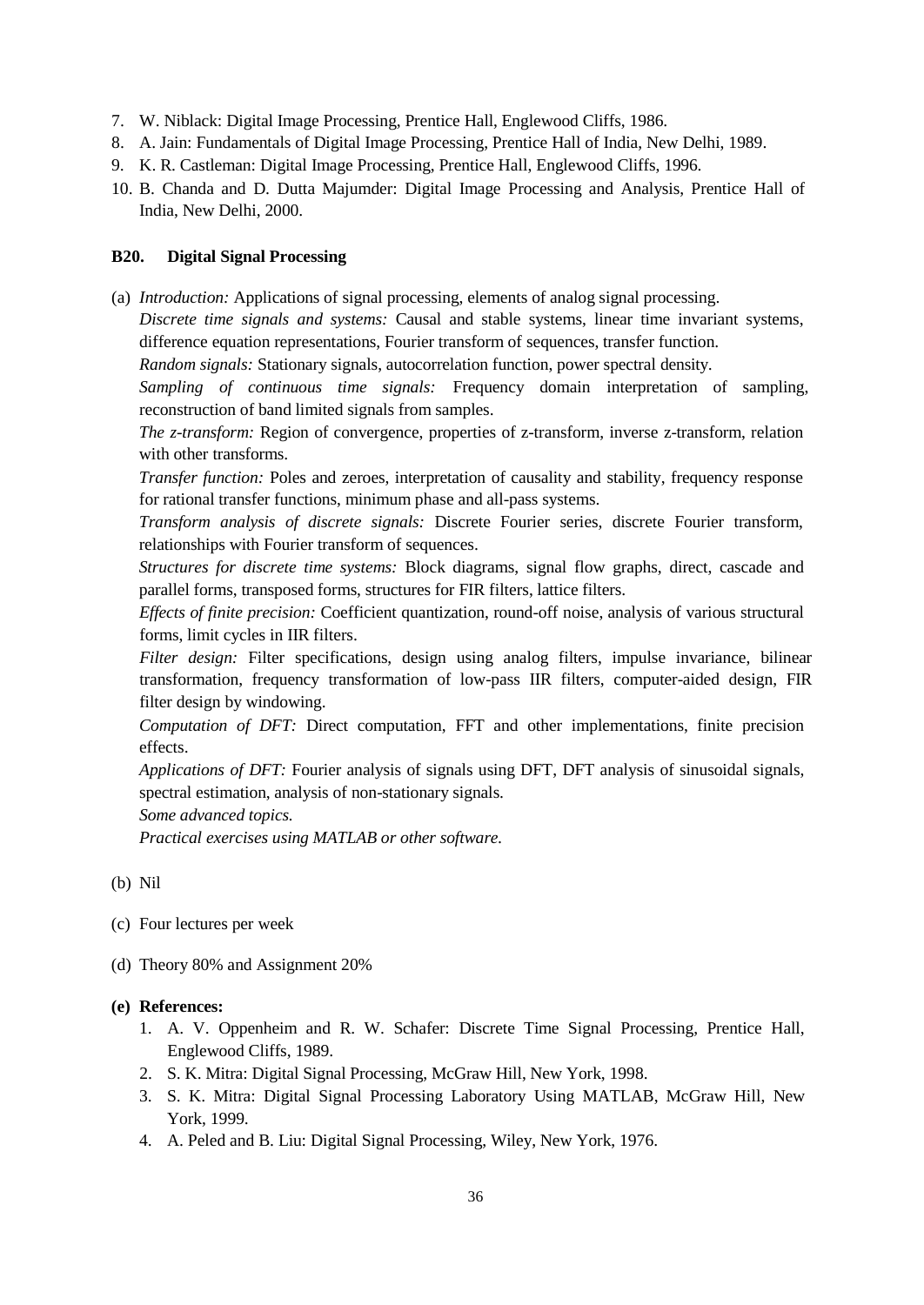#### **B21. Artificial Intelligence**

(a) *Introduction:* Cognitive science and perception problem, a brief history of AI and its applications. *Languages for AI:* PROLOG, LISP; Production system and matching: Problem space, natural constraints, problem representation, problem reduction.

*Search techniques:* Search space, state space search, heuristic search, pattern directed search, planning, control strategies and implementation, constraint satisfaction.

*Knowledge representation:* Propositional and predicate logic, rule-base, semantic net, conceptual graph, frames, scripts, relational database, knowledge acquisition and learning.

*Reasoning:* Logical reasoning, theorem proving, probabilistic reasoning, approximate reasoning, fuzzy reasoning, reasoning about action and time, resources bounded reasoning.

*Problem solving:* Inference engines, expert system, plan generating system, hierarchical planning, game playing, means-ends analysis, deduction system, blackboard approach.

*Tools:* Fuzzy logic, artificial neural network, genetic algorithm; Some applications: Natural language understanding, vision, speech understanding, MYCIN.

(b) Nil

- (c) Four lectures per week
- (d) Theory 80% and Assignment 20%

#### **(e) References:**

- 1. E. Rich: Artificial Intelligence, McGraw Hill, New Delhi, 1983.
- 2. P. H. Winston: Artificial Intelligence, Addison-Wesley, Reading, Mass., 1984.
- 3. E. Chamiak and D. McDermott: Introduction to Artificial Intelligence, Addison-Wesley, Reading, Mass., 1985.
- 4. S. L. Tanimoto: The Elements of Artificial Intelligence, Computer Science Press, New York, 1987.
- 5. G. F. Luger: Artificial Intelligence: Structures and Strategies for Complex Problem Solving, The Benjamin Publ. Co., New York, 1993.
- 6. S. J. Russel and P. Norvig, Artificial Intelligence: A Modern Approach, Prentice Hall, Englewood Cliffs, 1994.
- 7. N. J. Nilsson: Artificial Intelligence: A new synthesis, Morgan Kauffman, San Mateo, 1998.

#### **B22. Internet and Multimedia Technologies**

#### **(a) Internet**

*Introduction:* Overview and evolution of Internet programming and application tools, searching and browsing tools.

*Markup Languages and its application on the web:* HTML, XML and related concepts. *Basic Java programming:* Features of Java language— brief history of Java, concept of Java VM, basic structure of Java programming; GUI programming— basics of Java abstract windowing toolkit, event handling and swing programming, applet programming; Java beans and Java IDE. *Communication protocol:* TCP/IP, IP addressing and domain registration and related concepts.

*Application level technology:* HTTP, Web server, browsing, firewall.

*Search mechanisms:* Search engine, crawler technology, filtering technology, content based searching, agent technology, Internet robot.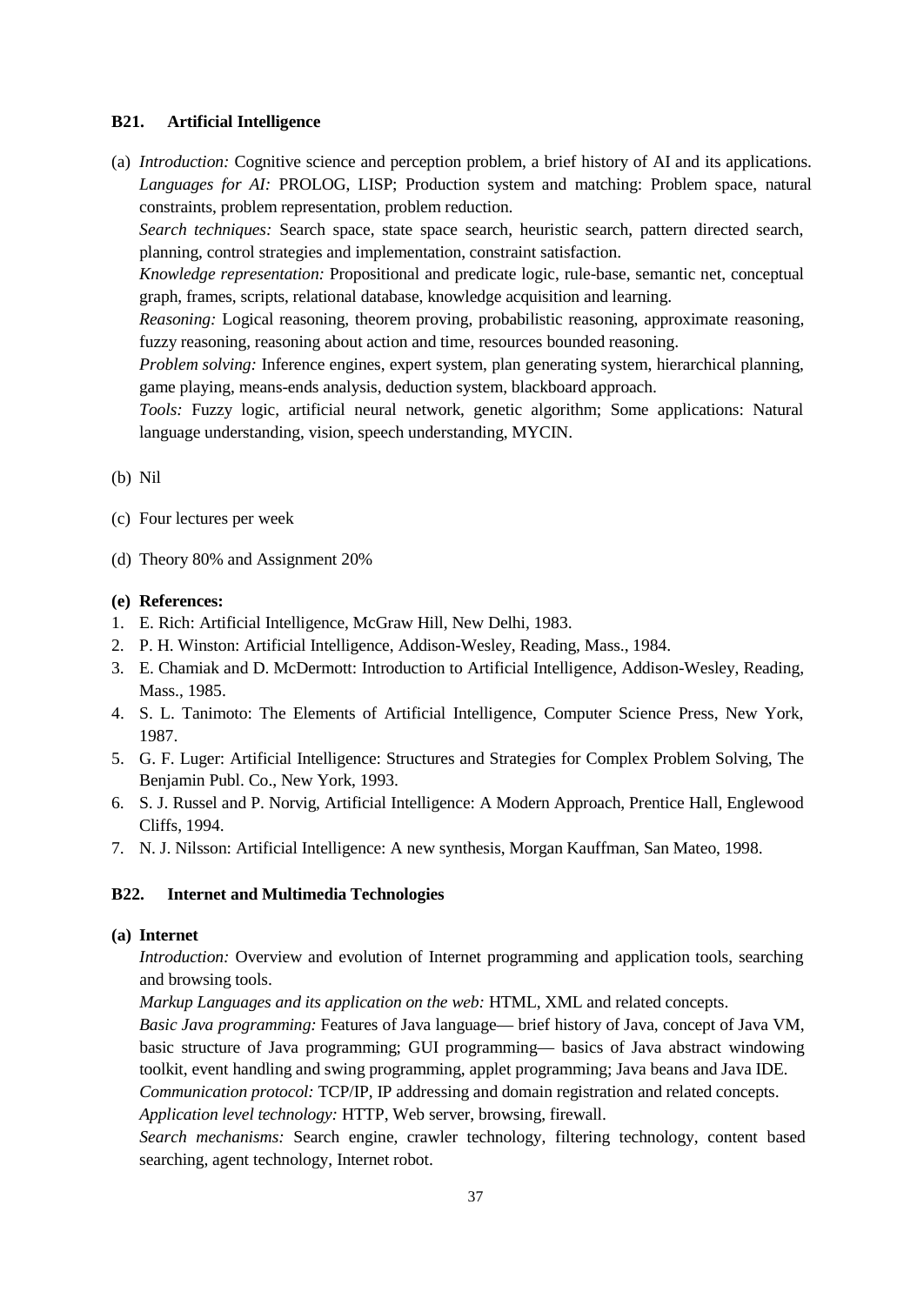*Advanced Internet applications:* Data and Web mining, e-commerce, distributed objects component object model, common object request broker architecture; Web security.

## **Multimedia**

*Introduction and overview. User interface design:* User interface styles, visual design. *Multimedia authoring:* Design principles, use of authoring tools. *Artificial reality and interactive multimedia. Multimedia and interactive hardware. Multimedia database:* Indexing, searching and retrieval. *Multimedia applications:* CBT/CAI, Multimedia e catalogues, encyclopaedia etc.

#### (b) Nil

- (c) Three lectures and two practical/Tutorial per week
- (d) Theory 60% and Assignment 40%

#### **(e) References:**

- 1. C. S. Horstmann and G. Cornell: Core Java 2, Vol. 1: Fundamentals, Prentice Hall, Englewood Cliffs, 1998.
- 2. W. R. Stevens: TCP/IP illustrated, Vol. I: The Protocols, Addison-Wesley, Reading, Mass., 1994.
- 3. J. D. Foley et. al.: Computer Graphics: Principles and Practice, Addison-Wesley, Reading, Mass., 1993.
- 4. R. Orfali and D. Harkey: Client/Server Programming with Java and Corba, 2nd ed., John Wiley, New York, 1997.
- 5. D. S. Ray and E. J. Ray: Mastering HTML 4, Premium, New Delhi, 2000.
- 6. B. Marchal: XML by Example, 2nd ed., QUE, 1999.
- 7. R. Abernethy, R. C. Morin and J. Chahin: COM/DCOM Unleashed, SAMS, 1999.
- 8. Related literatures/tutorials available in Internet and multimedia.

## **B23. Computer Graphics**

(a) *Introduction:* Objective, applications, GKS/PHIGS, normalized co-ordinate system, aspect ratio.

*Graphics system:* Vector and raster graphics, various graphics display devices, graphics interactive devices, segmented graphics, attribute table.

*Raster scan Graphics:* Line drawing algorithms, circle/ellipse drawing algorithms, polygon filling algorithms.

*Geometric transformation:* Homogeneous co-ordinate system, 2D and 3D transformations, projection— orthographic and perspective.

*Curve and Surfaces:* Curve approximation and interpolation, Lagrange, Hermite, Bezier and B-Spline curves/surfaces and their properties, curves and surface drawing algorithms.

*Geometric modelling:* 3D object representation and its criteria, edge/vertex list, constructive solid geometry, wire-frame model, generalized cylinder, finite element methods.

*Clipping:* Window and viewport, 2D and 3D clipping algorithms.

*Hidden line and hidden surfaces:* Concept of object- and image-space methods, lines and surface removal algorithms.

*Intensify and colour models:* RGB, YIQ, HLS and HSV models and their conversions, gamma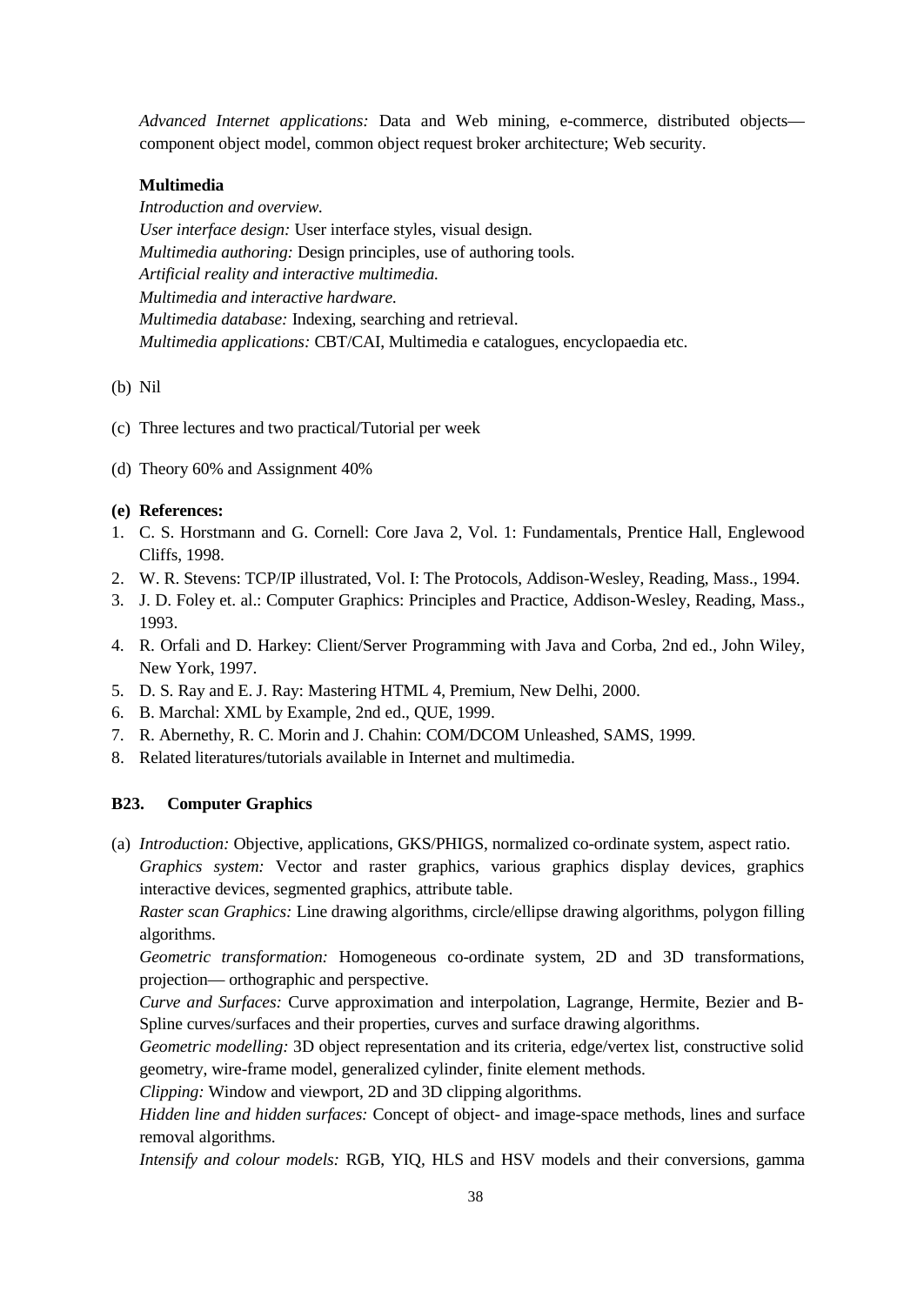correction, halftoning.

*Rendering:* illumination models, polygon mesh shading, transparency, shadow, texture.

Some advance topics/applications:

- (i) Animation and morphing, (ii) Virtual reality, (iii) User-interface design, (iv) Fractal graphics,
- (v) Multimedia authoring, (vi) 3D visualization.

## (b) Nil

- (c) Three lectures and two tutorial per week
- (d) Theory 60% and Assignment 40%

## **(e) References:**

- 1. W. K. Giloi: Interactive Computer Graphics: Data Structure, Algorithms, Languages, Prentice Hall, Englewood Cliffs, 1978.
- 2. W. M. Newman and R. F. Sproull: Principles of Interactive Computer Graphics, McGraw Hill, New Delhi, 1979.
- 3. J. D. Foley et al.: Computer Graphics, 2nd ed., Addison-Wesley, Reading, Mass., 1993.
- 4. D. Hearn and P. M. Baker: Computer Graphics, 2nd ed. Prentice Hall of India, New Delhi, 1997.
- 5. F. S. Hill: Computer Graphics, McMillan, New York, 1990.
- 6. D. P. Mukherjee: Fundamentals of Computer Graphics and Multimedia, Prentice Hall of India, New Delhi, 1999.

## **B24. Computer Vision**

(a) *Introduction:* Machine vision systems, optics and lenses, image sensors, human vision and Neurovisual model; Marr's paradigm; Imaging geometry— world co-ordinate system and camera coordinate system, co-ordinate transformations, projection geometry, camera calibration, radiometry.

*Early processing and image filtering:* Noise removal, region segmentation, concept of primal sketch, scale space, edge detection and localization, edge linking, Hough transform, corner and junction detection.

*Reflectance map and photometric stereo:* Image brightness and radiometry, image formation and surface reflectance under different conditions, reflectance map and bidirectional reflectance distribution function, photometric stereo recovering albedo and surface orientation, shape from shading.

*Range measurement and recovering scene geometry:* Binocular technique— stereo pair, epipolar line and plane, Stereo matching, photogrammetry, monocular technique— texture processing and shape from texture, depth from focusing and symmetry, different range finder (active) -laser range finder, light-stripe method.

*Motion estimation:* Motion field, optical flow— smoothness, boundary conditions, discontinuities of optical flow, block based method, pre-recursive method, Bayesian method, motion segmentation method, motion from points and lines, token tracking, stereo and motion tracking, use of Kalman filter, focus of expansion, structure from motion, motion compensated filtering and restoration, video compression, active and passive surveillance.

*Representation and analysis of polyhedral scene:* Understanding line drawings, gradient and dual space, generalized cylinder, volumetric representation, edge and junction labelling; Labelling and recognition of scene objects; Construction of model-base and visual learning, model based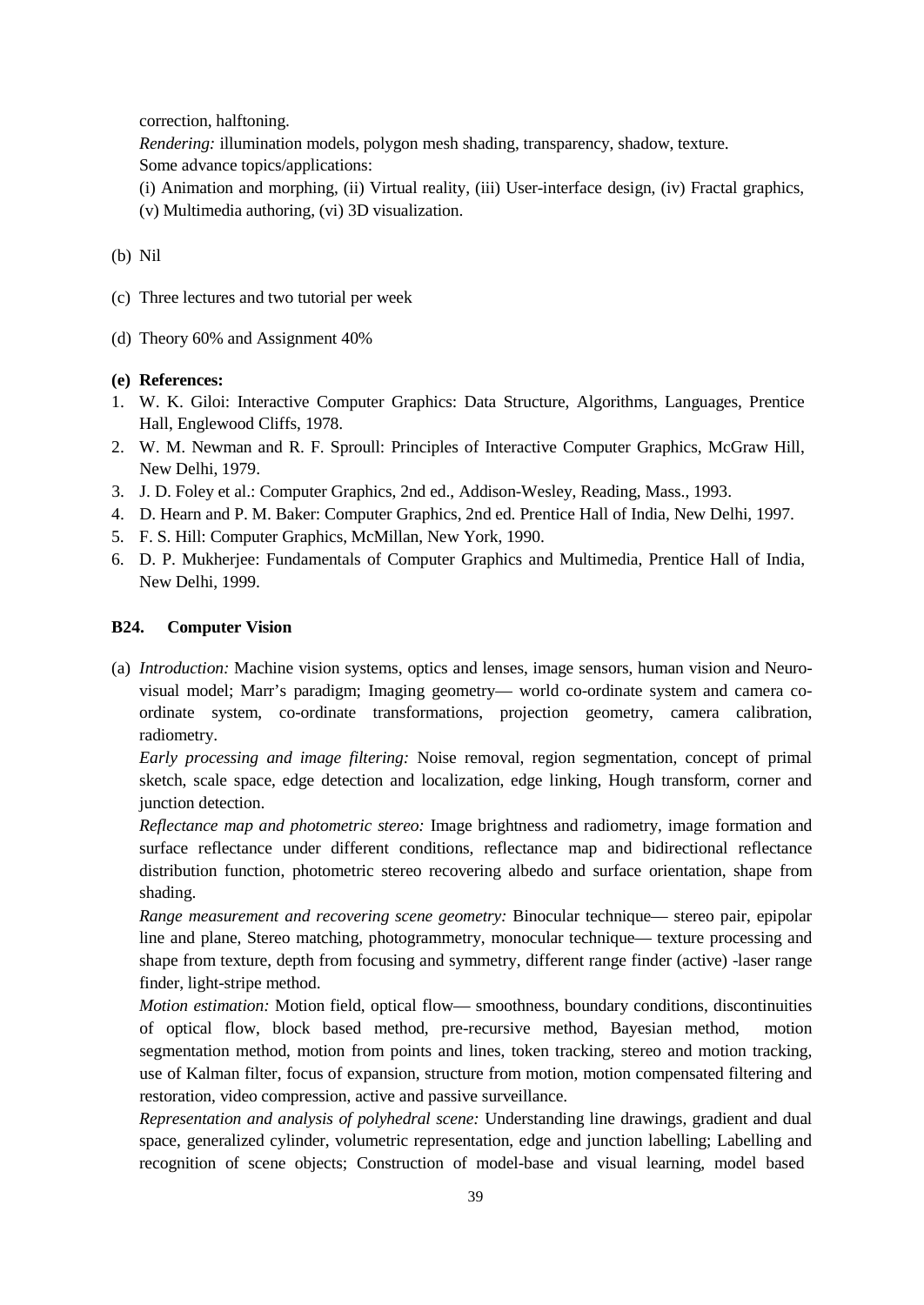recognition system— Acronym, model based recognition from sparse range data, 3D model based vision system, scene understanding.

*Special systems for computer vision:* Visual information processing architecture, language and control

*Some applications* (but not restricted to): (i) Automated guided vehicle, (ii) Face and gesture recognition, (iii) Vision based inspection system, (iv) Grasping system, (v) Automated visual inspection.

- (b) Pre-requisite: As suggested by the teacher.
- (c) Three lectures and one tutorial per week
- (d) Theory 80% and Assignment 20%
- **(e) References:**
- 1. D. H. Ballard and C. M. Brown: Computer Vision, Prentice Hall, New York, 1986.
- 2. R. M. Haralick, L. G. Shapiro: Computer and Robot Vision, Addison-Wesley Pub Co, reading, Mass., 1992.
- 3. Y. Shirai: Three-Dimensional Computer Vision, Springer-Verlag, Berlin, 1988.
- 4. B. K. P. Horn: Robot Vision, MIT Press, Cambridge, 1986.
- 5. O. Faugeras: Three-Dimensional Computer Vision: A Geometric Viewpoint, MIT Press, Cambridge, 1993.
- 6. B. K. P. Horn and M. J. Brooks: Shape from Shading, M. I. T. Press, Cambridge, 1989.
- 7. R. Jain, R. Kasturi and B. Schuck: Machine Vision, McGraw Hill Higher Education, New York, 1995.
- 8. E. R. Davis: Machine Vision: Theory, Algorithms and Practicalities, Academic Press, New York, 1996.
- 9. M. Sonka, V. Hlavac and R. Boyle, Image Processing: Analysis and Machine Vision, PWS Pub. Co., London, 1998.

#### **B25. Advanced Image Processing**

(a) *Introduction:* Image formation -geometric and photometric models, Digitization.

*Enhancement/restoration:* Multi-scale/multi-resolution enhancement, edge-preserving smoothing, anisotropic diffusion, least square restoration, constrained least-squares restoration, Wiener filter.

*Segmentation:* Model-based— facet model, active contour, discrete and probabilistic relaxation, watershade algorithm, edge detection/linking, semantic region grouping, interactive segmentation. *Compression:* First/second generation compression, fractal based compression, wavelet based compression.

*Properties/Feature extraction:* Temporal and textural features— moments, graylevel cooccurrence matrix, pattern spectrum; structural features -Fourier descriptor, polygonal approximation.

*Image Analysis and recognition:* Shape matching, shape metric, texture analysis, relaxation (probabilistic and fuzzy) technique, graph isomorphism, multi-resolution and multi-scale image analysis, image understanding.

*Colour image processing:* Colour model, enhancement, segmentation.

*Image databases:* Attribute list, relational attributes, indexing, storage and retrieval, content based retrieval; Use of advanced tools— fractals, genetic algorithm, Markov model, mathematical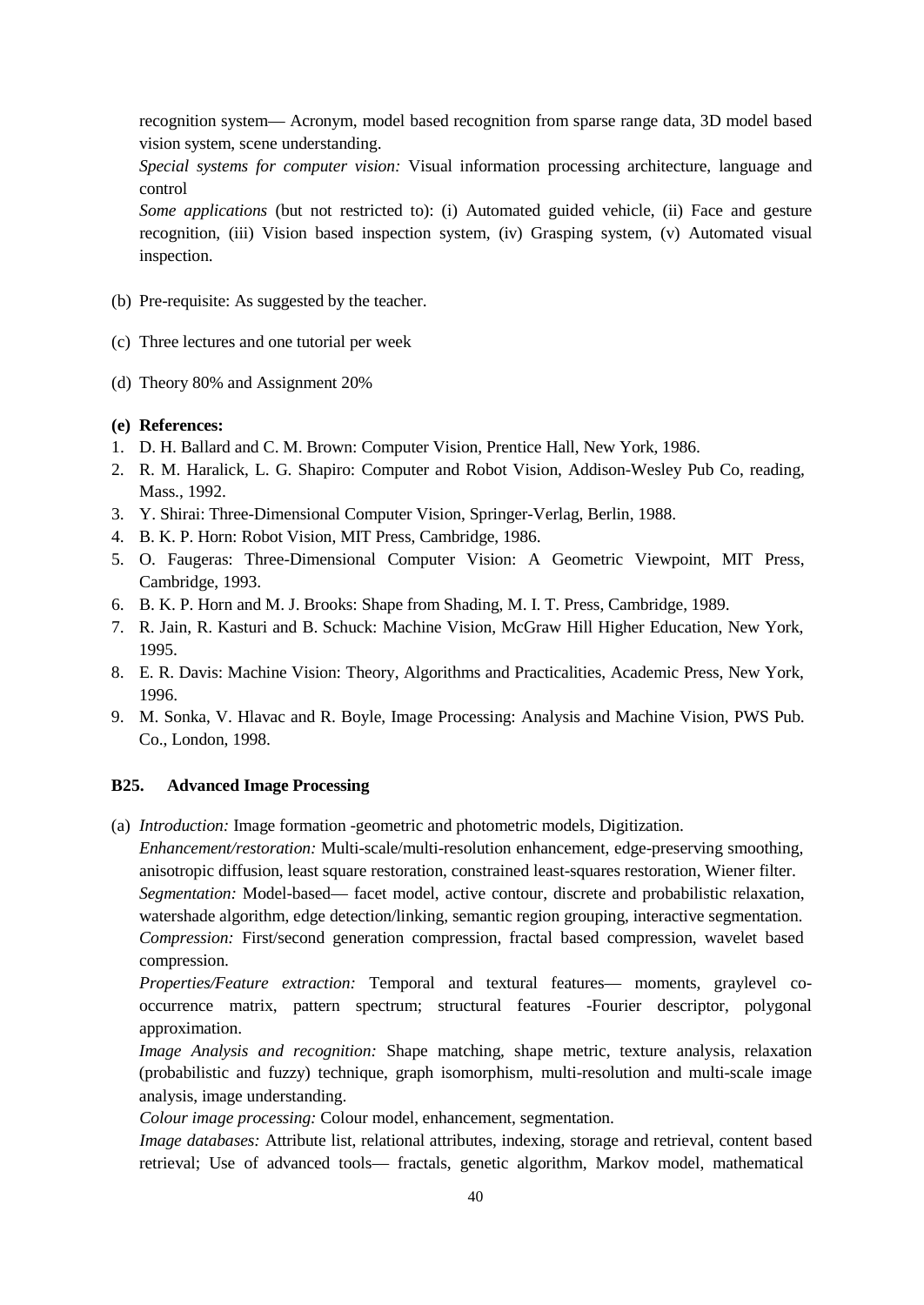morphology, neural networks, wavelets;

*Use of Advanced Tools*

*Some applications* (from the following but not restricted to): (i) Document image processing, (ii) Biomedical image processing, (ii) Digital video, (iv) Fingerprint classification, and (v) Digital water-marking.

- (b) Pre-requisite: Pattern Recognition and Image Processing.
- (c) Three lectures and two tutorials per week
- (d) Theory 80% and Assignment 20%

#### **(e) References:**

- 1. A. R. Rao: Taxonomy for Texture Description, Springer-Verlag, Berlin, 1990.
- 2. R. M. Haralick and L. G. Shapiro; Computer and Robot Vision, Vol. 1and 2, Addison-Wesley, Reading, Mass., 1992.
- 3. A. Rosenfeld and A. C. Kak; Digital Picture Processing, 2nd ed., (Vol. 1and 2), Academic Press, New York, 1982.
- 4. B. B. Chaudhuri and D. Dutta Majumder: Two-tone Image Processing and Recognition, Wiley-Eastern, New Delhi, 1993.
- 5. A. Blake and A. Zisserman: Visual Reconstruction, MIT Press, Cambridge, 1987.
- 6. B. Bhanu: Genetic learning for Adaptive Segmentation, Kluwer Academic Press, Boston, 1994.
- 7. W. K. Pratt: Digital Image Processing, 2nd ed., John Wiley, New York, 1992.
- 8. A. N. Netravall and B. G. Haskell: Digital Pictures, 2nd ed., Plenum Press, 1995.
- 9. K. Sayood: Data Compression, Morgan Kaufmann, San Mateo, 1986.
- 10. Y. Fisher: Fractal Image Compression: Theory and Application, Springer-Verlag, Berlin, 1995.
- 11. H. C. Andrews and B. R. Hunt: Digital Image Restoration, Prentice Hall, Englewood Cliffs, 1977.
- 12. M. Vetteerli and J. Kovacevic: Wavelet and Sub-Band Coding, Prentice Hall, EC, 1995
- 13. A. B. Watson: Digital Images and Human Vision, MIT Press, Cambridge, 1993
- 14. C. A. Glasbey and G. H. Horgen: Image Analysis for Biomedical Sciences, John Wiley, New York, 1995
- 15. L. Niang: Fractal Imaging, Academic Press, New York, 1997
- 16. S. Khoshafian and A. B. Baker: Multimedia and Imaging Databases, Morgan Kaufmann, San Mateo, 1996.
- 17. B. Chanda and D. Dutta Majumder: Digital Image Processing and Analysis, Prentice Hall of India, New Delhi, 2000.
- 18. S. K. Pal, A. Ghosh and M. K. Kundu: Soft Computing for Image Processing, Physica Verlag (Springer), Heidelberg, 1999.
- 19. M. Sonka, V. Hlavac and R. Boyle, Image Processing: Analysis and Machine Vision, PWS Pub. Co., London, 1998.

#### **B26. Fuzzy Logic and Applications**

(a) Brief overview of crisp sets; the notion of fuzziness; what, why and when to apply fuzzy set; operations on fuzzy sets; fuzzy numbers.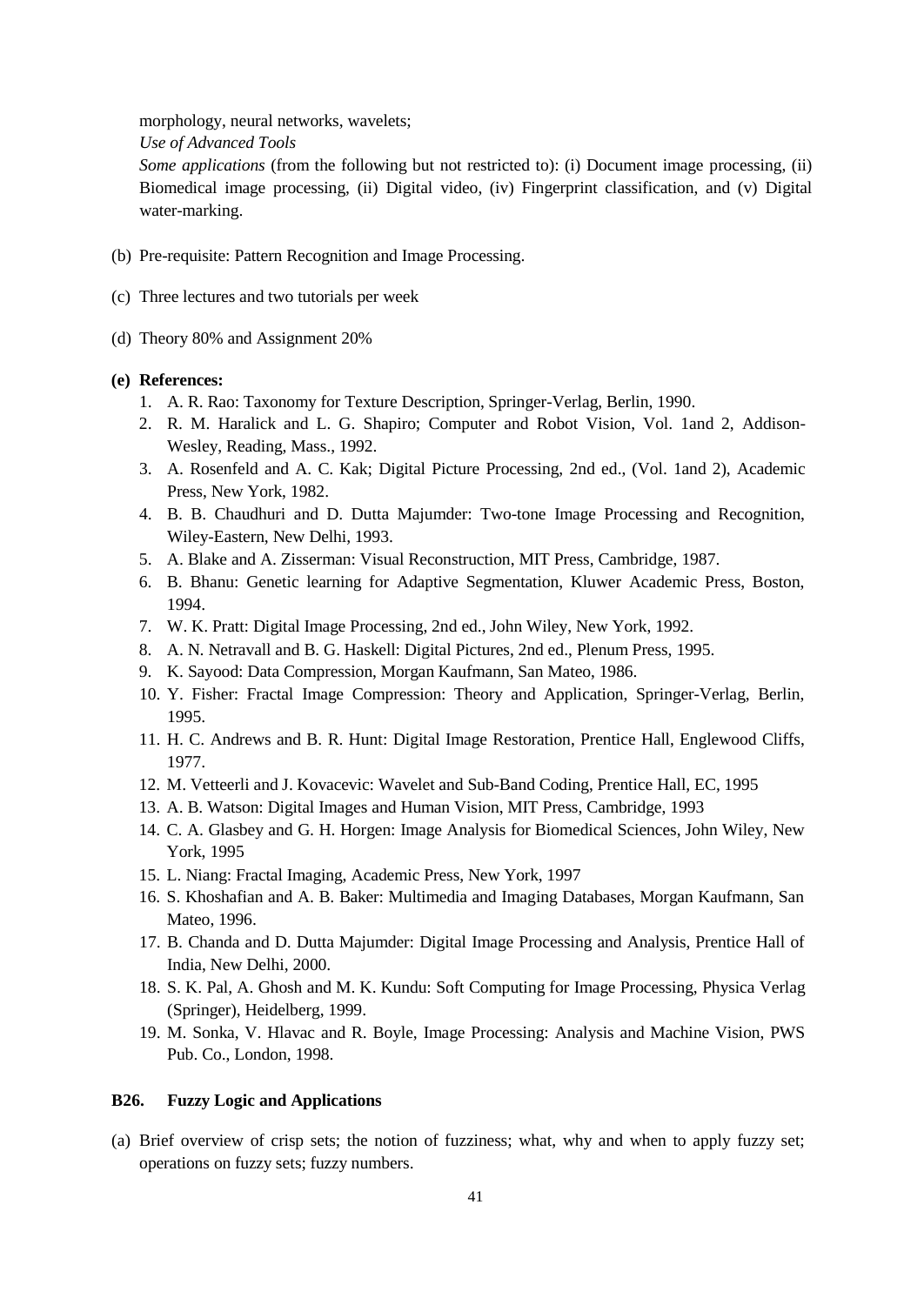Crisp relations, fuzzy relations, Max\*-composition of fuzzy relation; Max\*-transitive closure; probability measures of fuzzy events; fuzzy expected value.

Approximate reasoning, different methods of role aggregation and defuzzification.

Fuzzy measures— belief, plausibility and their properties; Dempster's role of combination; consonant body of evidence— possibility, necessity.

Measures of uncertainty— axiomatic formulation of Hartley information, Shannon's entropy, concepts of joint and conditional entropy and their properties; measures of non-specificity; measures of dissonance and confusion; fuzziness measures.

Fuzzy geometry.

Applications to some selected topics like pattern recognition, image processing, computer vision, optimization, control, data mining.

Integration with other computing paradigm.

#### (b) Nil

- (c) Four lectures per week
- (d) Theory 70% and Assignment 30%

#### **(e) References:**

- 1. G. J. Klir and T. A. Folger: Fuzzy Sets, Uncertainty, and Information, Prentice Hall, Englewood Cliffs, 1988.
- 2. A. Kandel: Fuzzy Mathematical Techniques With Applications, Addison-Wesley, Englewood Cliffs, 1986.
- 3. J. C. Bezdek and S. K. Pal (Eds.): Fuzzy Models for Pattern Recognition— Methods that Search for Structures in Data, IEEE Press, Los Alamos, California, 1992.
- 4. S. K. Pal and D. Dutta Majumder: Fuzzy Mathematical Approach to Pattern Recognition, John Wiley (Halsted Press), New York, 1986.
- 5. M. M. Gupta: Fuzzy Mathematical Models with Applications to Engineering and Management Science, North Holland, Amsterdam, 1988.
- 6. A. Kaufmann: Introduction to Theory of Fuzzy Subsets, Academic Press, New York, 1975.
- 7. H. Zimmermann: Fuzzy Set Theory and Its Application, 2nd ed., Kluwer, Boston, 1990.
- 8. T. J. Ross: Fuzzy Logic With Engineering Applications, McGraw Hill, Singapore, 1997.
- 9. J. C. Bezdek, J. M. Keller, R. Krishnapuram, and N. R. Pal: Fuzzy Models and Algorithms for Pattern Recognition and Image Processing, Kluwer Academic Publisher, Boston, 1999.
- 10. G. J. Klir and Bo Yuan, Fuzzy Sets and Fuzzy Logic: Theory and Applications, Prentice hall, Englewood Cliffs, 1995.

#### **B27. Neural Networks and Applications**

(a) Introduction to neural networks, threshold logic, circuit realization. Introduction to biological neural networks, significance of massive parallelism. Perceptron, perceptron learning rule and its convergence, multilayered perceptron, learning algorithms, function approximation, generalization, VC-dimension. Regularization networks, RBF networks. Recurrent networks; Hopfield model, pattern retrieval process, application to optimization problems, Simulated annealing, mean-field annealing, Boltzmann machine and its learning. Self-organizing systems, Hebbian and competitive learning, Kohonen's self-organizing map,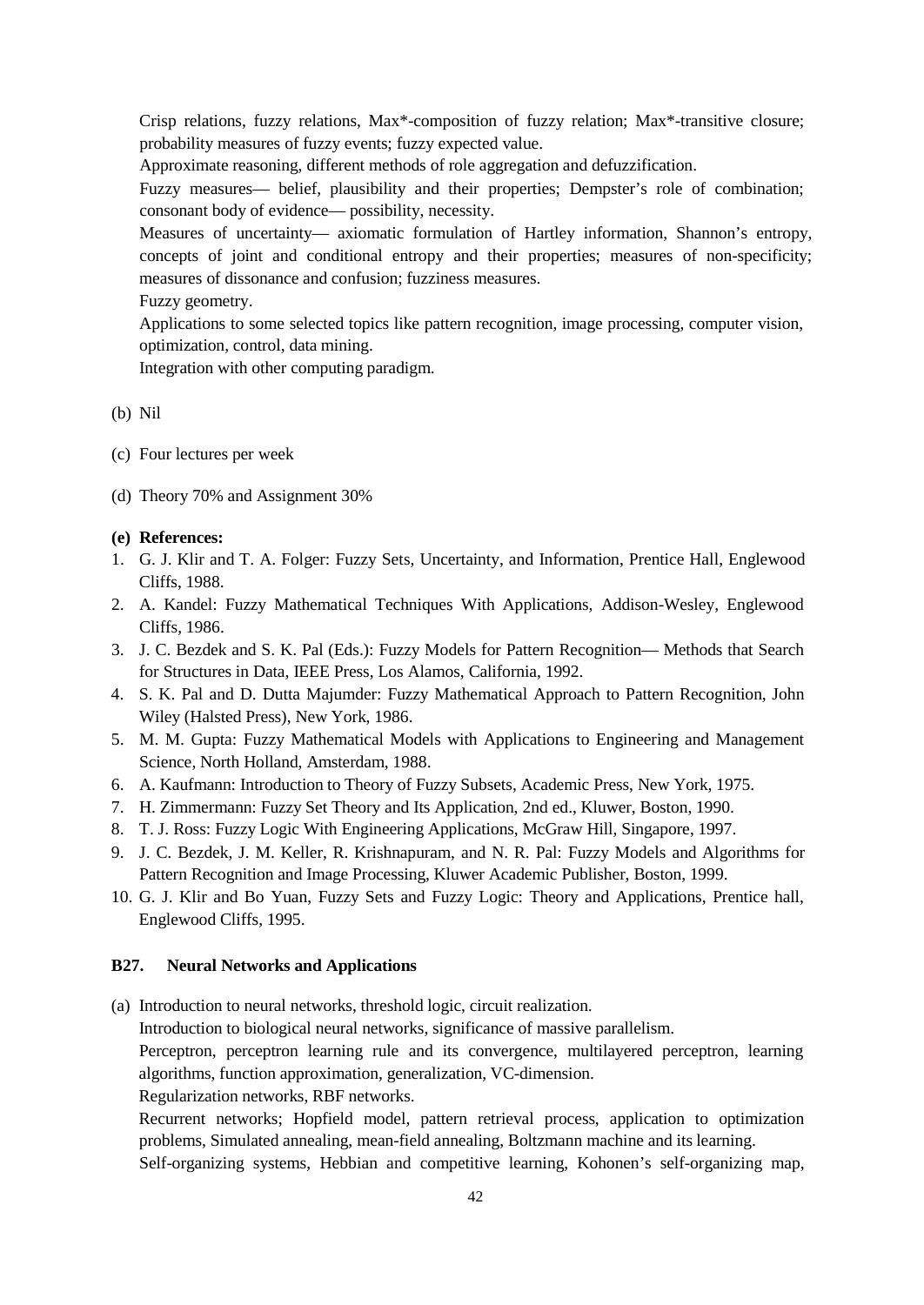learning vector quantization, principal component analysis networks, adaptive resonance theory. Temporal learning, backpropagation through time, temporal backpropagation, real-time recurrent learning (RTRL).

Architecture optimization; Hardware realization.

Applications in selected topics from pattern recognition, image processing, computer vision, natural language processing, control, forecasting.

Advanced/related topics such as cellular neural networks, support vector machine, neuro-fuzzy computing and other hybridization, independent component analysis.

#### (b) Nil

- (c) Four lectures per week
- (d) Theory 70% and Assignment 30%

#### **(e) References:**

- 1. J. Hertz, A. Krogh, and R. G. Palmer: Introduction to the Theory of Neural Computation, Addison-Wesley, California, 1991.
- 2. Y. H. Pao: Adaptive Pattern Recognition and Neural Networks, Addison-Wesley, Reading, Mass., 1989.
- 3. P. D. Wassermann: An Introduction to Neural Computing: Theory and Practice, Van Nostrand Reinhold, New York, 1989.
- 4. J. M. Zurada: Introduction to Artificial Neural Systems, West Publishing Co., St. Paul, Minnesota, 1992.
- 5. T. Kohonen: Self-Organization and Associative Memory, Springer-Verlag, Berlin, 1988.
- 6. J. A. Anderson and E. Rosenfeld: Neuro-Computing: Foundation of Research, MIT Press, Cambridge, 1988,
- 7. Simon Haykin: Neural Networks: A Comprehensive Foundation, 2nd ed., Prentice Hall, New Jersey, 1999.
- 8. S. K. Pal and S. Mitra: Neuro-Fuzzy Pattern Recognition: Methods in Soft Computing, John Wiley, New York, 1999.
- 9. B. Yegnarayana: Artificial Neural Networks, Prentice Hall of India, New Delhi, 1999.

## **B28. Advanced Pattern Recognition**

(a) Bayes classification, error probability, error bounds, Bhattacharya bounds, error rates and their estimation, parametric and nonparametric learning, density estimation, estimation of mixture distributions, classification trees.

Unsupervised classification, split/merge techniques, advanced hierarchical clustering algorithms, cluster validity, set estimation, optimal and suboptimal feature selection algorithms, k-NN rule and its error rate.

Syntactic approach to pattern recognition.

Neural network models for pattern recognition; learning, supervised and unsupervised classification, stochastic learning algorithm, feature analysis, fuzzy set theoretic models for pattern recognition.

Some advanced topics with applications, (e.g., neuro-fuzzy approach, genetic algorithms, data mining, case-based reasoning). Use of PR software.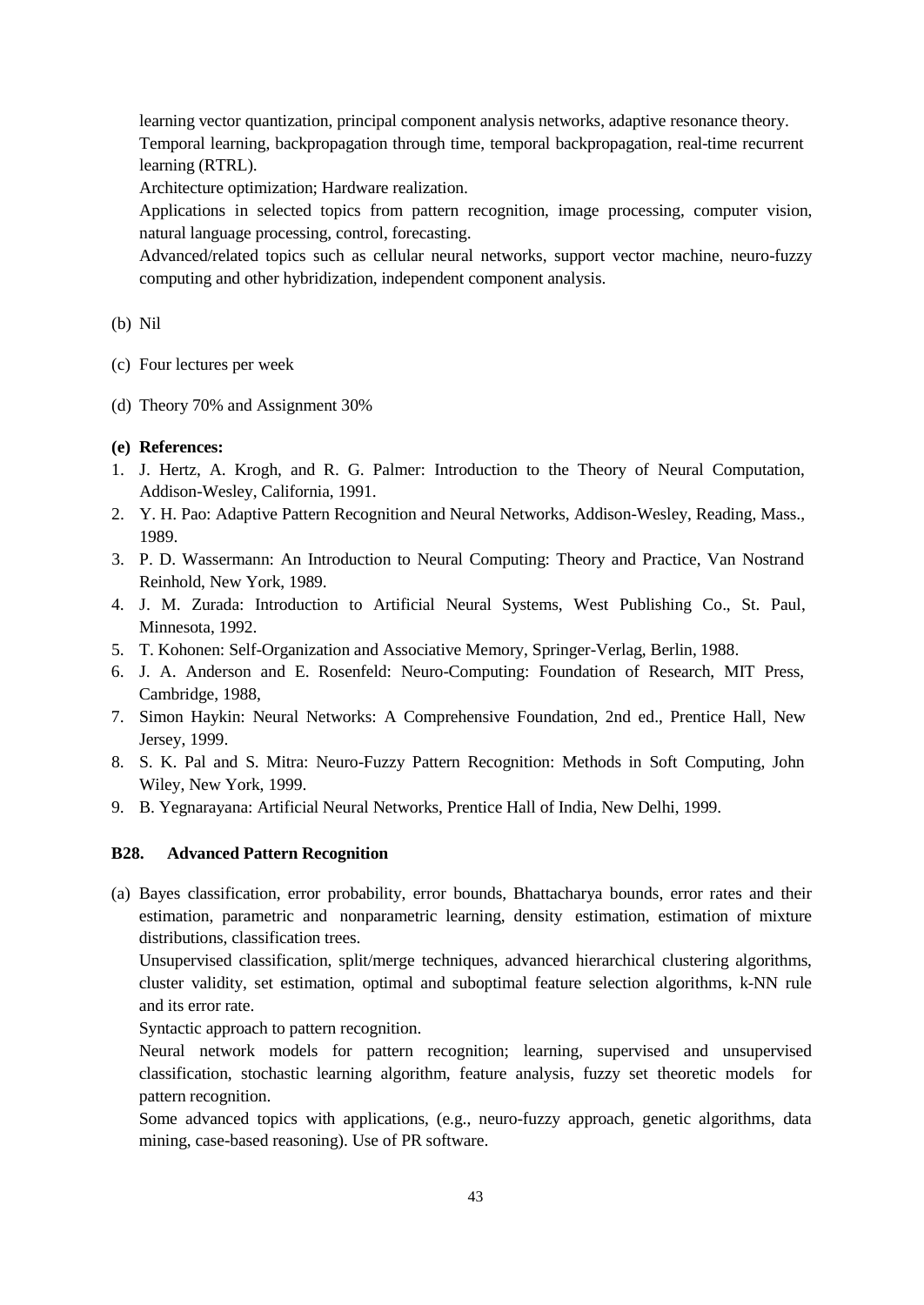- (b) Pre-requisite: Pattern Recognition and Image Processing.
- (c) Four lectures per week
- (d) Theory 75% and Assignment 25%

- 1. K. Fukunaga: Introduction to Statistical Pattern Recognition, 2nd eel, Academic Press, New York, 1990.
- 2. P. A. Devijver and J Kittler: Pattern Recognition: A Statistical Approach, Prentice Hall, London, 1982.
- 3. J. Sklansky and G. N. Wassel: Pattern classifiers and Trainable Machines, Springer, New York, 1981.
- 4. M. R. Anderberg: Cluster Analysis for Applications, Academic Press, New York, 1973.
- 5. A. K. Jain and R. C. Dubes: Algorithms for Clustering Data, Prentice Hall, Englewood Cliffs, 1988.
- 6. R. C. Gonzalez and M. G. Thomason: Syntactic Pattern Recognition: An Introduction, Addison-Wesley, Reading, Mass., 1978.
- 7. K. S. Fu: Syntactic Pattern Recognition and Applications, Prentice Hall, Englewood Cliffs, 1982.
- 8. J. C. Bezdek: Pattern Recognition With Fuzzy Objective Function Algorithms, Plenum Press, New York, 1981.
- 9. G. J. Klir and B. Yuan: Fuzzy Sets and Fuzzy Logic: Theory and Applications, Prentice Hall, Englewood Cliffs, 1995.
- 10. B. D. Ripley: Pattern Recognition and Neural Networks, Cambridge University Press, London, 1996.
- 11. Y-H. Pao: Adaptive Pattern and Neural Networks, Addison-Wesley, New York, 1989.
- 12. R. J. Schalkoff: Pattern Recognition: Statistical, Structural and Neural Approaches, John Wiley, New York, 1992.
- 13. S. K. Pal and S. Mitra: Neuro-Fuzzy Pattern Recognition: Methods in Soft Computing, John Wiley, New York, 1999.
- 14. S. Theodoridis and K. Koutroumbas: Pattern Recognition, Academic Press, San Diego, 1999.
- 15. S. K. Pal and P. P. Wang (Eds.): Genetic Algorithms for Pattern Recognition, CRC Press, Boca Raton, 1996.
- 16. S. K. Pal, T. S. Dillon and D. S. Yeung (Eds.): Soft Computing in Case Based Reasoning, Springer, London, 2001.
- 17. S. K. Pal and A. Pal (Eds.): Pattern Recognition: From Classical to Modern Approaches, World Scientific, Singapore, 2001.

#### **B29. Analysis of Remote Sensing Images**

(a) Physics of remote sensing, characteristics of satellites, sensors, earth's surface, and atmosphere. Registration of images and maps, sources of errors, like geometric errors and radiometric errors, and their corrections. Methodologies for interpretation of remotely sensed image data — image processing and pattern recognition.

Introduction to GIS, digitization and vectorization, use of GIS packages, analysis of remotely sensed data using GIS. Advanced topics like digital terrain mapping, object identification, multisource data integration (fusion), hyper-spectral imaging and topics of current research interest.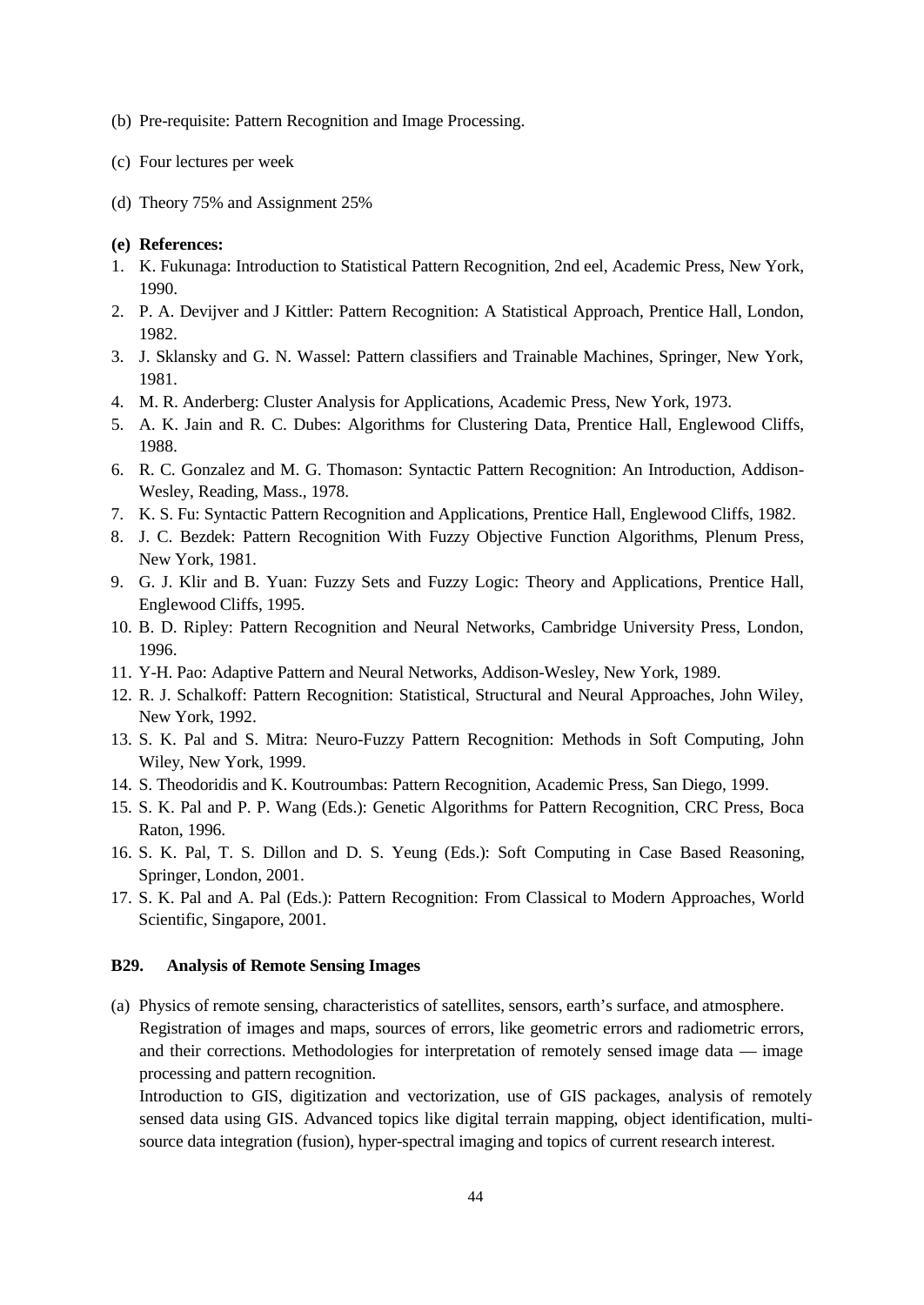- (b) Pre-requisite: Pattern Recognition and Image Processing.
- (c) Four lectures per week
- (d) Theory 80% and Assignment 20%

- 1. J. A. Richards and X. Jia: Remote Sensing Digital Image Analysis: An Introduction, 3rd ed., Springer-Verlag, Berlin, 1998.
- 2. C. Elachi: Introduction to the Physics and Techniques of Remote Sensing, Wiley, New York, 1987.
- 3. R. Laurini and D. Thompson: Fundamentals of Spatial Information Systems, Academic Press, London, 1992.
- 4. R. A. Schowengerdt: Remote Sensing: Models and Methods for Image Processing, Academic Press, New York, 1997.
- 5. F. F. Sabins: Remote Sensing, W. H. freeman, New York, 1996.
- 6. T. Lillesand: Remote Sensing and Image Interpretation, 4th ed., John Wiley and Sons, New York, 1999.
- 7. D. L. Hall: Mathematical Techniques in Multi-Sensor Data Fusion, Artech House, Boston, 1992.

#### **B30. Document Processing and Retrieval**

(a) *Document generation:* Curve drawing -Bezier Polynomial, Splines, Digital Character generation and Fontographics, Analog and Digital Halftoning, Document Layout creation and Page Makeup, Multimedia content creation, Static and Dynamic Website document creation.

*Document processing and analysis:* Document noise cleaning, Binarization, Automatic Layout recognition and segmentation, Logical structure analysis and recognition. Colour document processing, Text and hypertext data compression, Document image data compression, Graphics analysis and recognition in maps, drawings and diagrams. Lines, curves, logo recognition.

*Optical Character Recognition ( OCR):* Skew detection, Thinning and Skeletonization Line, Word and Character segmentation, Character size normalization, Feature detection, Supervised and unsupervised classification, Tree classifier, Maximum Likelihood method, Minimum distance, K-nearest neighbour classifier, Bayes' classifier, Hidden Markov Model, Support vector machine, Neural Net classifier, Hand- printed Character recognition, Table form document, Online and offline handwritten character recognition, Multiscript OCR systems.

*Applications:* Signature verification, Postal Address reading system, Table-form reading system, Mathematical expression, Chemical equation, Table recognition.

*Information retrieval (IR):* indexing, text-based information retrieval techniques, content based information retrieval (CBIR), multimedia information retrieval, multimodal query formulation/ decomposition, relevance judgment/feedback, evaluation techniques.

#### (b) Nil

- (c) Three classes and one Tutorial per week
- (d) Theory 70% and Assignment 30%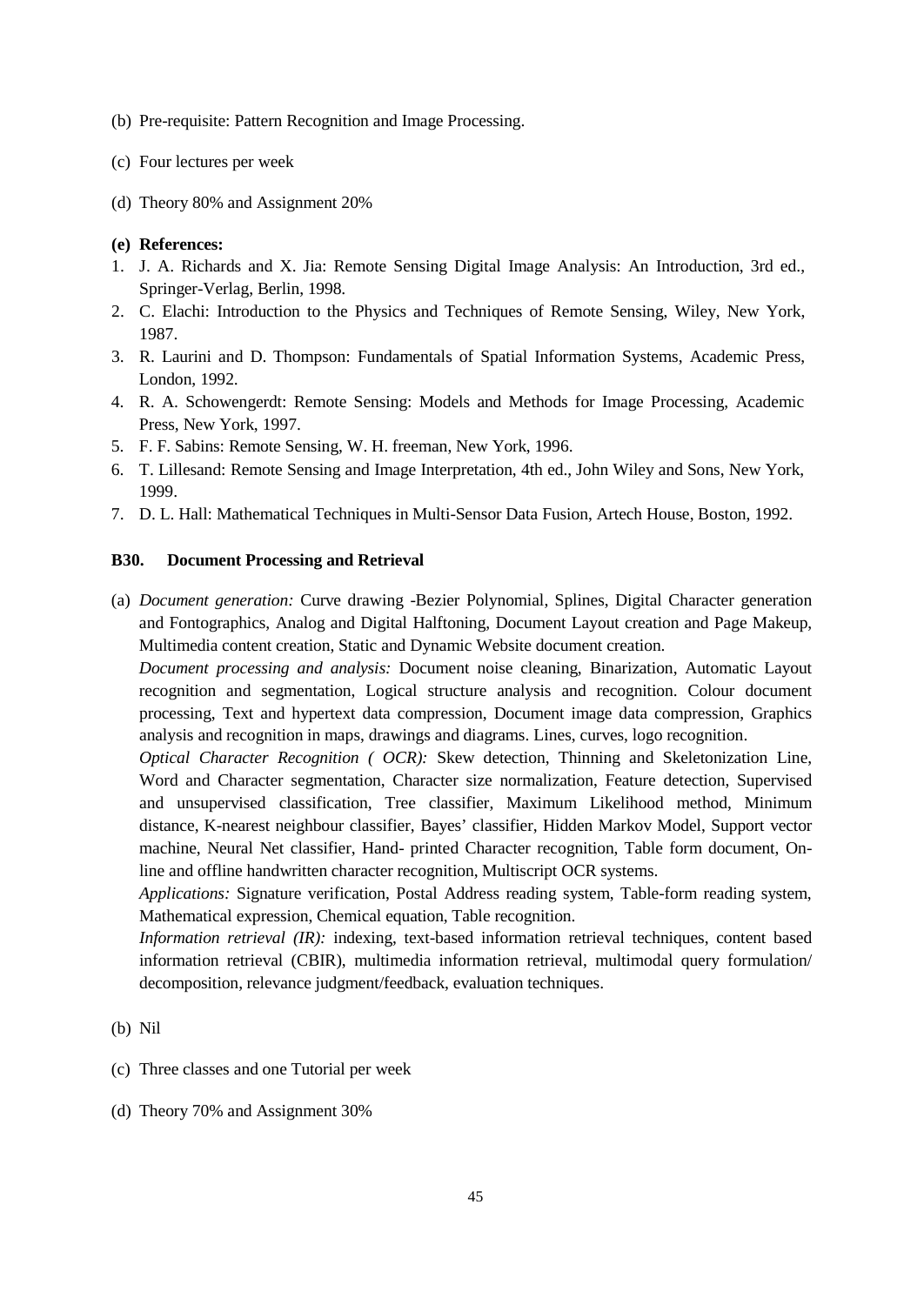- 1. L. O'Gorman and R. Kasturi: Document Image Analysis, IEEE Computer Society Press, Los Alamitos, 1995.
- 2. H. S. Hou: Digital document Processing, Wiley-interscience, New York, 1983.
- 3. H. S. Baird, H. Bunke and K. Yamamoto: Structured document image analysis, Springer-Verlag, Berlin, 1992.
- 4. B. B. Chaudhuri and D. Dutta Majumder, Two tone Image Processing and Recognition, Wiley Eastern, New Delhi, 1993.
- 5. R. Baeza-Yates, B. Ribeiro-Neto, Modem Information Retrieval, Addison-Wesley Pub Co, Reading MA, 1999.
- 6. W. Frakes, R. Baeza-Yates , Information Retrieval: Data Structures and Algorithms, Prentice Hall, New Jersey, 1992.

## **B31. Data Mining**

(a) *Introduction:* Introduction to data mining and knowledge discovery from databases. Scalability issues of data mining algorithms.

*Introduction to Data warehousing:* General principles, modelling, design, implementation, and optimization.

*Data preparation:* Preprocessing, sub-sampling, feature selection.

*Classification and prediction:* Bayes learning, discriminant analysis, decision trees, CART, C4.5 etc, neural learning, support vector machines, active learning. Combination of classifiers/ ensemble learning.

Associations, dependence analysis, correlation, rule generation— a priori algorithm, FP Trees etc. and evaluation.

*Cluster analysis and deviation detection:* Partitioning algorithms, density based algorithms, hierarchical algorithms, model based algorithms, grid based algorithms, graph theoretic clustering etc.

*Temporal and spatial data mining:* Mining complex types of data. Visualization of data mining results.

*Advanced topics:* High performance computing for data mining, distributed data mining, softcomputing tools for data mining.

Applications of data mining in bioinformatics, information retrieval, web mining, image and text mining.

(b) Nil

- (c) Four lectures per week
- (d) Theory 70% and Assignment 30%

- 1. J. Han, M. Kamber: Data Mining: Concepts and Techniques, Morgan Kaufmann, 2000
- 2. D. J. Hand, H. Mannila and P. Smyth: Principles of Data Mining, MIT Press, 2000
- 3. M. Berry and G. Linoff: Mastering Data Mining, John Wiley & Sons, 2000.
- 4. A. K. Pujari: Data Mining Techniques, Sangam Books Ltd., 2001.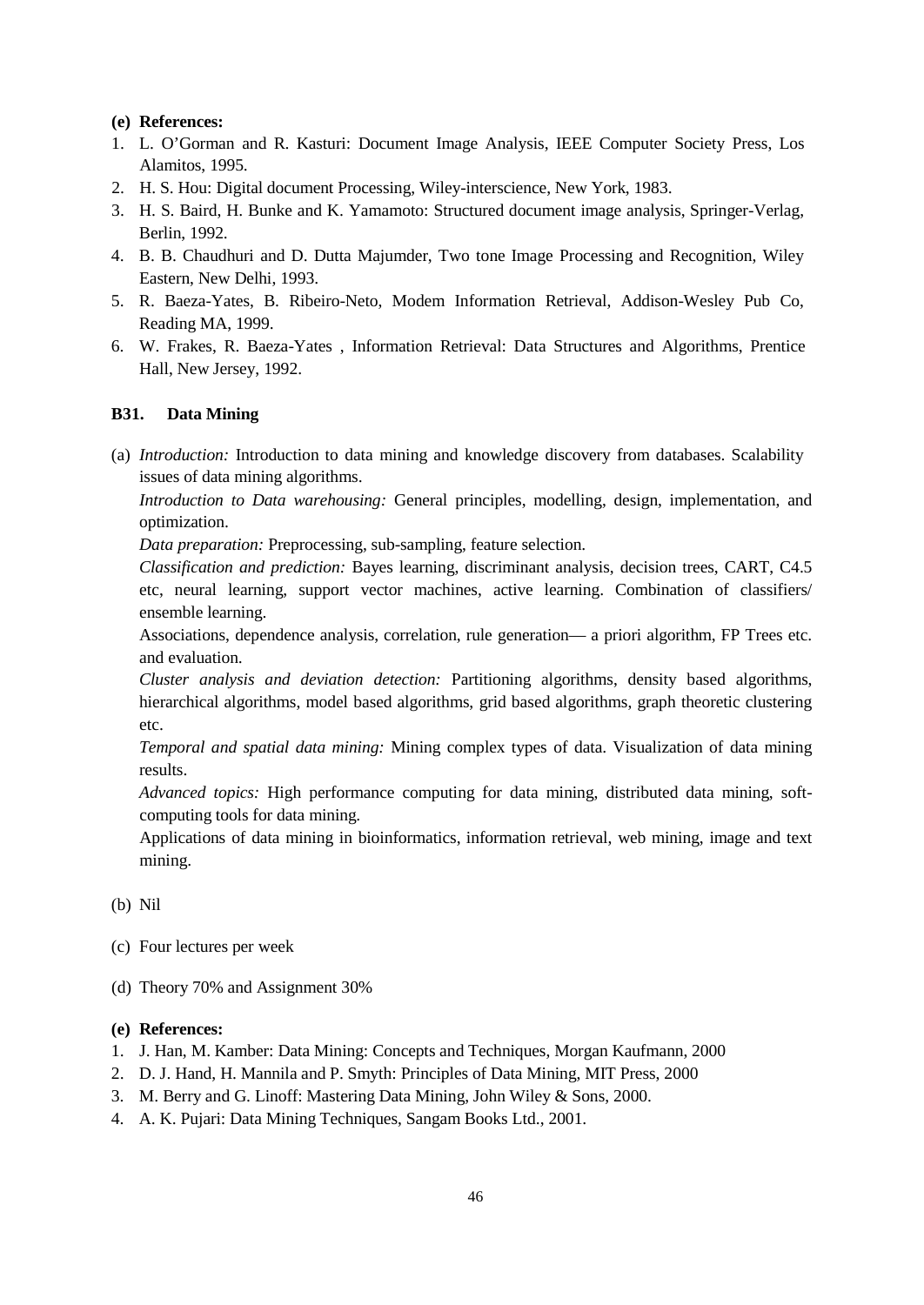#### **B32. Computational Molecular Biology and Bioinformatics**

(a) *Objectives:* To develop an understanding of the main algorithmic approaches used in solving computational problems that arise in the analysis of biomolecular data (such as DNA/RNA/amino acid sequences, mass spectra of proteins, whole genomes, or gene expression levels).

Specific problems to be covered include sequencing and assembly, multiple sequence alignment, phylogenetic reconstruction, and whole-genome comparisons and evolution. The emphasis throughout is on algorithmic design and analysis, including proofs of correctness and new designs, using both combinatorial and statistical approaches.

Details of topics to be covered: *Sequence Alignments:* Global alignments (Needleman-Wunsh), Local alignments (Smith-Waterman), k-mer based methods (BLAST), Advanced alignment methods (Gibbs sampling, suffix trees) *Genome:* NOVA on genomics, Genetic mapping, Physical mapping, Recombinant DNA and Sequencing technologies, Whole-genome shotgun (Arachne) and clone-by-clone sequencing (Walking), Population genomics, SNP discovery, disease mapping, Gene recognition (Genscan) and cross-annotation (Rosetta). *Transcriptome and Evolution:* Regulation— Transcription regulation, microarray technology, expression clustering, DNA binding sites, location analysis, regulatory motif prediction, Ribozymes, RNA World, RNA secondary structure, non-coding RNAs, Evolution: RNA world, multiple alignments, phylogeny. *Protein Structure:* Introduction to protein structure, Protein motifs— hidden Markov models for MSA, prediction (coiled-coil and beta-helix motifs), Threading. *Protein Dynamics:* Molecular mechanics, Side-chain packing, Drug discovery tools, Lattice models for protein folding, Simulating virus shell assembly.

- (b) an interest in both computational methods and molecular biology and evolution; and a strong background in one of algorithms or (evolutionary) molecular biology and some reasonable acquaintance with the other.
- (c) Three lectures per week and three hours of laboratory.
- (d) Theory 70% and Assignments 30%

#### **(e) References:**

- 1. C. Setubal and J. Meidanis: Introduction to Computational Molecular Biology, PWS Publishing Company, Boston, 1997.
- 2. P. A. Pevzner: Computational Molecular Biology -An Algorithmic Approach, MIT Press, 2000.
- 3. R. Durbin, S. R. Eddy, A. Krogh and G. Mitchison: Biological Sequence Analysis— Probabilistic Models of Proteins and Nucleic Acids, Cambridge University Press, 1998.
- 4. D. Gusfield: Algorithms on Strings, Trees, and Sequences, Cambridge University Press, USA, 1997.
- 5. H. Lodish, A. Berk, S. L. Zipursky, P. Matsudaira, D. Baltimore and J. Darnell: Molecular Cell Biology, W. H. Freeman, USA, 2000.
- 6. C. -I. Branden, J. Tooze: Introduction to Protein Structure, Garland Publishing, 1998.

#### **B33. Computer Architecture**

(a) *Introduction:* Evolution of computer architecture, desired properties of the instruction set of a computer, instruction formats, addressing modes, architectural classifications based on multiplicity of data and instruction (SISD, SIMD, MISD and MIMD structures). CISC versus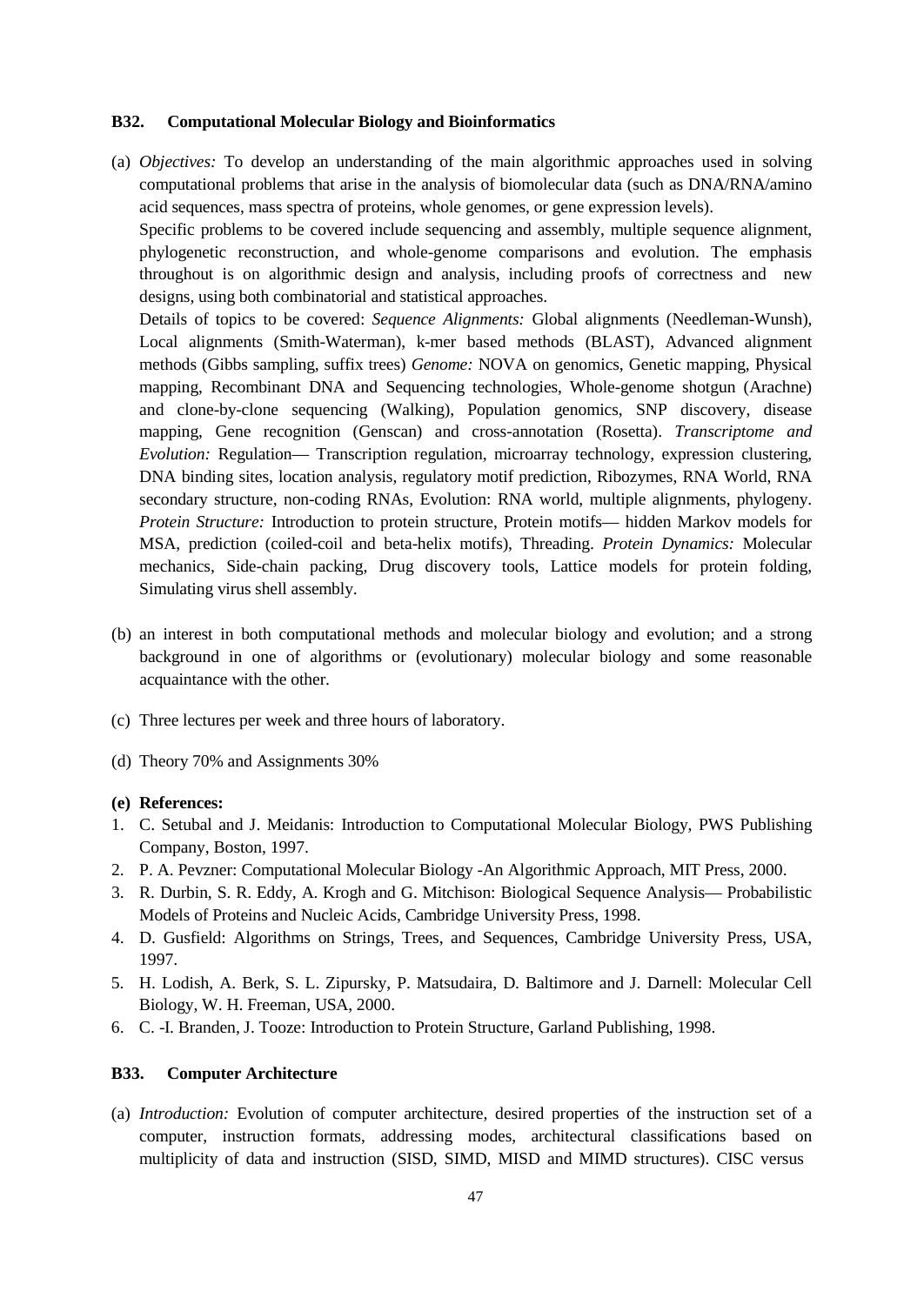RISC architectures; Performance metric — different approaches.

*Pipelining:* Basic concepts, Performance of a static linear pipeline, instruction pipelining, hazards (structural, data and control hazards) and their remedies, instruction level parallelism (ILP). Super pipelining, super scalar processing, vector processing and pipelined vector processing.

*Memory System:* Memory hierarchy, Cache memory — fundamental concepts, reducing cache misses and cache miss penalty. Interleaved memory, virtual memory.

*Interconnection Networks:* Static vs. dynamic networks, desirable characteristics, example of popular static interconnection networks, dynamic networks— non-blocking, blocking, blocking rearrangable networks, unique full access multi-stage interconnection networks, examples.

*Multiprocessors:* Centralized shared-memory architectures, distributed shared-memory architectures, synchronization issues, models of memory consistency; core architecture.

- (b) Pre-requisite: Computer Organization.
- (c) Four lectures per week (including tutorials).
- (d) Theory 90% and Assignment 10%

#### **(e) References:**

- 1. D. A. Patterson and J. L. Hennessey: Computer Organization and Design: Hardware-Software Inter- face, Morgan Kaufmann, San Mateo, 1999.
- 2. J. L. Hennessey and D. A. Patterson: Computer Architecture: A Quantitative Approach, Morgan Kaufmann, San Mateo, 1999.
- 3. W. Stallings: Computer Organization and Architecture, Prentice Hall, New Jersey, 1999.
- 4. K. Hwang and F. A. Briggs: Computer Architecture and Parallel Processing, Tata McGraw Hill, New Delhi, 1984.

#### **B34. VLSI Design and Algorithms**

(a) *Introduction:* VLSI design, design styles and parameters, popular technologies.

*Logic synthesis:* Logic synthesis with nMOS, CMOS, DCVS and PLAs; Pass transistor vs. ratio logic, transit time, clocking, scaling. PLA minimization, folding, testing. Role of BDDs. Logic design tools- ESPRESSO, SIS, OCTOOLS.

*High level synthesis:* Design description languages -introduction to features in VHDL, Verilog; Scheduling algorithms; Allocation.

*Layout synthesis:* Design rules, partitioning, placement and floor planning, routing, FPGAs; CAD tools— MAGIC, XACT, VPR, etc.

- (b) Pre-requisite: Computer Organization.
- (c) Four lectures per week
- (d) Theory 75% and Assignment 25%

- 1. D. Pucknell and K. Eshraghian: Basic Principles of VLSI Design, Prentice Hall, Englewood Cliffs, 1985.
- 2. E. D. Fabricius: Introduction to VLSI Design, McGraw Hill, New York, 1990.
- 3. A. Mukherjee: Introduction to CMOS VLSI, Prentice Hall, Englewood Cliffs, 1993.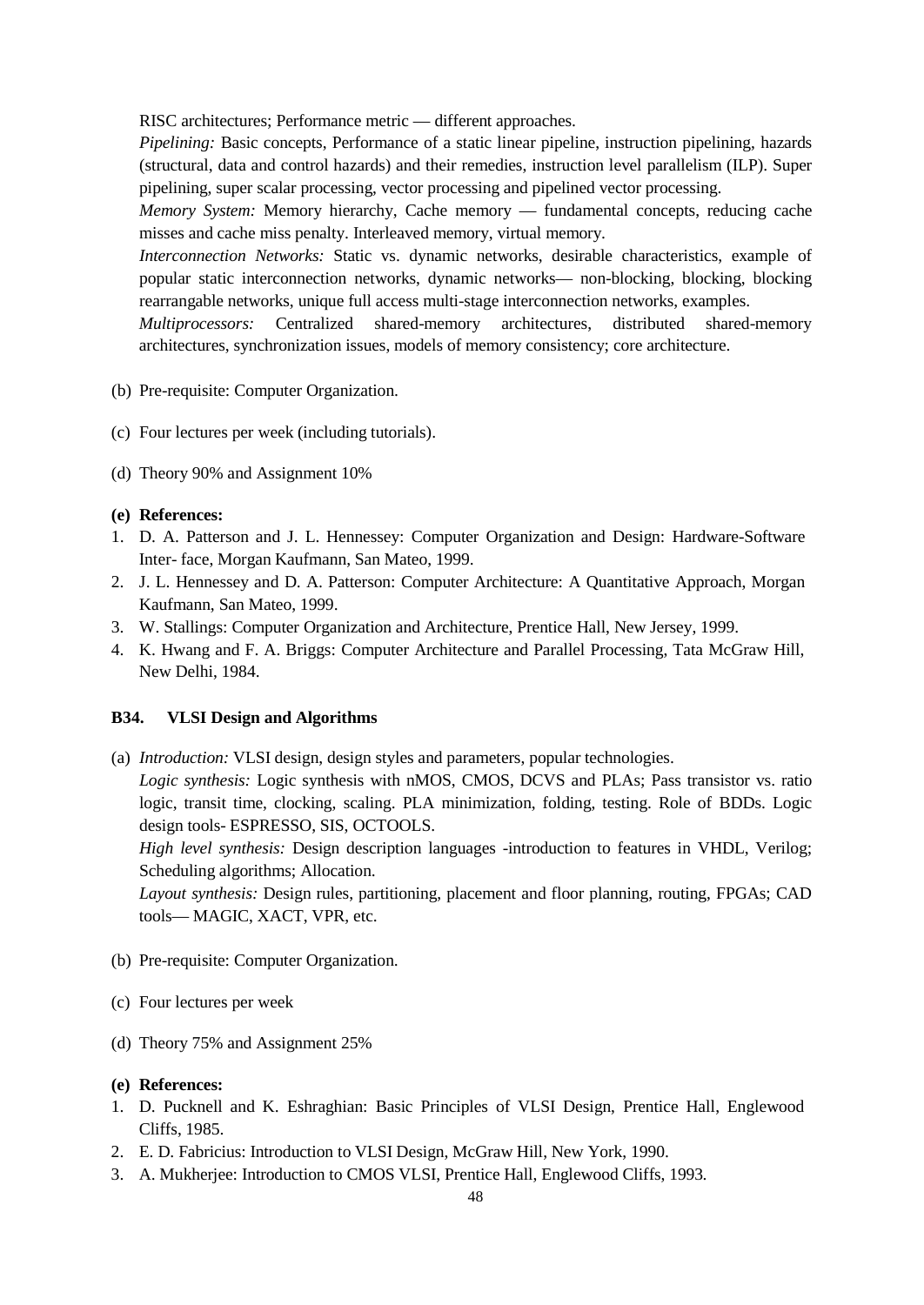- 4. N. Weste and K. Eshraghian: Principles of CMOS Design, 2nd ed., Addison-Wesley, Reading, Mass., 1993.
- 5. C. Mead and L. Conway: Introduction to VLSI Systems, Addison-Wesley, Reading, Mass., 1980.
- 6. R. K. Brayton et al: Logic Minimization for VLSI Synthesis, Kluwer Academic Publishers, Boston, 1984.
- 7. D. Gajski, N. Dutt et al: High Level Synthesis: Introduction to Chip and System Design, Kluwer Academic, Boston, 1992.
- 8. M. Sarrafzadeh and C. K. Wong: AN Introduction to VLSI Physical Design, McGraw Hill, New York, 1996.
- 9. N. Sherwani: Algorithms for VLSI Physical Design Automation, Kluwer Academic, Boston, 1999.
- 10. B. T. Preas and M. Lorenzetti: Physical Design automation of VLSI Systems, Benjamin Cummings Pub., 1988.
- 11. T. Ohtsuki (ed): Layout Design and Verification, North Holland, Amsterdam, 1986.

#### **B35. Parallel Processing: Architectures and Algorithms**

(a) *Introduction:* Parallelism in uniprocessor System, memory-interleaving, pipelining and vector processing, parallel computer structures, architectural classifications, parallel computer models: PRAM and VLSI complexity models, program properties: conditions of parallelism, program partitioning and scheduling, granularity and scalability.

*System interconnect architectures:* Static interconnection networks array, tree, mesh, pyramid, hypercube, cube-connected-cycles, butterfly, Cayley graphs; Dynamic interconnection networks crossbar, Clos network, multistage interconnection networks, blocking, non-blocking and rearrangeable operations, properties and routing.

Networked computers as a multi-computer platform, basics of message-passing, computing using work- station clusters, Software tools.

*Parallel algorithms and their mapping on different architectures:*

- (i) Arithmetic computations: Addition, multiplication, FFT, DFT, Polynomial multiplication, convolution, evaluation and interpolation.
- (ii) Matrix operations: Transpose, multiplication, inversion, eigenvalue computation.
- (iii) Numerical applications: Solving systems of linear equations, finding roots of non-linear equations, solving partial differential equations.
- (iv) Sorting: Theoretical bounds, sorting networks, Batcher's odd-even and bitonic sort, sorting on hypercubic networks, mesh and mesh-like architectures.
- (v) Graph algorithms: All-pairs shortest-path (APSP) problem, finding connected components of a graph, minimum spanning tree.
- (vi) Computational Geometry: Inclusion problem, intersection problem, proximity problem, construction problem.

#### (b) Nil

- (c) Four lectures per week (including tutorials).
- (d) Theory 100%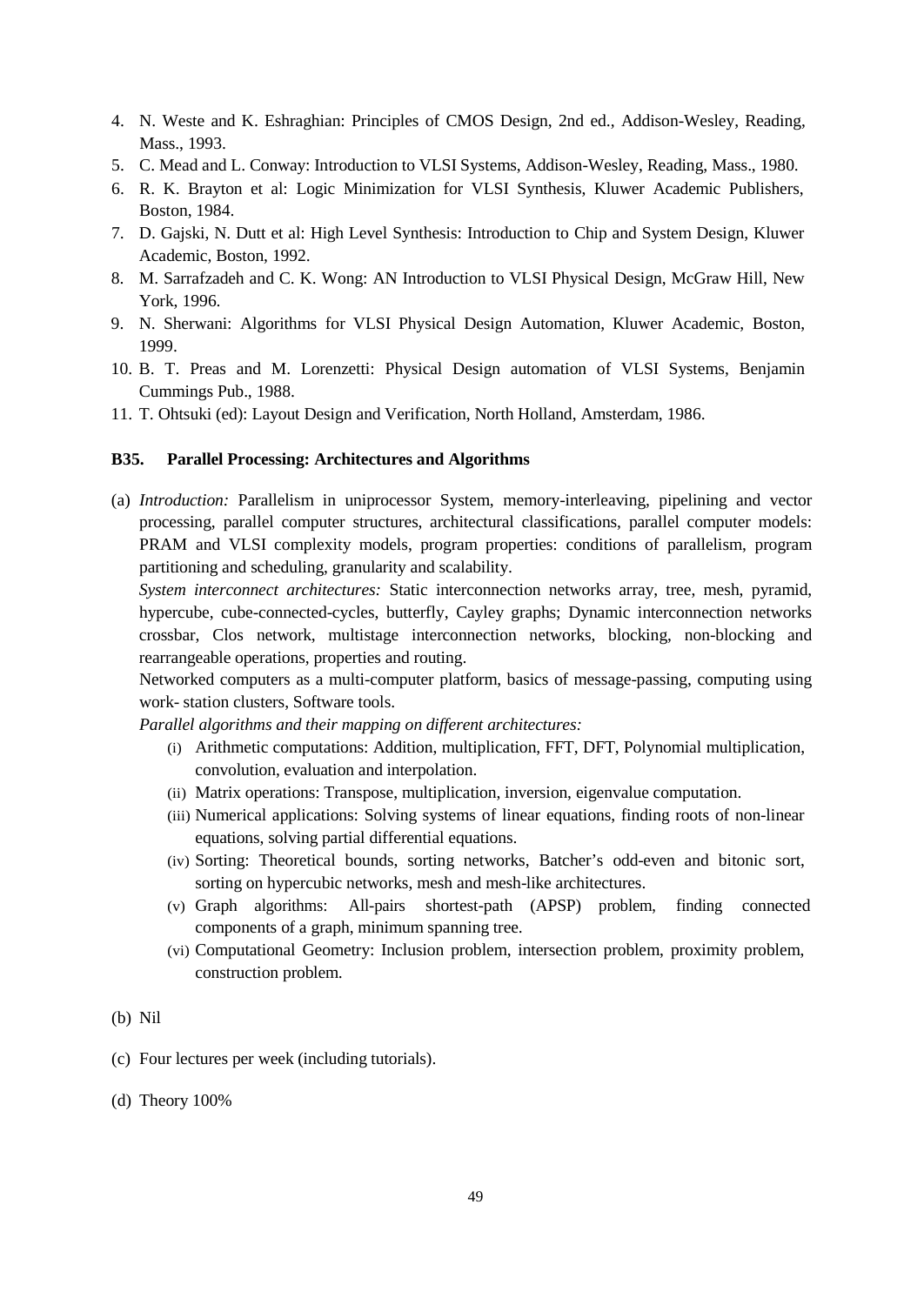- 1. K. Hwang and F. A. Briggs: Computer Architecture and Parallel Processing, McGraw Hill, New Delhi, 1984.
- 2. K. Hwang: Advanced Computer Architecture, McGraw Hill, New York, 1993.
- 3. M. J. Quinn: Design of Efficient Algorithms for Parallel Computers, McGraw Hill, New York, 1988.
- 4. S. G. Aid: Design and Analysis of Parallel Algorithms, Prentice Hall, Englewood Cliffs, 1989.
- 5. T. Leighton: Introduction to Parallel Algorithms and Architectures: Arrays, Trees, Hypercubes, Morgan Kauffmann Pub., San Mateo, 1992.
- 6. S. Lakshmivarahan and Analysis and S. K. Dhall: Design of Parallel Algorithms, McGraw Hill, New York, 1990.
- 7. J. Jaja: Introduction to Parallel Algorithms, Addison-Wesley, Reading, Mass., 1992.
- 8. S. G. Aid: Parallel Sorting Algorithms, Academic Press, Orlando, 1985.

## **B36. Software Engineering**

(a) *Part 1 Theory:* Basic concepts of life cycle model, introduction to software specification, its need and importance, formal specification methods including finite state machines, petri nets, state charts, decision tables, program design languages, attributes of good SRS.

Software Design methods and strategies, desirable design attributes, Jackson structured programming, structured systems analysis and structured design, formal approaches to design, object-oriented design, unified modelling language, system design using UML.

Introduction to software verification, software inspection, black box and white box testing, incremental testing, formal proof of correctness, software metrics.

Software reliability, formal definition and its modelling— stochastic models and parameter estimation. Software engineering management, Introduction to capability maturity model, coding standard, software standard, quality assurance, software cost estimation (Delphi, COCOMO).

*Part 2: Assignment:* **Note** Each student should be given about 3-4 assignments on SRS, design, testing and allied problems. Different students should be asked to use different tools.

- (b) Nil
- (c) Four lectures and one tutorial per week
- (d) Theory 60% and Assignment 40%

- 1. A. M. Davis: Software Requirements— Objects, Functions and States, Prentice Hall, Englewood Cliffs, 1993
- 2. G. Booch: Object-Oriented Analysis and Design, Benjamin I Cumming Publishing co., New York, 1994.
- 3. D. Budgen: Software Design, Addison-Wesley, Reading, Mass., 1994.
- 4. M. C. Paulk, C. V. Weber, B. Curtis and M. Beth Chrissis: The Capability Maturity Model for Improving the Software Process, Carnegie Mellon University, Addison-Wesley, Reading, Mass., 1999.
- 5. J. D. Musa, A. Iannino, K. Okumoto: Software Reliability -Measurement, Prediction and Application, McGraw Hill, New Delhi, 1987.
- 6. R. Fairly: Software Engineering Concepts, Tata McGraw Hill, New Delhi, 1999.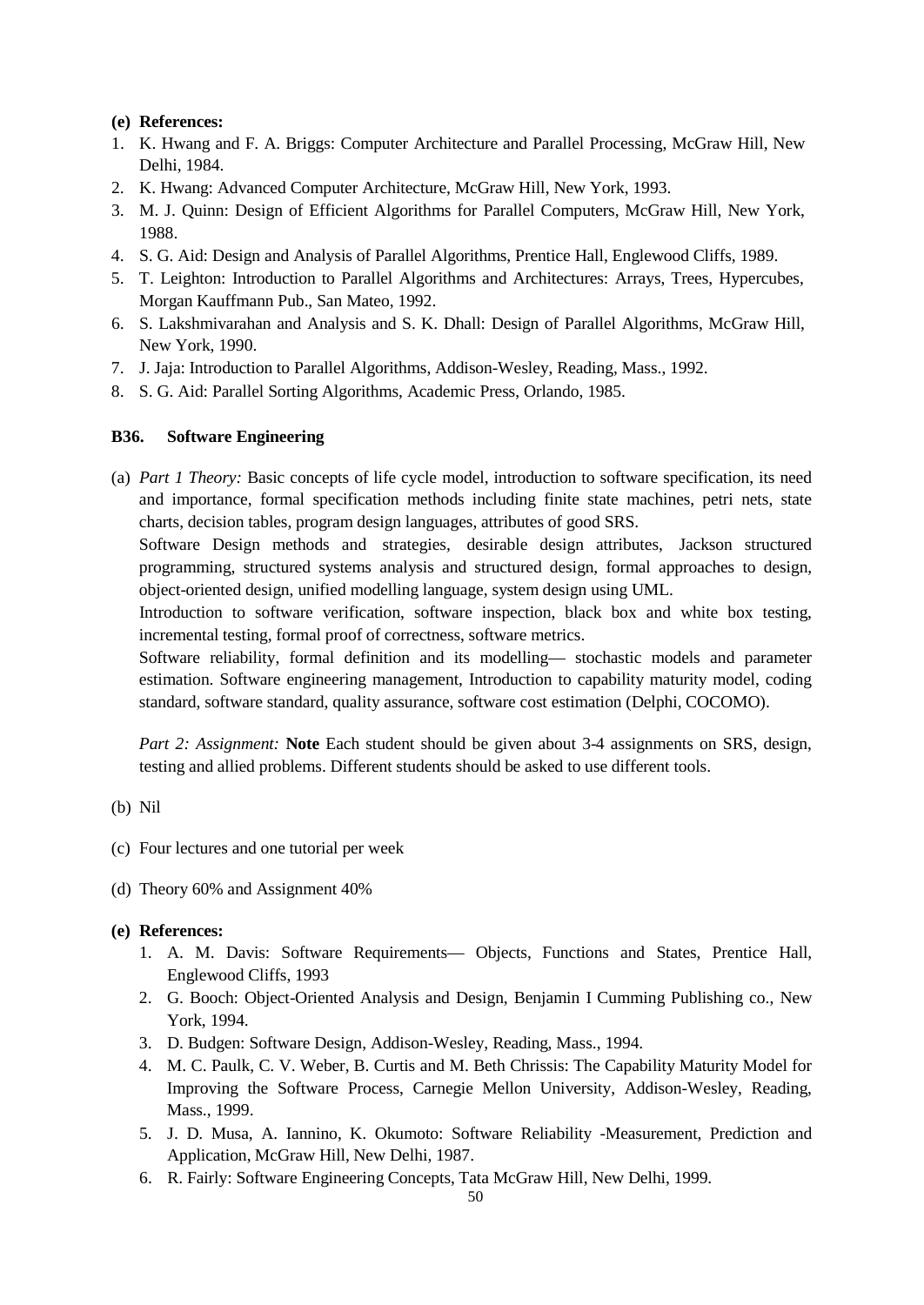- 7. P. Jalote: An Integrated Approach to Software Engineering, 2nd ed. Narosa, New Delhi, 1997.
- 8. R. S. Pressman: Software Engineering: A Practitioner's Approach, 5th ed., McGraw Hill, College Div, Singapore, 2000.
- 9. P. Oman and S. L. Pfleeger: Applying Software Metrics, IEEE Computer Society Press, Los Alamos, California, 1996.
- 10. S. L. Pfleeger: Software Engineering -Theory and Practice, Prentice Hall, New York, 1998.
- 11. C. Larman: Applying UML and Patterns, Addison-Wesley, Reading, Mass., 1998.
- 12. Capability Maturity Model: The Guidelines for Improving the Software Process, CMU, Software Engg. Inst., 1995.

## **B37. Compiler Construction**

(a) *Introduction:* Compiler, phases and passes, bootstrapping, finite state machines and regular expressions and their applications to lexical analysis, implementation to lexical analysers, lexicalanalyser generator; LEX-compiler, formal grammars, and their application to syntax analysis, BNF notation, ambiguity, LL(k) and LR(k) grammar, bottom-up and top-down parsers, operator precedence, simple precedence, recursive descent and predictive parsers, LR(k) parsers, parse table generation, YACC.

*Syntax directed translation:* Quadruples, triples, 3-address code, code generation for standard constructs with top-down and bottom-up parsers, translation of procedure calls, record structuring. *Code optimization:* Loop optimization, DAG analysis, loop identification by flow dominance, depth-first search, reducible flow graphs, legal code motion, induction variables, data flow analysis, u-d and d-u chains, copy propagation, elimination of global sub-expressions, constant folding, code hoisting, forward and backward data flow equations, inter procedural data flow analysis.

*Code generation:* Problems in code generation, code generator, register assignment and allocation problems, usage count, code generation from DAG, peephole optimization.

*Symbol table:* Data structure and management, runtime storage administration, error detection and recovery; Lexical, syntactic and semantic errors, case studies with real life compilers.

- (c) Three lectures and one two-hour tutorial per week
- (d) Theory 70% and Assignment 30%

## **(e) References:**

- 1. A. V. Aho, R. Sethi and J. Ullman: Compilers: Principles, Techniques and Tools, Addison-Wesley, California, 1986.
- 2. A. Appel: Modem Compiler Implementation in Java, Cambridge Univ. Press, London, 1997.

## **B38. Distributed Computing Systems**

(a) Introduction, Distributed Programming Model, Theoretical Foundations of Distributed Systems, Balanced Sliding Window Protocol, Routing Algorithms, Deadlock free packet switching, Wave and Traversal Algorithms, Minimal Spanning Tree Algorithms, Logical Clocks and Causal Ordering, Distributed Mutual Exclusion, Distributed Deadlock Detection Algorithms,

<sup>(</sup>b) Nil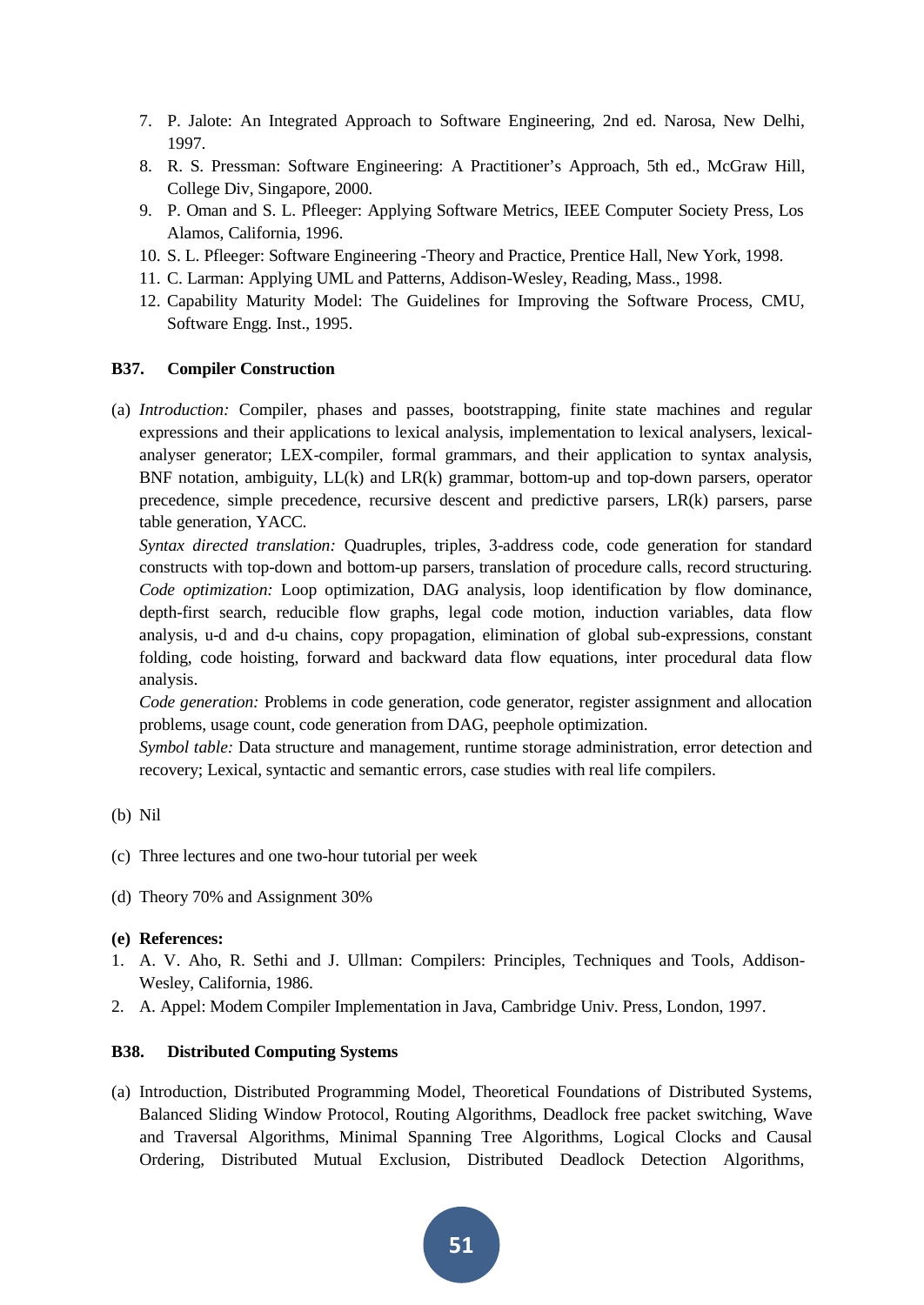Termination Detection Algorithms, Communication Protocols, Agreement Protocols, Commit Protocols, Leader Election Algorithms, Self-Stabilization Algorithms, Failure Recovery and Fault tolerance in distributed systems, Distributed File System (DPS), Distributed Shared Memory, Distributed Simulation, Authentication, Introduction to Kerberos, Case studies

- (b) Design and Analysis of Algorithms, Data and File Structures, Operating Systems
- (c) Three lectures and 1tutorial per week
- (d) Theory 70% and Assignment 30%

## **(e) References:**

- 1. G. Tel: Introduction to Distributed Algorithms, Cambridge University Press, 1994.
- 2. M. Singhal and N. G. Shivaratri: Advanced Concepts in Operating Systems, Tata McGraw-Hill Publishing Company Limited, 2005
- 3. H. Attiya and J. Welch: Distributed Computing: Fundamentals, Simulations, and Advanced Topics, John Wiley and Sons, Inc., 2004.
- 4. N. Lynch: Distributed Algorithms, Elsevier (imprint: Morgan Kaufmann), 1996.
- 5. S. Ghosh: Distributed Algorithms: An Algorithmic Approach, Chapman and Hall, 2006

## **B39. Mobile Computing**

(a) *Introduction:* Challenges in mobile computing, coping with uncertainties, resource scarcity, bandwidth, energy etc. Cellular architecture, co-channel interference, frequency reuse, capacity increase by cell splitting. Evolution of mobile system: CDMA, FDMA, TDMA, GSM.

*Mobility Management:* Handoff, types of handoffs; location management, HLR-VLR scheme, hierarchical scheme, predictive location management schemes. Mobile IP, cellular IP.

*Publishing and Accessing Data in Air:* Pull and push based data delivery models, data dissemination by broadcast, broadcast disks, directory service in air, energy efficient indexing scheme for push based data delivery.

*File System Support for Mobility:* Distributed file sharing for mobility support, storage manager for mobility support.

*Ad hoc and Sensor Networks:* Routing Algorithms and Protocols, load-balancing, scheduling for reduced energy, coverage and connectivity problems.

*Mobile Transaction and Commerce:* Models for mobile transaction. Kangaroo and joey transactions, team transaction. Recovery model for mobile transactions. Electronic payment and protocols for mobile commerce.

- (b) Operating systems, Distributed Systems, Computer Architecture and Computer Networks.
- (c) Three lectures and 1tutorial
- (d) Theory 70% and Assignment 30%

- 1. T. Imielinski and H. F. Korth: Mobile Computing, Kluwer Academic Publishers, Boston, 1996.
- 2. A. A. Helal, B. Haskell, J. L. Carter, R. Brice, D. Woelk and M. Rusinkiewicz: Any Time, Anywhere Computing: Mobile Computing Concepts and Technology, Kluwer International Series in Engineering and Computer Science, 1999.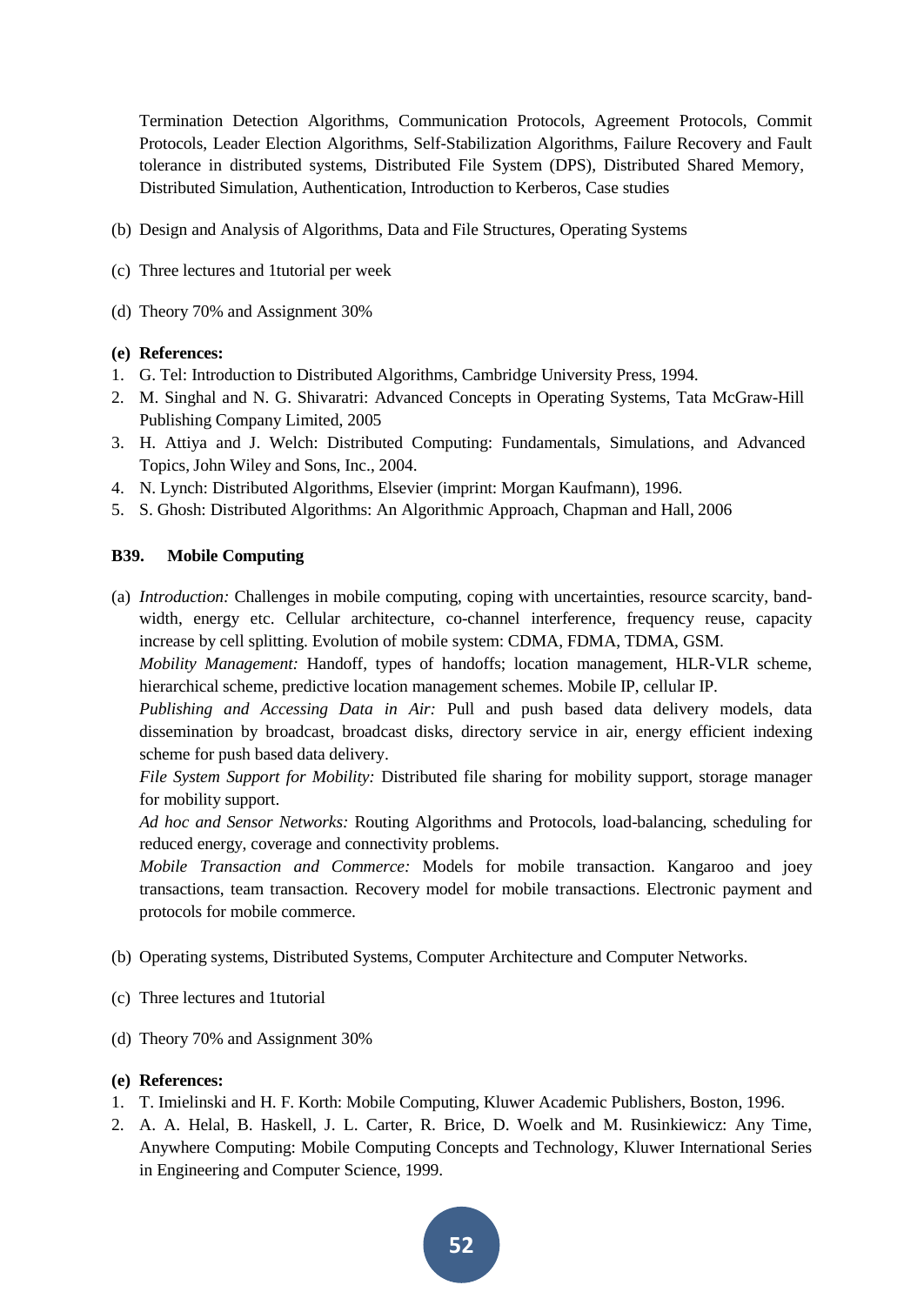- 3. C. Perkins, S. R. Alpert and B. Woolf: Mobile IP: Design Principles and Practices, Addison Wesley Longman, 1997.
- 4. Y. Lin and I. Chlamtac: Wireless and Mobile Network Architecture, Wiley India Pvt. Ltd., New Delhi, 2001.

## **B40. VLSI Testing and Fault Tolerance**

- (a) Origin of fault-tolerant computing, reliability, maintainability, testability, dependability; Faults, errors and fault models— stuck-at, bridging, delay, physical, component level; Design techniques for fault- tolerance, triple-modular redundancies, m-out-of-n codes, check sums, cyclic codes, Berger codes, etc; Fault tolerant design of VLSI circuits and systems; Concepts of tdiagnosability, self-checking, BIST, LSSD, etc; Testing and Design for testability— fault equivalence, dominance, checkpoints, test generation, D-algorithm, PODEM, FAN, Boolean difference, testability analysis, fault sampling, random pattern testability, testability-directed test generation, scan path, syndrome and parity testing, signature analysis; CMOS and PLA testing, delay fault testing, system-on-a chip testing, core testing; BDDs. Formal verification: Introduction, Overview of Digital Design and Verification, Verilog HDL, Simulators, Test Scenarios and Coverage, Assertions, Binary Decision Diagrams (BDD), State Machines and Equivalence Checking, Model Checking, Bounded Model Checking, Counter Example Guided Abstraction Refinement; case studies of verification frameworks in EDA.
- (b) Pre-requisite: Computer Organization.
- (c) Four lectures per week
- (d) Theory 75% and Assignment 25%

#### **(e) References:**

- 1. D. K. Pradhan: Fault Tolerant Computing, Vols. 1and 2, Prentice Hall, Englewood Cliffs, 1986.
- 2. B. W. Johnson: Design and Analysis of Fault-Tolerant System, Addison-Wesley, Reading, Mass., 1989.
- 3. V. D. Agrawal and S. C. Seth: Tutorial: Test Generation for VLSI Chips, IEEE Computer Society Press, Los Alamos, California, 1988.
- 4. M. Abramovici et al: Digital Systems Testing and Testable Design, IEEE Press, Los Alamos, California, 1993.

## **B41. Software Design and Validation**

- (a) *Theory:* Introduction to Software Design
	- *Modelling notations*

*Model Validation:* Model simulation and model-based testing

*Performance validation:* Timing analysis and prediction; scheduling methods

*Software validation:* Trace analysis and Debugging methods; Static property checking of software. Validation of communication behaviour

*Assignments:* System Modelling assignment using Rhapsody; system Verification assignment using SPIN; performance analysis assignment using Chronos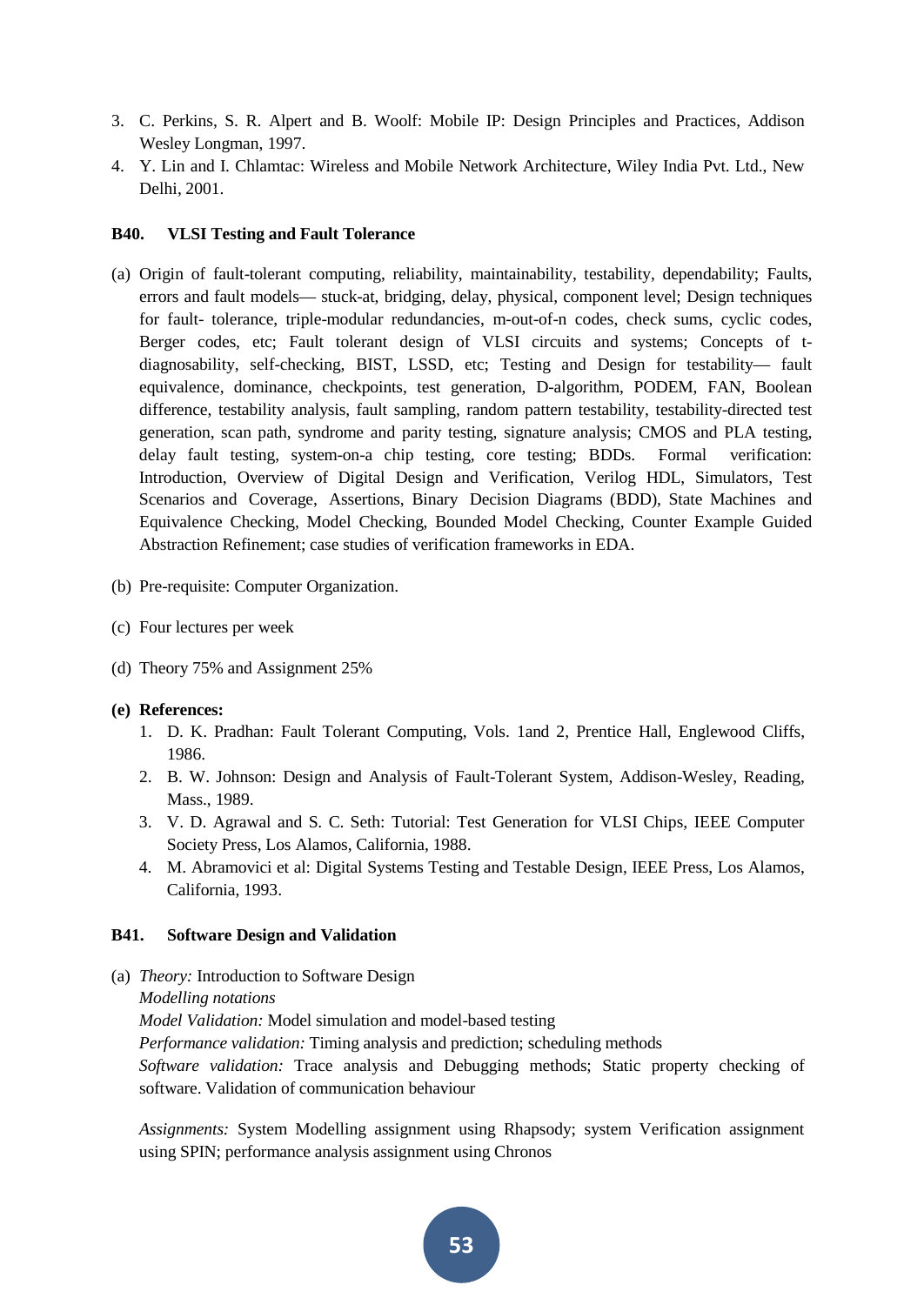- (b) Discrete Mathematics, Data and File Structures
- (c) Three lectures and 1 hands-on per week
- (d) Theory 70% and Assignment 30%

- 1. A. Roychoudhury: Embedded Systems and Software Validation, Morgan Kaufmann Systemson- Silicon Series, 2009
- 2. F. Nielson, H. R. Nielson, Chris Hankin: Principles of Program Analysis, 2nd ed., Springer, 2005

#### **B42. Advanced Database Theory and Applications**

(a) *Object oriented model:* Nested relations, modelling nested relations as object model, extension of SQL, object definition and query language (ODL, OQL), object relational database model, storage and access methods. Active databases, Advanced trigger structures, SQL extensions.

*Security and Integrity:* Discretionary and mandatory access control; Facilities in SQL, access control models for RDBMS and OODBMS.

*Distributed Database:* Basic Structure, fragmentation algorithms, trade-offs for replication, query processing, recovery and concurrency control; Multi-database systems; Design of Web Databases. *Data Mining and Warehousing:* Association Rule algorithms, algorithms for sequential patterns; Clustering and classification in data mining; Basic structure of a data warehouse; Extension of ER Model, materialistic view creation; On line analytical processing and data cube. Deductive databases, recursive query construction, logical database design and datalog.

*One or more of the following topics:*

(i) Temporal database, (ii) Multimedia database, (iii) Text retrieval and mining, (iv) Web mining, and (v) Any topic of current interest.

- (b) Nil
- (c) Four lectures per week
- (d) Theory 80% and Assignment/Seminar 20%

#### **(e) References:**

- 1. H. F. Korth and A. Silberschatz: Database System Concepts, McGraw Hill, New Delhi, 1997.
- 2. R. A. Elmasri and S. B. Navathe: Fundamentals of Database Systems, 3rd ed., Addison-Wesley, London, 1998.
- 3. S. Abiteboul, R. Hull and V. Vianu: Foundations of Databases, Addison-Wesley, 1995.
- 4. Selected papers from different LNCS (Lecture Notes on Computer Science, Springer, Berlin) volumes and different URLs on Internet.

## **B43. Information Security and Assurance**

(a) *Overview of Security Parameters:* Confidentiality, integrity and availability- Security violation and threats-Security policy and procedure- Assumptions and Trust- Security Assurance, Implementation and Operational Issues- Security Life Cycle.

*Access Control Models:* Discretionary, mandatory, roll-based and task-based models, unified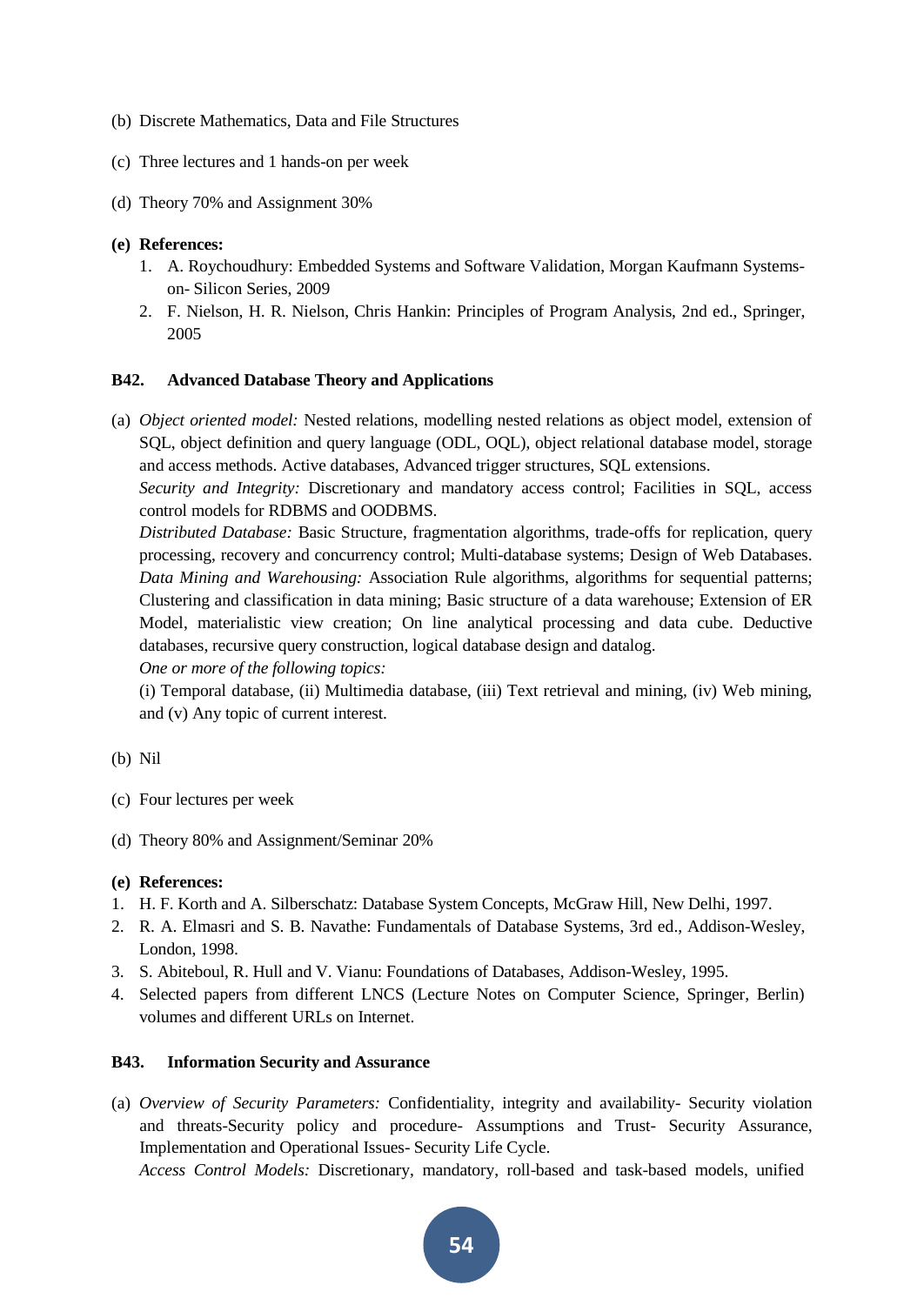models, access control algebra, temporal and spatio-temporal models.

*Security Policies:* Confidentiality policies, integrity policies, hybrid policies, non-interference and policy composition, international standards.

*Systems Design:* Design principles, representing identity, control of access and information flow, confinement problem. Assurance: Building systems with assurance, formal methods, evaluating systems.

*Logic-based System:* Malicious logic, vulnerability analysis, auditing, intrusion detection. *Applications:* Network security, operating system security, user security, program security. *Special Topics:* Data privacy, introduction to digital forensics, enterprise security specification.

## (b) Cryptology

- (c) Four lecture hours per week
- (d) Theory-80%, Assignments-20%.

## **(e) References:**

- 1. M. Bishop: Computer Security: Art and Science, Pearson Education, 2003.
- 2. M. Stamp: Information Security: Principles and Practice, John Wiley & Sons, 2005
- 3. Selected papers as suggested by the teacher.

## **B44. Advanced Operating System**

(a) *Device Drivers.*

*Message Passing:* Interprocess communication, group communication, broadcasting algorithms.

*Remote Procedure Call:* RPC Model, stub generation, server management, parameter passing, call semantics, communication protocols, client-Server binding, exception handling, security, optimization.

*Distributed Shared Memory:* Architecture, consistency model, replacement strategy, thrashing, coherence.

*Synchronization:* Clock synchronization, event ordering, mutual exclusion, deadlock, election algorithms.

*Resource Management:* Scheduling algorithm, task assignment, load balancing, load sharing.

*Process Management:* Process migration, threads.

*File Systems.*

*Protection and Security. Fault Tolerance. Real time OS: pSOS, VxWorks. Naming in distributed systems, directory services, DNS. Case studies of some distributed OS:* Hydra, Mach, Amoeba, etc.

- (b) Nil
- (c) Four Lectures per week
- (d) Theory 80% and Assignment 20%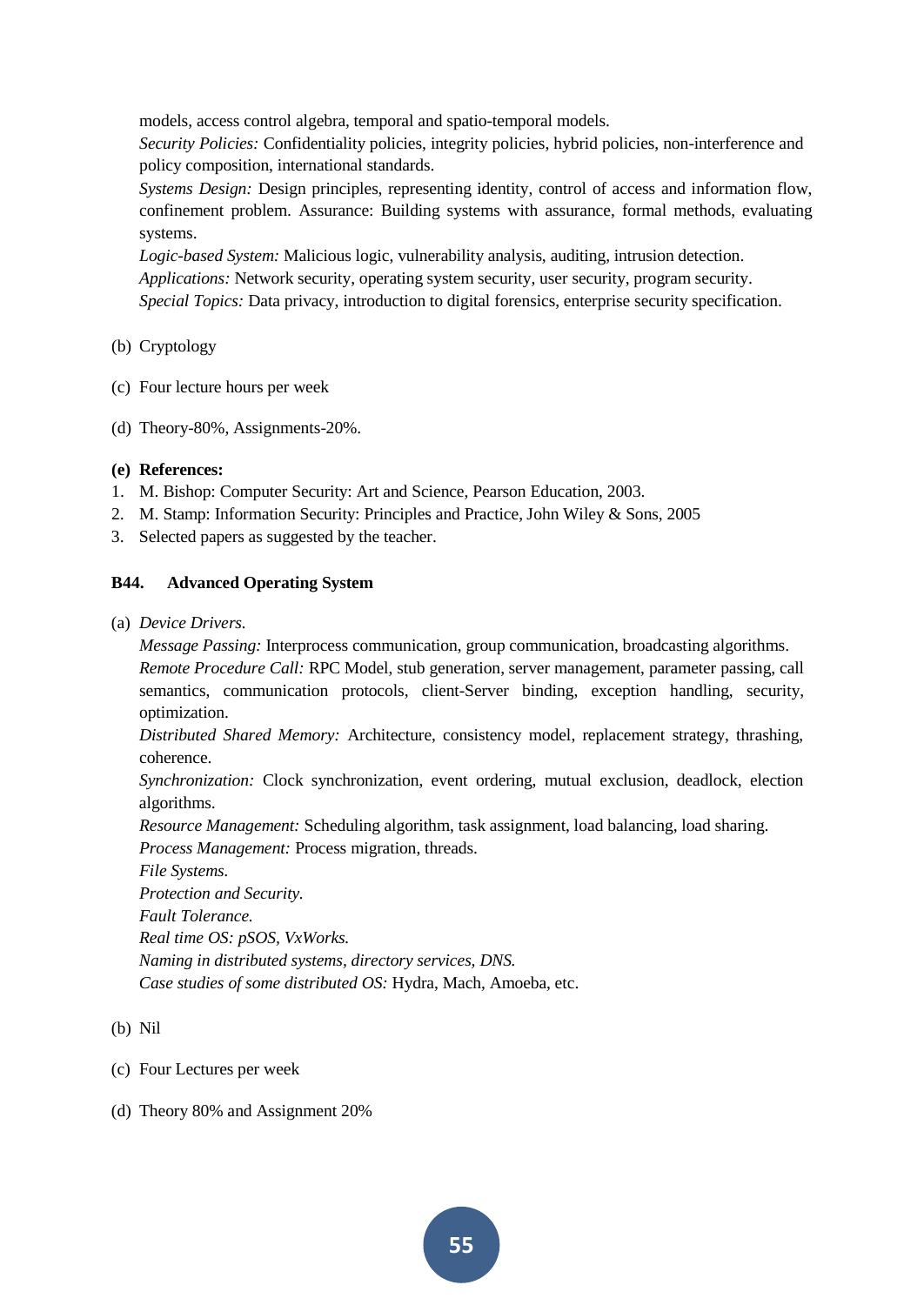- 1. A. S. Tanenbaum: Distributed Operating Systems, Prentice Hall of India, New Delhi, 1996.
- 2. G. F. Colouris, J. Dollimore and T. Kindberg: Distributed Systems: Concepts and Design, 2nd ed., Addison-Wesley, Reading, Mass., 1994.
- 3. S. J. Mullender (Ed.): Distributed Systems: An Advanced Course, 2nd ed., Addison-Wesley, Reading, Mass., 1993.
- 4. P. K. Sinha: Distributed Operating Systems, IEEE Press, Los Alamos, California, 1997.

## **B45. Robotics**

(a) *Introduction:* Robot anatomy, manipulator mechanics, robot arm kinematics and dynamics, trajectory planning.

*Control:* Control of robot manipulators, feedback and adaptive control, Kalman filter.

*Sensing systems:* Range sensing, proximity sensing, tactile, force and torque sensing, grasping strategies.

*Robot programming languages. Navigation:* Mobile robots, path planning, navigation. *Vision:* Robot vision, scene understanding, recognition, interpretation. *Knowledge engineering and task planning.*

*Some applications and related advanced topics.*

- (b) Pre-requisite: As suggested by teacher.
- (c) Four lectures per week
- (d) Theory 80% and Assignment 20%

## **(e) References:**

- 1. K. S. Fu, R. C. Gonzalez and C. S. G. Lee: Robotics Control: Sensing, Vision and Intelligence, McGraw Hill, Singapore, 1987.
- 2. J. J. Craig: Introduction to Robotics: Mechanisms and Control, 2nd ed., Addison-Wesley, Reading, Mass., 1989.
- 3. M. Sponge and M. Vidyasagar: Robot Dynamics and Control, John Wiley, New York, 1989.
- 4. R. M. Haralick and L. G. Shapiro: Computer and Robot Vision, Addison-Wesley, Reading, Mass., 1992.
- 5. B. K. P. Horn, Robot Vision, MIT Press, Cambridge, 1986.
- 6. Related Internet based literatures/tutorials.

## **B46. Real-Time Systems**

(a) Introduction to real-time system design, real-time operating system -OSE Delta.

Reliable Programming, Fault tolerance, Exception handling, concurrency models, atomic actions, real-time facilities, real-time scheduling, resource control.

Real-time database systems.

High-level and low-level programming issues, real-time languages: Ada.

Turing efficiency, Formal specification methods: Petri nets, Q-models, verification, model checking, theorem proving.

Safety critical real-time control systems, supervisory control theory. Communication under timing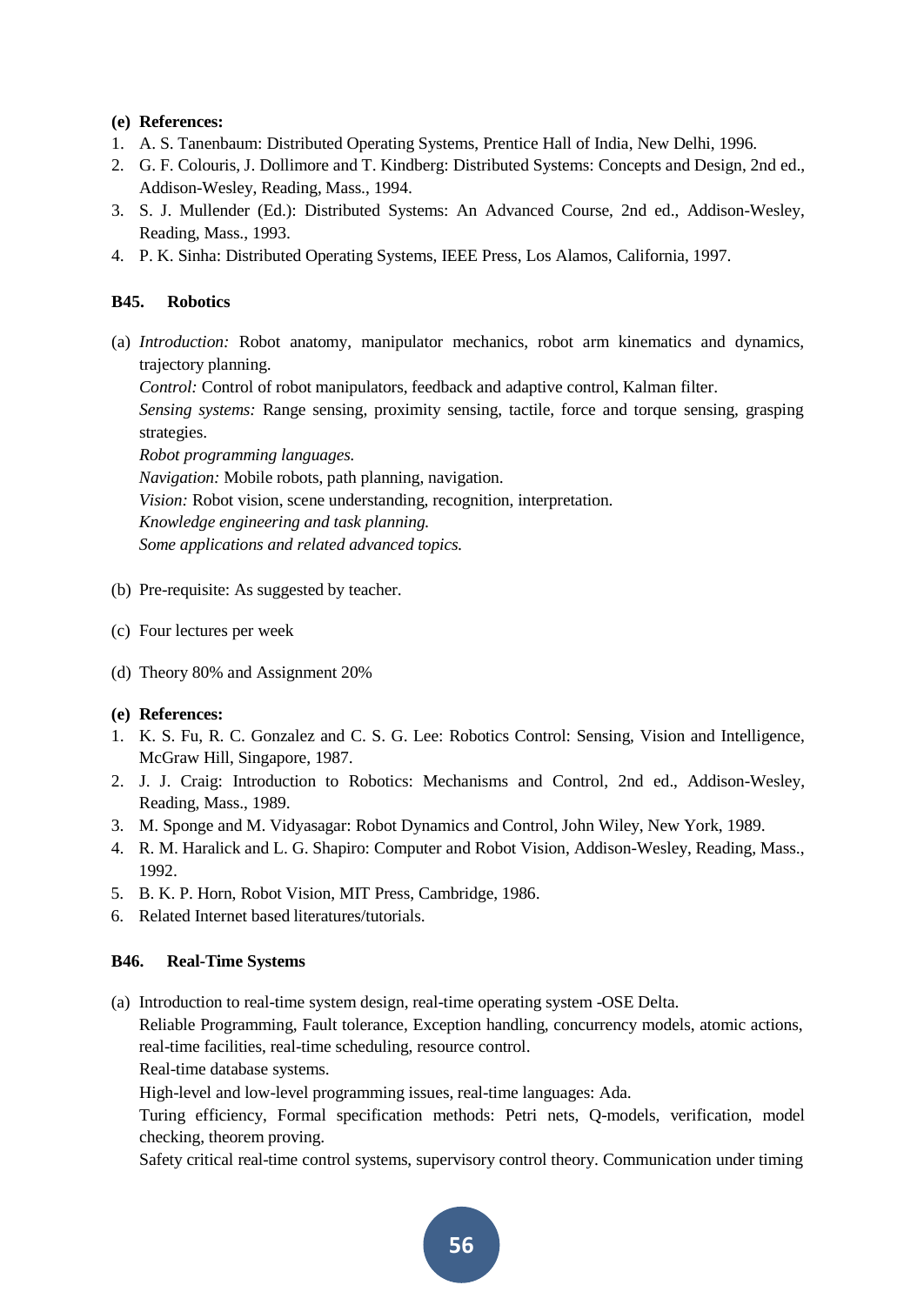constraints.

- (b) Nil
- (c) Four lectures per week
- (d) Theory 75% and Practical 25%

## **(e) References:**

- 1. A. Burns and A. Wellings: Real-Time Systems and Programming Languages, 2nd ed., Addison-Wesley, Reading, Mass., 1996.
- 2. R. A. Buhr and D. L. Bailey: Introduction to Real-Time Systems: From Design to Networking With C/C++, Prentice Hall, Englewood Cliffs, 1998.
- 3. J. Ellsberger, D. Hogrefe and A. Sarma: SDL: Formal Object-Oriented Language for Communicating Systems. Prentice Hall, Englewood Cliffs, 1997.
- 4. S. F. Andler, J. Hansson, J. Eriksson, J. Mellin, M. Bemdtsson, and B. D. Eftring: Towards a Distributed Active and Real-Time Database System, SIGMOD Record, Special Section on Real-Time Databases, March 1996.
- 5. Chakravarthy et al.: HiPAC: A Research Project In Active Time-Constrained Database Management - Final Technical Report, Xerox Advanced Information Technology, Cambridge Center, Technical Report No. XAIT-89-02, Reference Number 187, July, 1989.
- 6. Eich: A Classification and Comparison of Main Memory Database Recovery Techniques, In Proc. Int'l Conf. Data Engineering, pp. 332-339, 1987.
- 7. Levy and Silberschatz: Incremental Recovery in Main Memory Database Systems, Technical Report No. TR-92-01, Department of Computer Sciences, The University of Texas at Austin, January, 1992.
- 8. Singhal and Mukesh: Issues and Approaches to Design of Real-Time Database Systems, Special Issue on Real Time Data Base Systems, SIGMOD Record 17(1), March, 1988.
- 9. Levi and Agrawala: Real-Time System Design. McGraw Hill New York, 1990.
- 10. H. W. Lawson: Parallel Processing in Industrial Real-Time Applications, Prentice Hall, Englewood Cliffs, 1992.

## **B47. Advanced Web Technology/Advanced Internet Programming**

(a) *Introduction:* Overview and evolution of Internet programming and application tools, searching and browsing tools.

*Markup Languages and its application on the web:* HTML, XML and related concepts.

*Java programming:* Features of Java Language -brief history of Java, concept of Java VM, basic structure of Java programming; GUI programming -basics of Java Abstract Windowing Toolkit, event handling and swing programming, applet programming; Java Beans and Java IDE; I/O in Java;

*Network Programming:* Client Server programming, Remote Method Invocation; Java database connectivity; Multi-Thread programming in Java.

*Communication protocol:* TCP/IP, IP addressing and domain registration and related concepts.

*Application level technology:* HTTP, Web Server, Browsing, Firewall.

*Search Mechanisms:* Search Engine, Crawler Technology, Filtering Technology Content based Searching, Agent Technology, Internet Robot.

*Advance Internet applications:* Data and Web mining; e-commerce; Distributed Objects—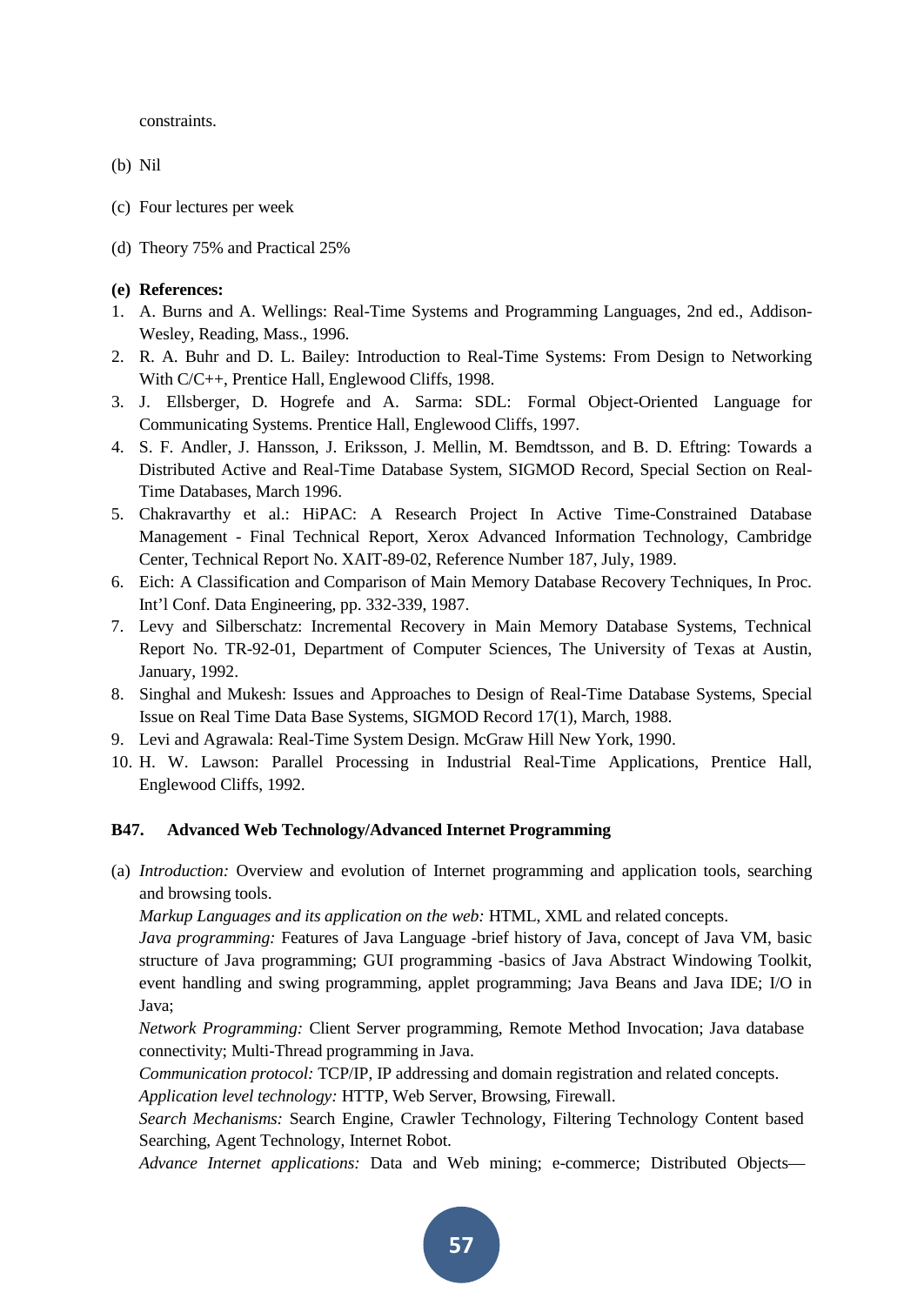component object model, common object request broker architecture, Web security.

- (b) Pre-requisite: Nil
- (c) Three classes and one Tutorial per week
- (d) Theory 70% and Assignment 30%

#### **(e) References:**

- 1. C. S. Horstmann and G. Cornell: Core Java 2, Vol. 1: Fundamentals, Prentice Hall, Englewood Cliffs, 1998.
- 2. W. R. Stevens: TCP/IP Illustrated, Vol. 1: The Protocols, Addison-Wesley, Reading, Mass., 1994.

## **B48. Nanotechnology and Biochips**

(a) *Description:* Nanotechnology is likely to dominate the present century with its interdisciplinary ramifications into almost all areas of human civilization. This new science attempts to attain control of matter at the molecular or atomic level, i.e., at the single nanometer scale. In the computing domain, it is going to bring a complete paradigm shift at the device level, processor level, architecture level and at the computational modelling level. Other computer-related application areas are nano-biosensors and biochips, the design of which requires knowledge of nanotechnology, microfiuidics, and design automation techniques, among others. This course has been designed to train computer science students in this fascinating area, where their knowledge of algorithms and computer design is needed to solve various challenging interdisciplinary nanoscale engineering problems.

Topics include but not limited to the following:

*Nanocomputing Systems:* Design and analysis of nano-scale computing systems and devices, e.g., carbon nanotube transistors, molecular electronics, quantum dots, spintronics, etc.), computational paradigms (von Neumann, quantum cellular automata, quantum computing, reversible logic, DNA computing, etc.), microarchitecture and instruction set architecture for nano-scale systems, defect and fault tolerance, fabrication techniques (e. g., nanolithography, self-assemblies), modelling and simulation methods. Nanoscale design automation techniques. Nanobio Systems: Biomaterial based metallic nanowires, networks and circuitry. DNA/protein based nanocircuits, biosensors, MEMS, microfiuidics, microarrays, and biochips. Design algorithms for digital microfluidic lab-on-a-chip platforms. Drug delivery, therapeutic action of nanoparticles and nanodevices. Nano-scale imaging and analysis algorithms.

- (b) Computer organization, Data and File Structures, Design and Analysis of Algorithms, VLSI Design
- (c) Three hours of lecture and two hours of laboratory (for familiarity with design automation techniques) per week
- (d) Theory 70% and Assignment/Term Projects 30%

- 1. K. Chakrabarty and F. Su: Digital Microfluidic Biochips, CRC Press, 2007
- 2. T. Xu and K. Chakrabarty: Digital Microfluidic Biochips: Design Automation and Optimization,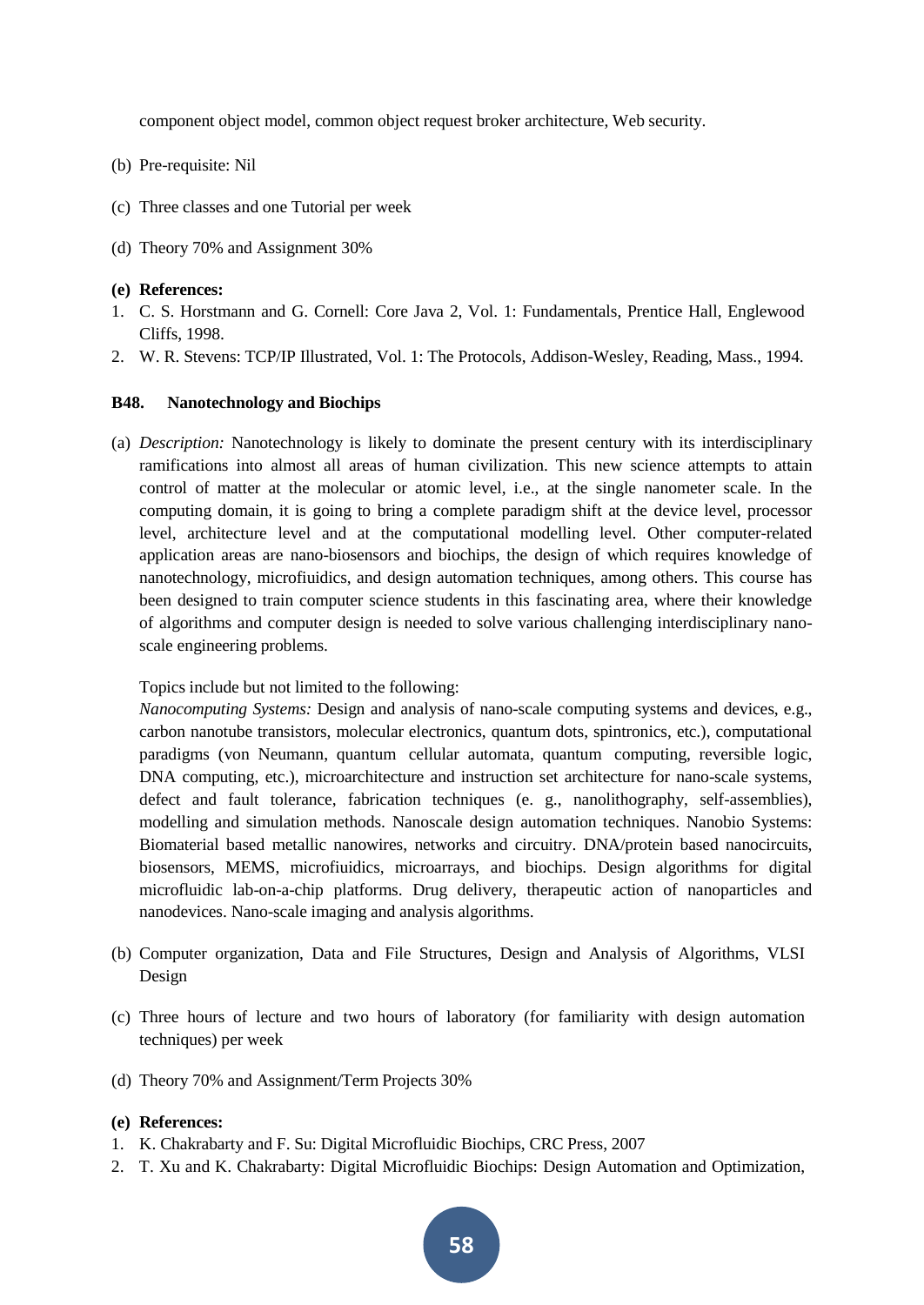CRC Press, 2010

- 3. M. Wilson, et al.: Nanotechnology, Overseas Press, Reprinted 2008.
- 4. O. Shoseyyov and I. Levy (Ed.): NanoBioTechnology, Humana Press, NJ, 2008.
- 5. M. Gross: Travels to the Nanoworld: Miniature Machinery in Nature and Technology, Basic Books, 2001.
- 6. H. S. Nalwa (Ed.): Encyclopaedia of Nanoscience and Nanotechnology, vol. 1-25, 2010.

## **B49. Quantum Information Processing and Quantum Computation**

(a) *Introduction to Hilbert space:* Linear space, Scalar product, Hilbert space, Self adjoint operator, Projection operator, Unitary operator.

*Basic introduction to Quantum mechanics:* (i) Postulates of quantum mechanics, Uncertainty principle, Complementary principle, Unitary Dynamics, Detail study of two-level system. (ii) Multipartite quantum system, Quantum entanglement, Schmidt decomposition, Non-unique decomposition of mixed state, Hugston-Jozsa-Wooters theorem, No-Cloning Theorem. (iii) General quantum operations, Kraus representation theorem, various Quantum gates.

*Basic quantum information processing:* (i) Quantum teleportation, (ii) Quantum dense coding,

(iii) Remote state preparation, (iv) Quantum key distribution (Bennett-Brassard- 1984 Protocol, Ekerts entanglement protocol)

*Quantum computing:* Basic physics of Quantum parallelism, Some basic quantum algorithm; Deutschs algorithm, Deutsch-Jozsa algorithm, Simons algorithm, Grovers search algorithm, Quantum Fourier Transform and Shors factoring algorithm.

*Introduction to elementary Quantum error correcting codes*

- (b) Elements of Algebraic Structures
- (c) Two lectures each of two hours duration
- (d) Theory 80% and Assignment 20%
- **(e) References:**
- 1. Quantum Computation and Quantum Information, Michael A. Nielsen and Isaac L. Chuang, Cambridge University Press, 2002.
- 2. An Introduction to Quantum. Computing, Phillip Kaye, Raymond Laflamme, and Michele Mosca. Oxford U. Press, New York, 2007.
- 3. Presskil Lecture notes [\(http://www.theory.caltech.edu/~preskill/ph229/\).](http://www.theory.caltech.edu/%7Epreskill/ph229/))
- 4. Quantum Computer Science, N. David Mermin, Cambridge University Press 2007.

#### **B50. Functional brain signal processing: EEG and fMRI**

(a) *Electroencephalogram (EEG):* Cortical sources of the scalp EEG signals; Linear propagation model (forward problem); Acquisition of EEG; Artefacts of EEG; Preprocessing – filtering, principal component analysis, independent component analysis; Different frequency bands of interest in EEG; Event related potential (ERP); Sleep EEG; Spectral decomposition and feature identification by time frequency analysis – Fourier, wavelet, Hilbert transformation and spectral estimation; Various coherence and synchronization measures. Pattern classification by linear discriminants, support vector machine (SVM) and artificial neural networks (ANN). MATLAB coding assignments; Familiarization with EEGLAB (a MATLAB based open source software for